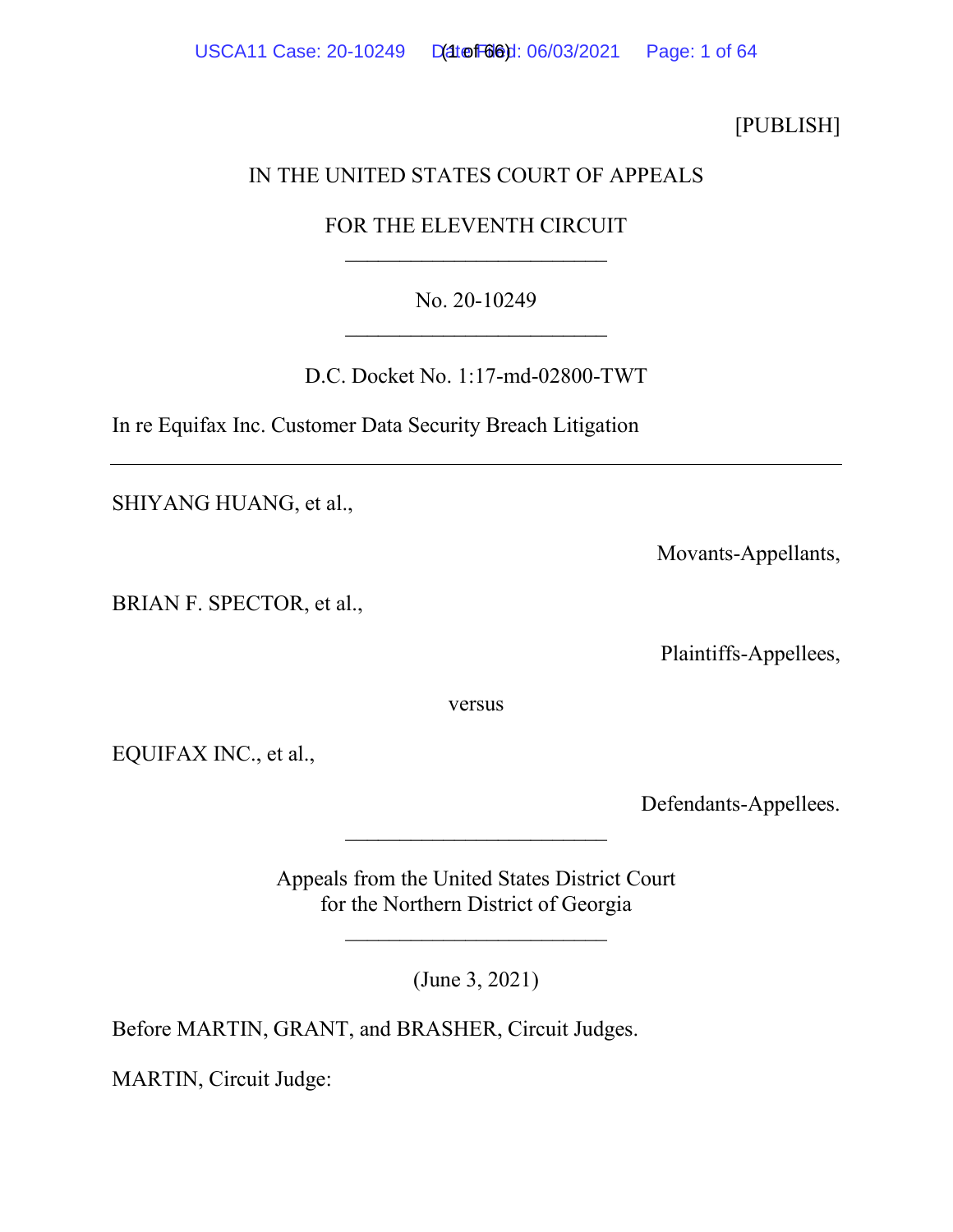This appeal arises from the 2017 data privacy breach of Equifax Inc. and its affiliates (collectively "Equifax"). After the breach came to light, scores of class actions against Equifax flooded the courts. The cases were consolidated in the Northern District of Georgia, where Plaintiffs and Equifax eventually settled their dispute, resulting in "the largest and most comprehensive recovery in a data breach case in U.S. history by several orders of magnitude." But try as they might, the parties could not please everyone. Of the approximately 147 million class members, 388 people objected to the settlement. Even so, the District Court approved the settlement, certified the settlement class, awarded attorney's fees and expenses, and approved incentive awards for the class representatives. Several of the objectors appealed, challenging the District Court's approval order as well as some related rulings.

This case highlights the role objectors play in the settlement of class actions. We begin with the knowledge that settlements are "highly favored in the law" because "they are a means of amicably resolving doubts and uncertainties and preventing lawsuits." In re Nissan Motor Corp. Antitrust Litig., 552 F.2d 1088, [1](#page-62-0)105 (5th Cir. 1977) (quotation marks omitted).<sup>1</sup> The settlement here is a prime example. Absent the settlement, the class action could have faced serious hurdles

<sup>&</sup>lt;sup>1</sup> In Bonner v. City of Prichard, 661 F.2d 1206 (11th Cir. 1981) (en banc), we adopted as binding precedent all decisions of the former Fifth Circuit handed down before October 1, 1981. Id. at 1209.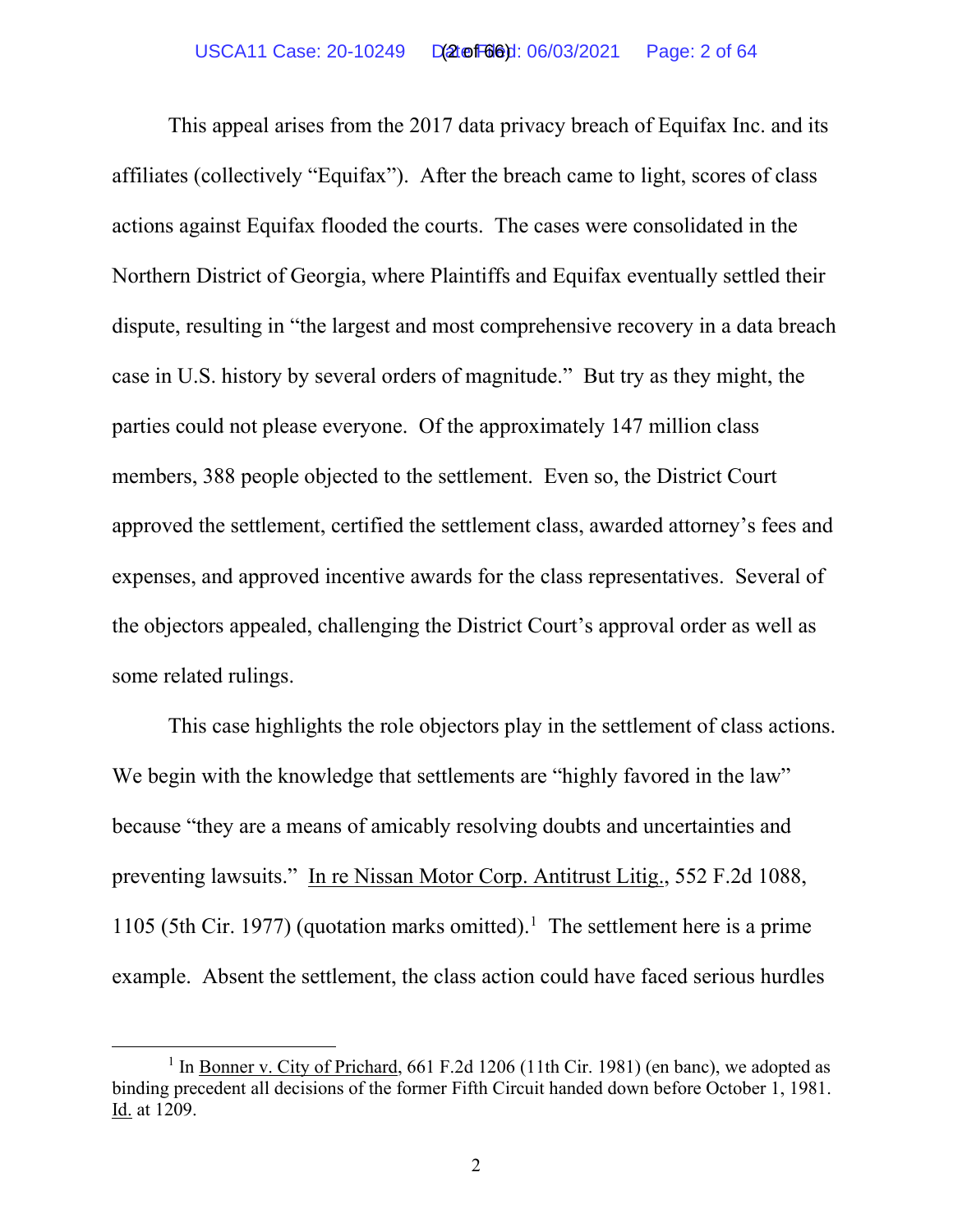to recovery, and now the class is entitled to significant settlement benefits that may not have even been achieved at trial. And you need not take our word for this. The Federal Trade Commission, the Consumer Financial Protection Bureau, and the Attorneys General for 48 states, the District of Columbia, and Puerto Rico all support the settlement.

Yet as we mentioned, not everyone bound by this class action settlement agrees with it, and class members who oppose the settlement have the right to object. See Fed. R. Civ. P. 23(e)(5)(A). Often times objectors play a "beneficial role in opening a proposed settlement to scrutiny and identifying areas that need improvement." David F. Herr, Annotated Manual for Complex Litigation § 21.643 (4th ed. 2021) [hereinafter "Manual for Complex Litigation"]. And because objectors have the right to object, it is our obligation to closely review the issues they present. Consistent with our obligation, we have studied the hundreds of pages of briefing, sifted through the flurry of Rule 28(j) letters, and familiarized ourselves with the enormous record in this case. After this careful consideration, and with the benefit of oral argument, we affirm the District Court's rulings in full, subject to one small asterisk. Specifically, after the District Court approved incentive awards for the class representatives, a panel of this Court held that such awards are prohibited. See Johnson v. NPAS Sols., LLC, 975 F.3d 1244, 1260 (11th Cir. 2020). As in NPAS Solutions, we must reverse the District Court's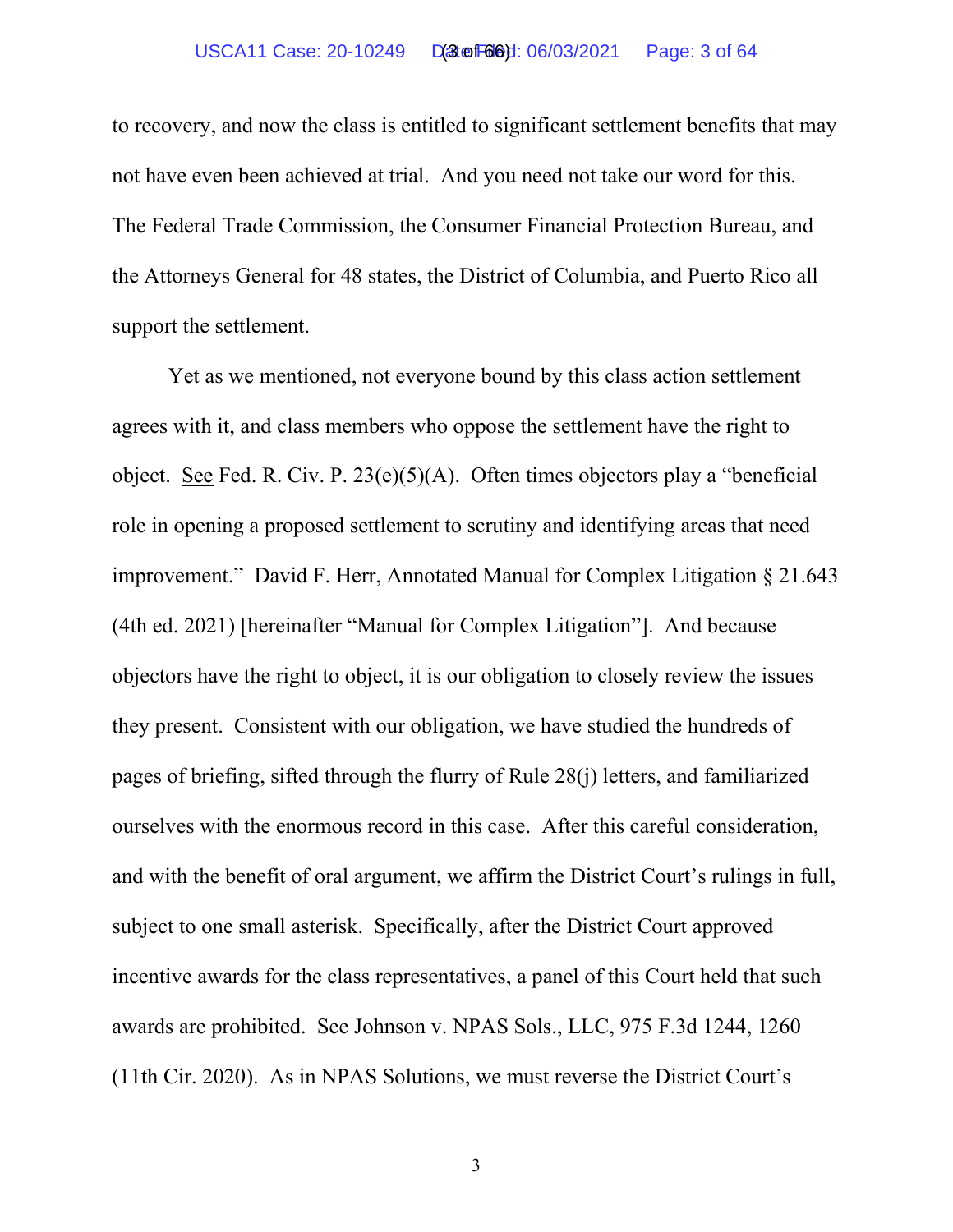ruling on the incentive awards alone and remand this case to the District Court solely for the limited purpose of vacating those awards. See id.

### **I. BACKGROUND**

In 2017, Equifax, a consumer reporting agency, announced it had been subject to a data privacy breach affecting the personal information of almost 150 million Americans. The breach involved some of the most sensitive personal information possible: all nine digits of Americans' Social Security numbers, coupled with their names, dates of birth, and addresses, among other things. Over 300 class actions against Equifax were filed across the nation, all of which came to be consolidated and transferred by the Judicial Panel on Multidistrict Litigation to then-Chief Judge Thomas W. Thrash in the Northern District of Georgia.<sup>2</sup> The District Court established separate tracks for the consumer claims and the financial institution claims. This appeal relates to the consumer claims.

In 2018, Plaintiffs filed a 559-page consolidated class action complaint against Equifax. The complaint included 96 named plaintiffs who brought a host of statutory and common law claims under federal and state law. These claims included violations of the Fair Credit Reporting Act, the Georgia Fair Business Practices Act, and various state consumer protection and data breach statutes.

<sup>&</sup>lt;sup>2</sup> Chief Judge Thrash ended his service as Chief Judge for the Northern District of Georgia earlier this year. For consistency, we refer to him by his former title.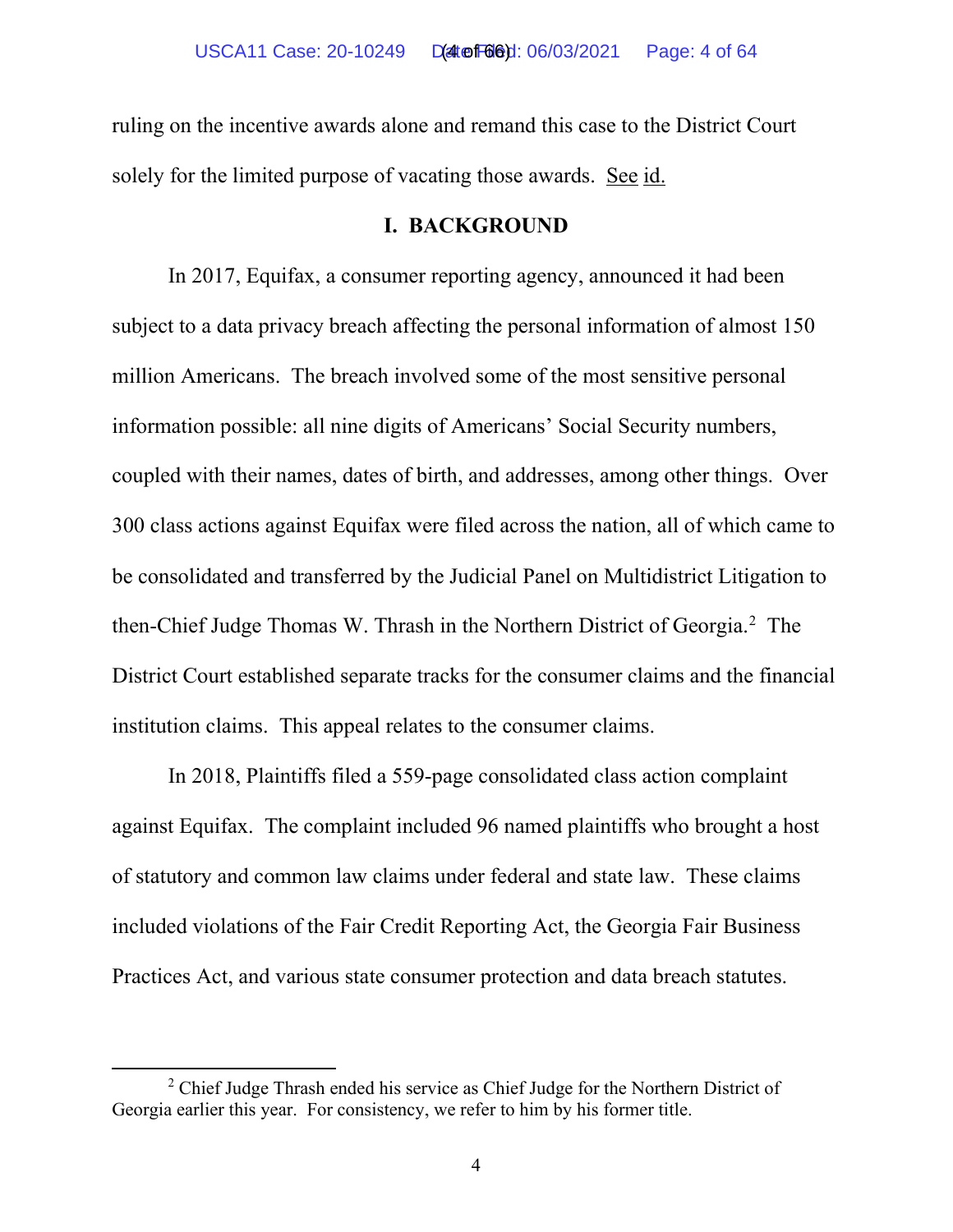#### USCA11 Case: 20-10249 Date Filed: 06/03/2021 Page: 5 of 64 (5 of 66)

Plaintiffs also brought claims for negligence, negligence per se, unjust enrichment, and breach of contract. Plaintiffs alleged that, due to the data breach, they are "subject to a pervasive, substantial and imminent risk of identity theft and fraud." They also alleged that they have spent time, money, and effort attempting to mitigate the risk of identity theft and that many have already been victims of identity theft.

Equifax filed a motion to dismiss the complaint in its entirety, which the District Court granted in part and denied in part. The District Court dismissed the Fair Credit Reporting Act claims, the Georgia Fair Business Practices Act claims, as well as some state statutory claims. However, it allowed the negligence and negligence per se claims under Georgia law, as well as other state statutory claims, to go forward. All the while, the parties engaged in robust settlement negotiations. Layn Phillips, a retired federal district court judge with experience in data breach cases, served as the mediator. The parties' efforts paid off. After 18 months of negotiations, they reached a settlement agreement. The parties then consulted and negotiated with various federal and state regulators and revised their agreement as a result of those consultations. Ultimately, the Federal Trade Commission, the Consumer Financial Protection Bureau, and the Attorneys General for 48 states, the District of Columbia, and Puerto Rico settled with Equifax, agreeing that the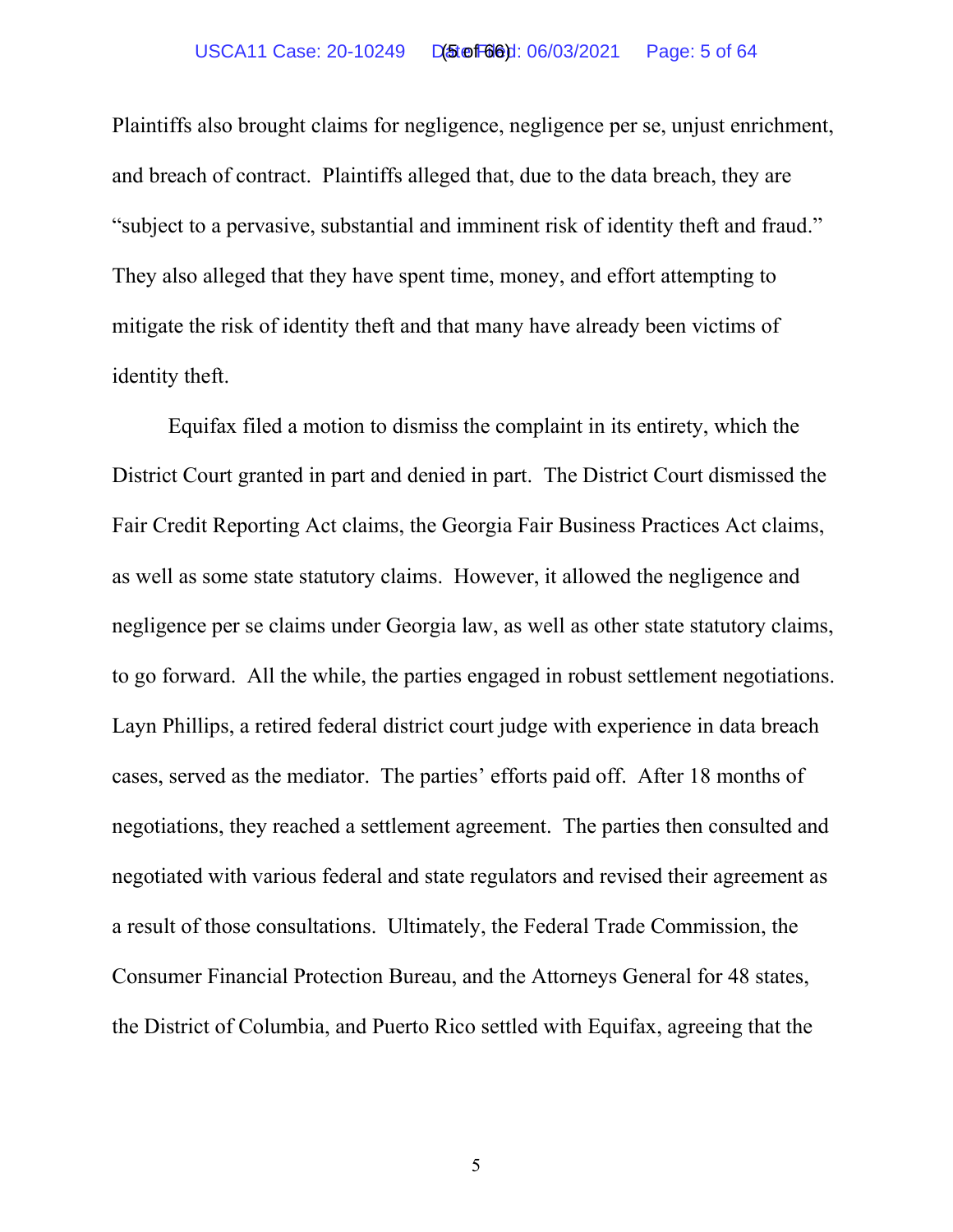#### USCA11 Case: 20-10249 Date Filed: 06/03/2021 Page: 6 of 64 (6 of 66)

settlement fund in this case provides redress to consumers. In July 2019, the parties presented their final settlement agreement to the District Court.

The District Court described the parties' settlement as "the largest and most comprehensive recovery in a data breach case in U.S. history by several orders of magnitude." Under the terms of the settlement, Equifax agreed to pay an initial \$380.5 million into a fund to benefit the class members and to pay attorney's fees and expenses, incentive awards, as well as notice and administration costs. The settlement includes the following benefits for each class member.<sup>[3](#page-62-0)</sup>

- Reimbursement for up to \$20,000 of documented, out-of-pocket losses fairly traceable to the data breach (e.g., the cost of freezing a credit file, professional fees due to identity theft);
- Compensation of \$25 per hour for up to 20 hours (subject to a \$38 million cap) for time spent taking preventative measures or dealing with identity theft, with no documentation needed for the first 10 hours;
- Four years of three-bureau credit monitoring and identity protection services through Experian;
- An additional six years of one-bureau credit monitoring and identity protection services through Equifax, which will be provided separately by Equifax and not paid for from the settlement fund;

<sup>&</sup>lt;sup>3</sup> The settlement class includes the "approximately 147 million U.S. consumers identified by Equifax whose personal information was compromised as a result of the cyberattack and data breach announced by Equifax Inc. on September 7, 2017."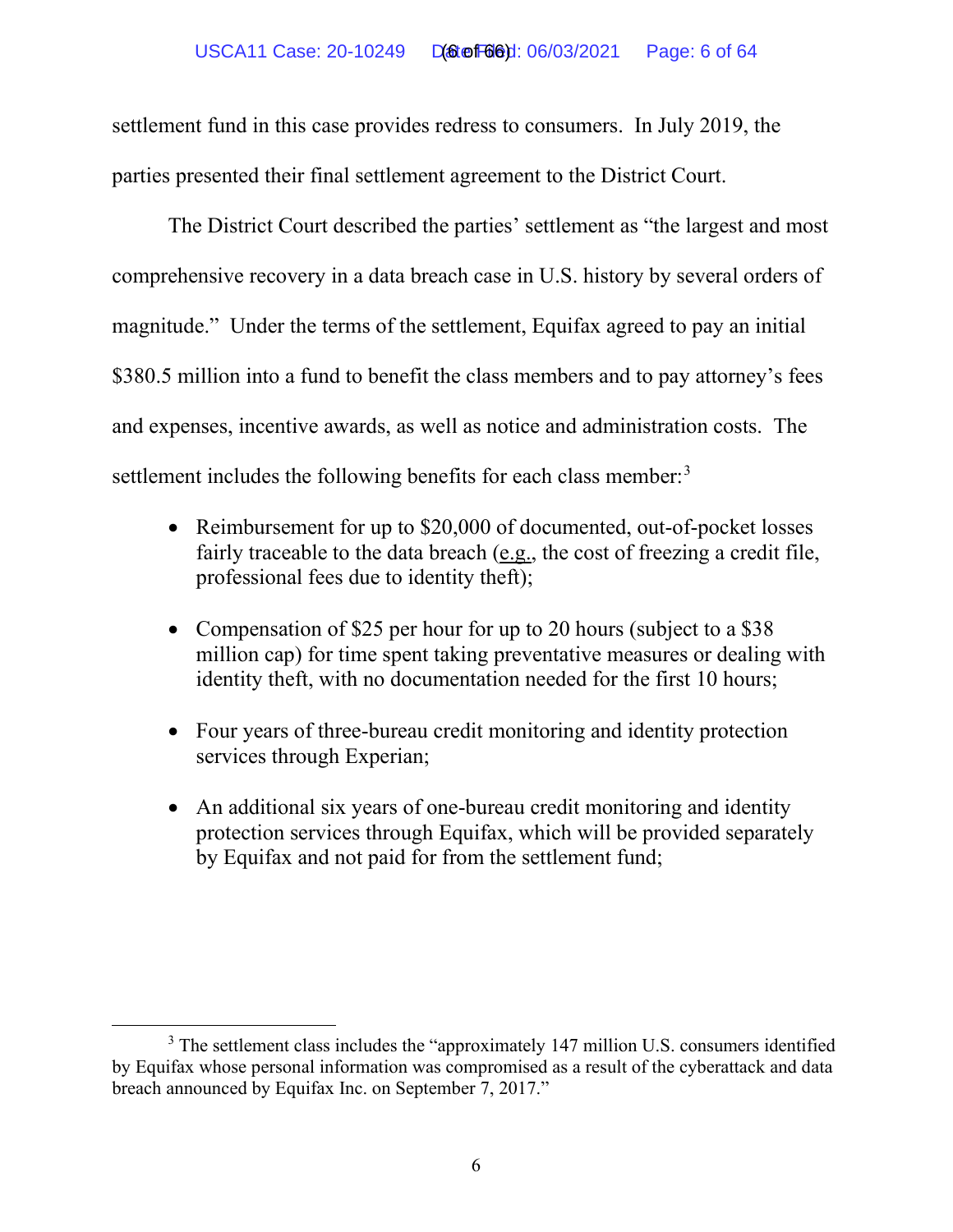- Alternative cash compensation (subject to a \$31 million cap) for class members who already have credit monitoring and who do not wish to enroll in the settlement's programs;<sup>[4](#page-62-0)</sup> and
- Seven years of identity restoration services through Experian to help class members who believe they may have been victims of identity theft.

Beyond these class benefits, Equifax will pay an additional \$125 million if needed to satisfy claims for out-of-pocket losses and potentially \$2 billion more if all 147 million class members sign up for credit monitoring. In no circumstance does money in the settlement fund revert back to Equifax. Instead, if money remains in the settlement fund after the claim periods, the settlement provides ways in which the above class benefits are increased. Equifax is also required to spend a minimum of \$1 billion on data security over five years and to comply with certain data security requirements. Its compliance will be audited by an independent assessor and subject to the District Court's enforcement powers if it fails to comply.

The District Court ordered that notice of the settlement agreement be provided to the class, such that class members had the opportunity to opt-out of the

<sup>&</sup>lt;sup>4</sup> When the settlement was first announced to the public, media reports said consumers could get \$125 in alternative cash compensation under the settlement. The original short-form notice was ambiguous—it simply stated class members "can request" and "may be eligible" for \$125 if they already had credit monitoring. However, the long-form notice, which was posted the same day that class members could start making claims, stated in no uncertain terms that consumers who already had credit monitoring could get up to \$125, which would be reduced on a proportional basis if the \$31 million cap was exceeded. After the media reports, class counsel cleared up this confusion, and those who had already submitted a claim for the alternative cash compensation were given the opportunity to instead choose credit monitoring.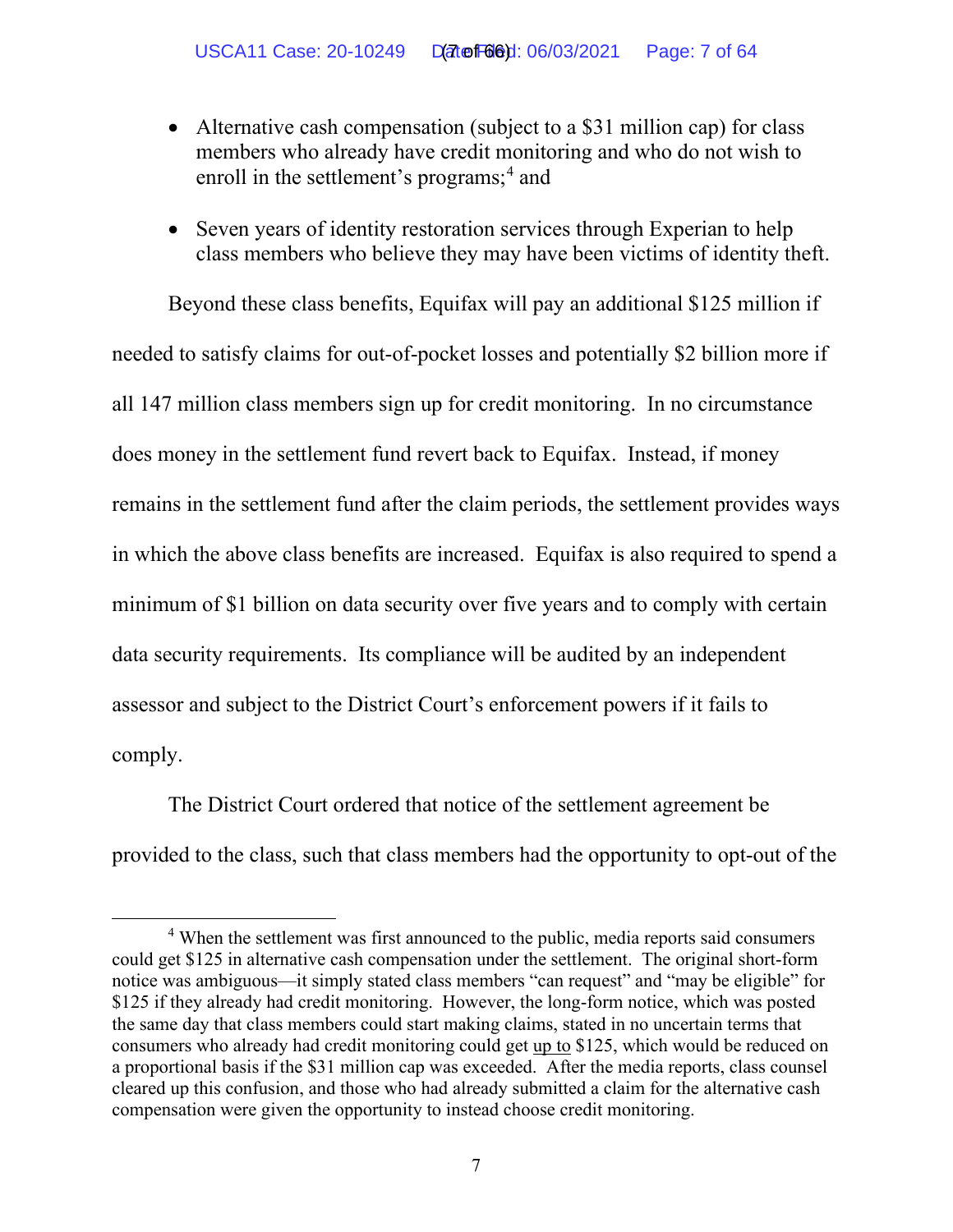class or object to the settlement. The District Court required those who wished to object to provide certain information about their objections in order to prevent a "chaotic" objection process. To provide notice of the settlement to the class, class counsel adopted "an innovative and comprehensive program," including multiple emails, a social media campaign, newspaper and radio advertising, a settlement website, and a call center to answer questions. The response from the class was "unprecedented," as the claims rate exceeded 10 percent of the class. By contrast, in another recent data breach case, the claims rate was only about 1.7 percent. As we've mentioned, out of the approximately 147 million class members, 388 people objected.

In December 2019, the District Court held a hearing to consider the motions for final approval of the proposed class settlement, attorney's fees and expenses, and incentive awards for the class representatives. After hearing arguments from Plaintiffs, Equifax, and the objectors who wished to speak, the District Court issued its rulings from the bench. The District Court approved the settlement as fair, reasonable, and adequate under the factors set forth in Federal Rule of Civil Procedure 23(e) and Bennett v. Behring Corp., 737 F.2d 982 (11th Cir. 1984). The District Court then approved the requested attorney's fees and expenses as well as incentive awards for the class representatives.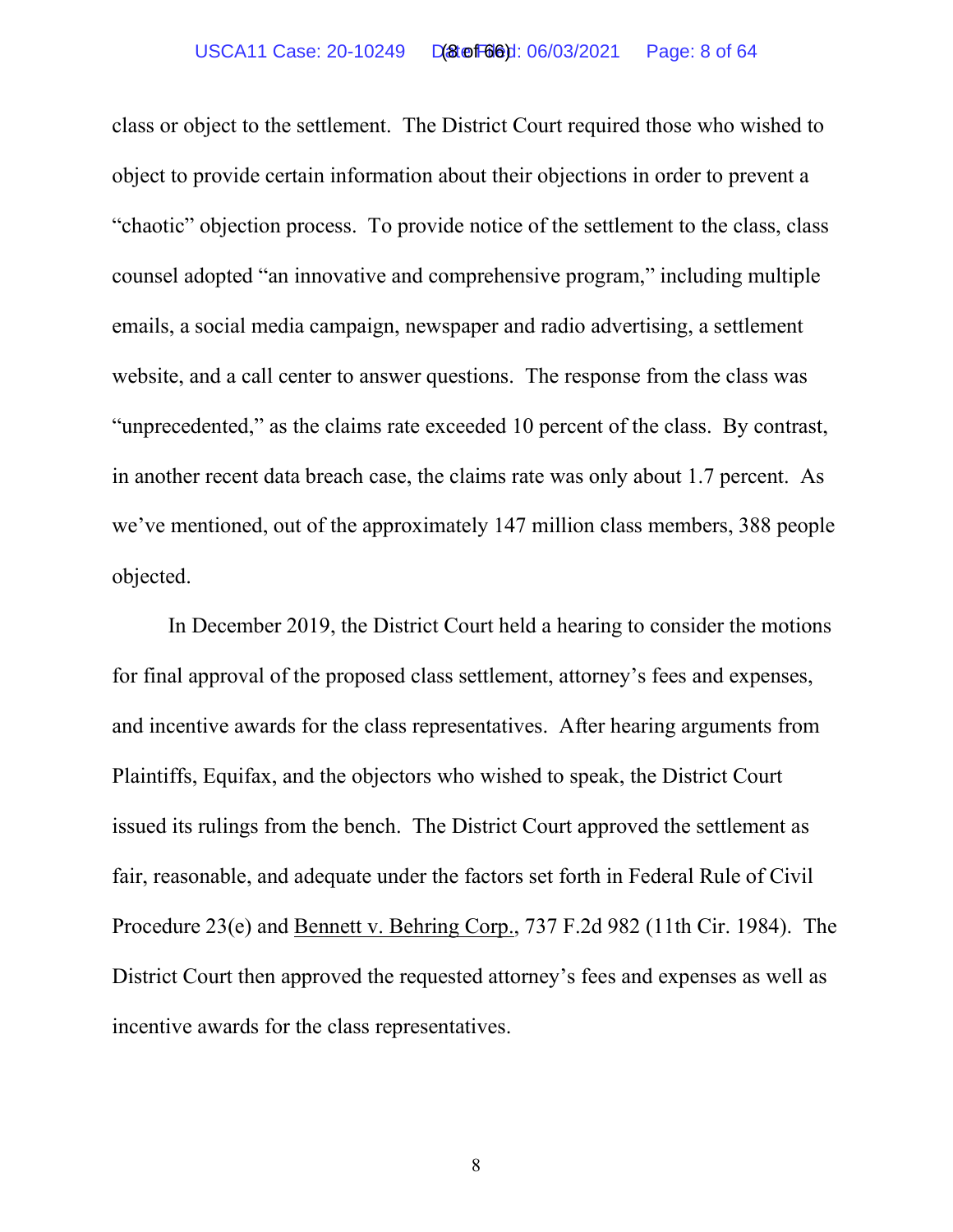After issuing its oral rulings, the District Court directed Plaintiffs' counsel to prepare a written order "summariz[ing] [its] rulings on the motions and [its] adoption basically of the arguments that have been made by the Plaintiffs and by Equifax in the hearing today." The District Court instructed Plaintiffs to obtain Equifax's approval before submitting the proposed order to the court, which it would then "consider signing." The District Court later issued a written order memorializing its rulings. The order approved the settlement; certified the settlement class, finding that the class satisfied the requirements of Rule 23(a) and (b)(3); and approved the requested attorney's fees and expenses and incentive awards for the class representatives. Finally, the order overruled the objections to the settlement and made findings that some of the objectors were serial objectors.<sup>[5](#page-62-0)</sup>

Several objectors appealed, and the District Court granted Plaintiffs' motion to require the objectors to post appeal bonds in order to ensure payment of costs on appeal.

<sup>&</sup>lt;sup>5</sup> Serial objectors are those who bring objections that are merely "boilerplate and immaterial, while their true goal is to get paid some fee to go away." 4 William B. Rubenstein, Newberg on Class Actions § 13:20 (5th ed. 2021) [hereinafter "Newberg"]. The District Court's findings on this topic are largely unrelated to the merits of this appeal and may be dicta in any event. We do not review those findings here. See Keating v. City of Miami, 598 F.3d 753, 761 (11th Cir. 2010) ("[A]n appellate court 'reviews judgments, not statements in opinions.'").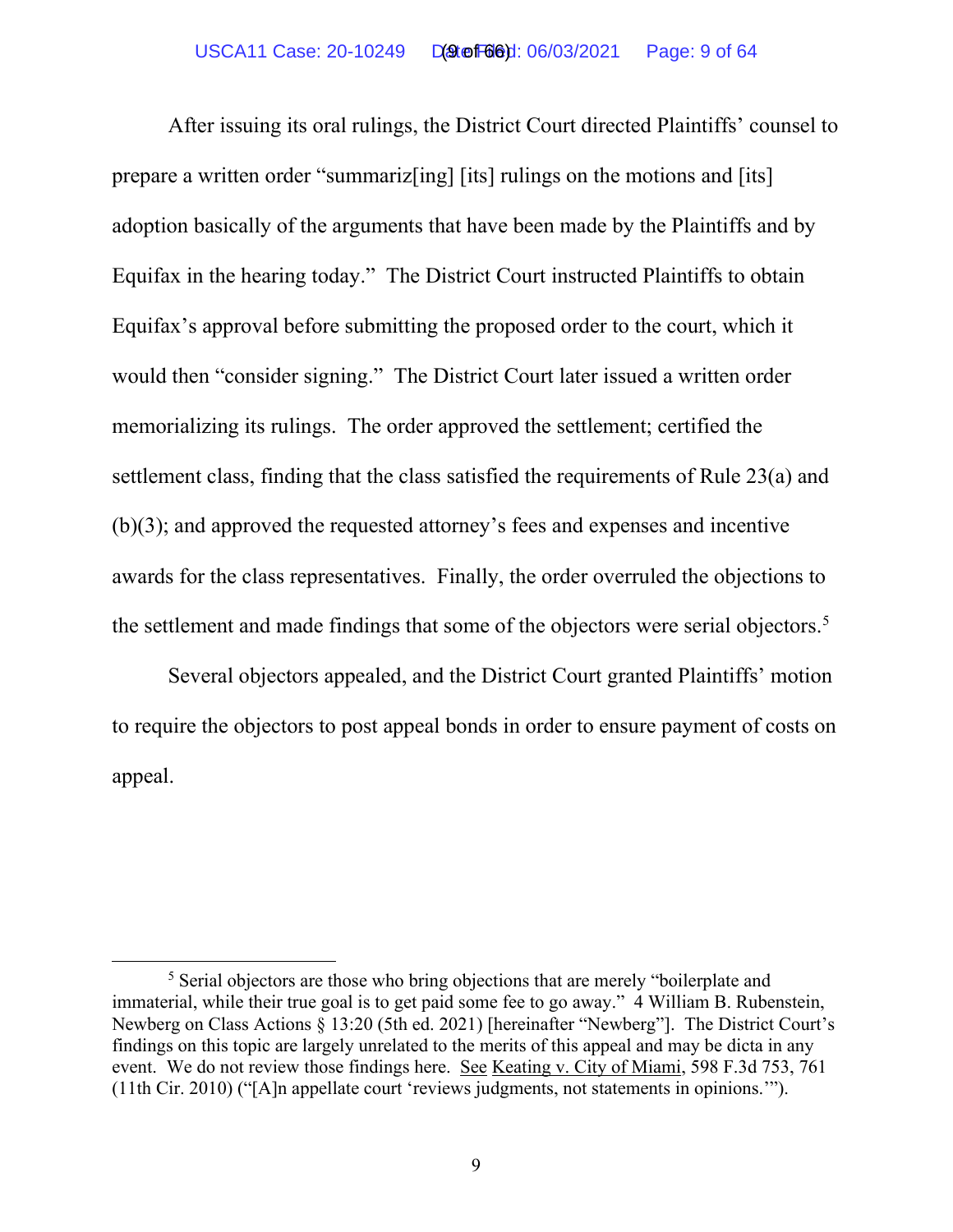With the dust now settled, $6$  this consolidated case presents five appeals filed by six objectors: George Cochran, John Davis, Theodore Frank and David Watkins (who filed a single appeal and are collectively referred to as "Mr. Frank"), Shiyang Huang, and Mikell West. Collectively, we refer to the six objectors as the "Objectors." This is their appeal.

### **II. DISCUSSION**

The Objectors raise a wide array of issues for our consideration. We start by addressing the jurisdictional questions. From there, and in hopes of maintaining some semblance of organization, we proceed in as close to chronological order as this record permits. We begin our discussion of the merits by addressing the Objectors' challenge to the requirements the District Court imposed on them in its order directing notice of the settlement to the class. We next consider the Objectors' various challenges to the District Court's approval order: the process used in adopting the order and the court's decisions approving the class action settlement, certifying the settlement class, awarding attorney's fees and expenses, and approving incentive awards for the class representatives. Finally, we address the Objectors' challenge to the appeal bonds imposed by the District Court.

<sup>&</sup>lt;sup>6</sup> A total of nine objectors appealed the District Court's orders. Two of those nine objectors filed a single appeal, so eight appeals were filed in this Court. This Court sua sponte dismissed two of the eight appeals for lack of jurisdiction. And in an order issued together with this opinion, we now dismiss the appeal filed by Christopher Andrews, leaving us with five appeals filed by six objectors.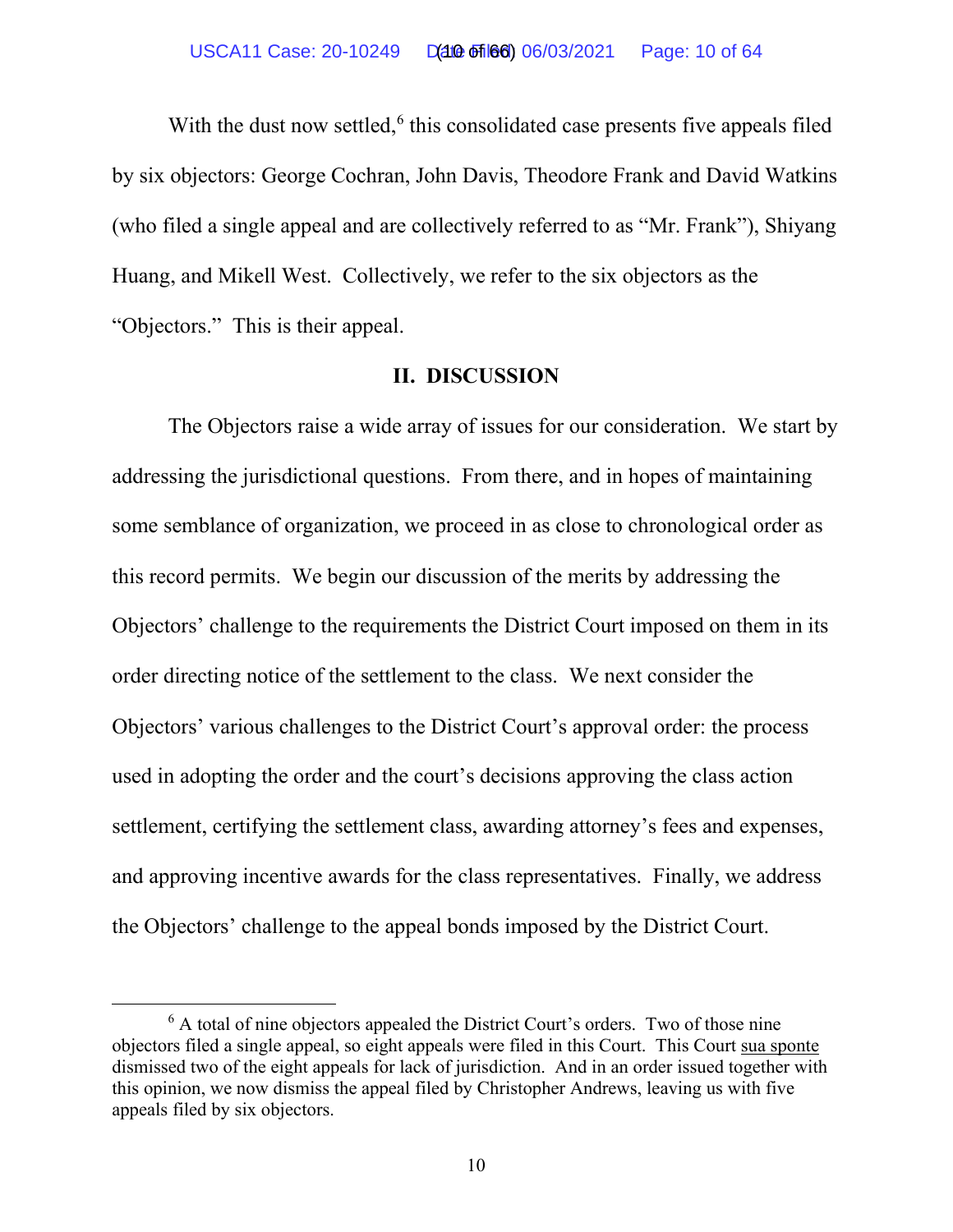## **A. Jurisdiction**

We start now with two jurisdictional questions, which we consider de novo. See Jacobson v. Fla. Sec'y of State, 974 F.3d 1236, 1245 (11th Cir. 2020).<sup>7</sup> First, we address whether Plaintiffs had Article III standing to bring their claims. Second, we consider whether Article III's case-or-controversy requirement ceased to be met once the parties agreed to settle their dispute.

# 1. Article III Standing<sup>[8](#page-62-0)</sup>

In order for a federal court to have jurisdiction under Article III of the Constitution, a plaintiff must have standing to bring the lawsuit. See Lujan v. Defs. of Wildlife, 504 U.S. 555, 559–60, 112 S. Ct. 2130, 2135–36 (1992). And for the plaintiff to have standing, he must "show that the defendant harmed him, and that a court decision can either eliminate the harm or compensate for it."

 $<sup>7</sup>$  The parties do not dispute that we have jurisdiction over the Objectors' appeals. This is</sup> for good reason. In Devlin v. Scardelletti, 536 U.S. 1, 122 S. Ct. 2005 (2002), the Supreme Court held that nonnamed class members "who have objected in a timely manner to approval of the settlement at the fairness hearing have the power to bring an appeal without first intervening." Id. at 14, 122 S. Ct. at 2013. Otherwise, class members would be deprived of "the power to preserve their own interests in a settlement that will ultimately bind them, despite their expressed objections before the trial court." Id. at 10, 122 S. Ct. at 2011. Although Devlin involved objectors to a Rule 23(b)(1) settlement, which did not permit objectors to opt out of the settlement, its logic also applies to objectors to a Rule 23(b)(3) settlement who did not opt out (like those here) because they are bound by the settlement. See, e.g., Fidel v. Farley, 534 F.3d 508, 512–13 (6th Cir. 2008).

<sup>&</sup>lt;sup>8</sup> Mr. Huang says Plaintiffs were required to prove they had Article III standing with evidentiary support at the final approval stage, yet he says Plaintiffs failed to do so. However, Mr. Huang's cited cases do not actually support his proposition. In any event, he does not raise any factual doubt about Plaintiffs' standing, so we need not decide this issue here.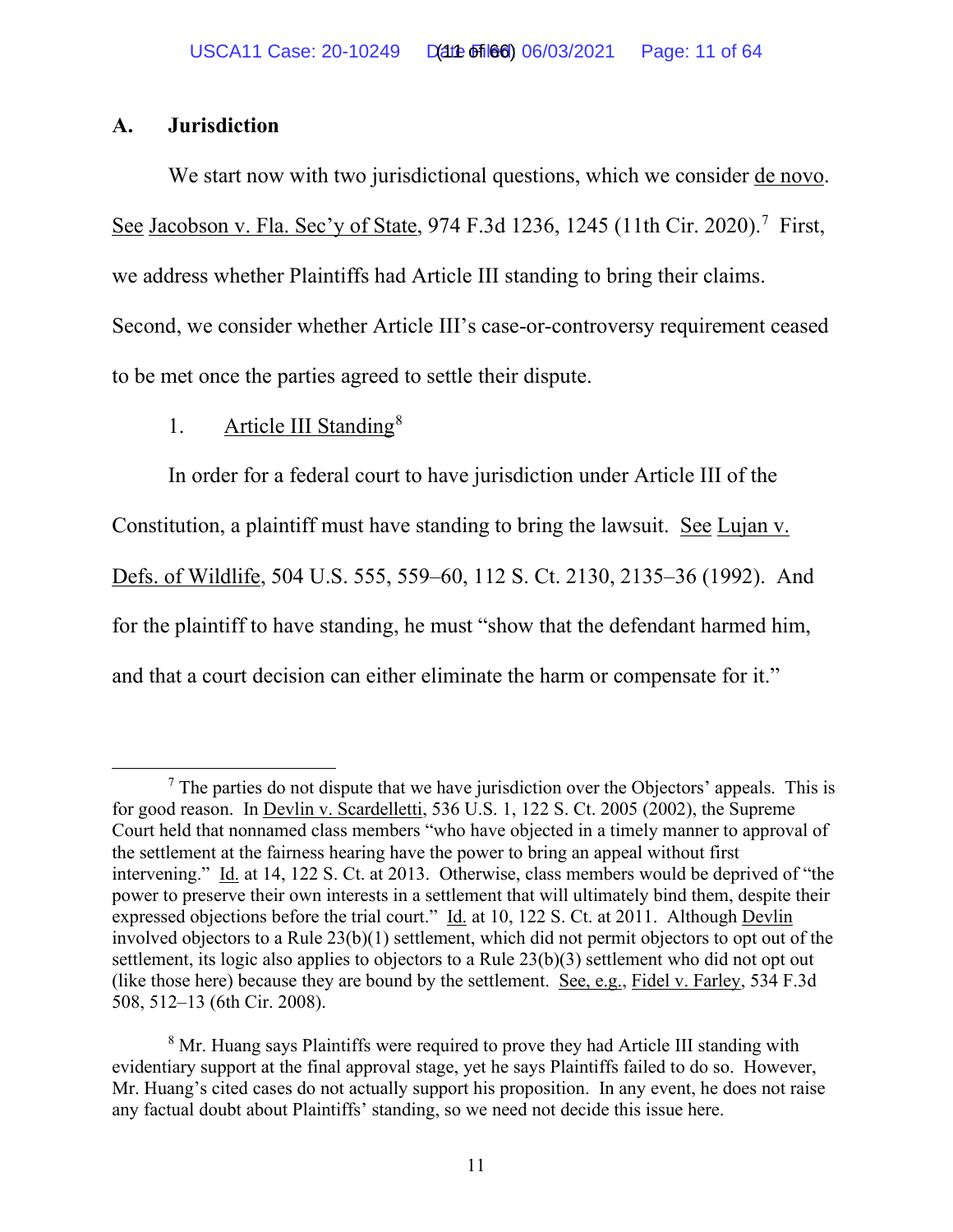Muransky v. Godiva Chocolatier, Inc., 979 F.3d 917, 924 (11th Cir. 2020) (en banc). More to the point, the "irreducible constitutional minimum" of standing contains three requirements. Lujan, 504 U.S. at 560, 112 S. Ct. at 2136. First, the plaintiff must have suffered an "injury in fact," which means the injury is "concrete and particularized" and "actual or imminent," as opposed to "conjectural or hypothetical." Id. (quotation marks omitted). Second, the plaintiff's injury must be "fairly traceable" to the challenged conduct of the defendant and not the result of some action by a third party not before the court. Id. (quotation marks omitted and alterations adopted). Finally, it must be likely that the plaintiff's injury will be redressed by a favorable court decision. Id. at 561, 112 S. Ct. at 2136. These requirements apply with full force in a class action, Muransky, 979 F.3d at 924, and even at the settlement approval stage, as a "court is powerless to approve a proposed class settlement if it lacks jurisdiction over the dispute, and federal courts lack jurisdiction if no named plaintiff has standing," Frank v. Gaos, 586 U.S. \_\_, 139 S. Ct. 1041, 1046 (2019) (per curiam). On the other hand, only one named plaintiff must have standing as to any particular claim in order for it to advance. Wilding v. DNC Servs. Corp., 941 F.3d 1116, 1124–25 (11th Cir. 2019).

Mr. Huang argues Plaintiffs lacked Article III standing to bring their claims for two reasons. First, he says those Plaintiffs who have not had their identities stolen have not suffered an injury in fact. Second, he says those Plaintiffs who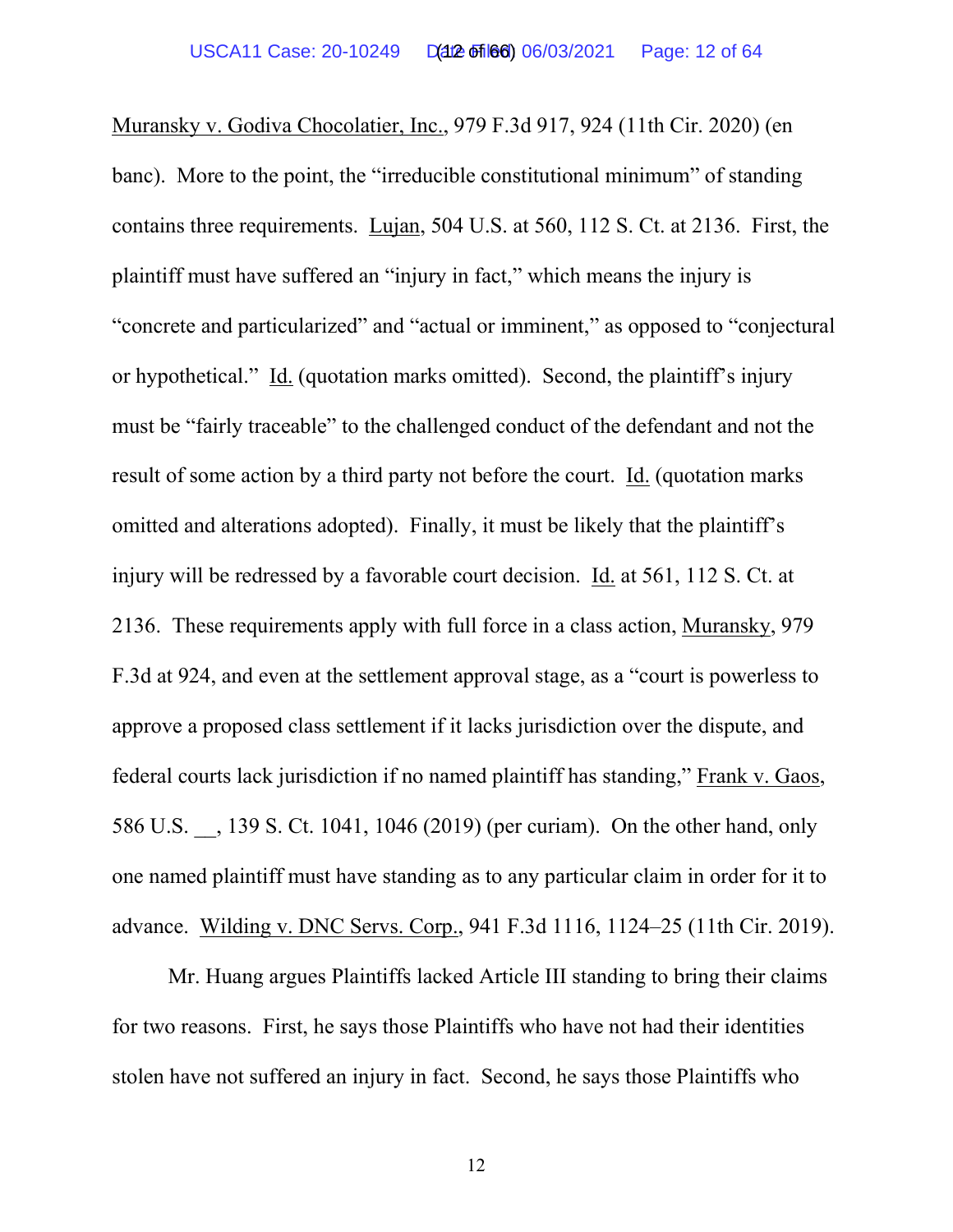#### USCA11 Case: 20-10249 D(at 6 of 166) 06/03/2021 Page: 13 of 64

have not had their identities stolen cannot have their injuries redressed by the settlement, as the settlement does not stop third parties from committing identity theft. We address each issue in turn.

### *i. Injury in Fact*

We now turn to the question of whether Plaintiffs who have not had their identities stolen suffered an injury in fact. We hold that they have. Again, to establish standing, a plaintiff's injury must be (1) concrete, (2) particularized, and (3) either actual or imminent. Lujan, 504 U.S. at 560, 112 S. Ct. at 2136. Only the first and third elements are at issue here, so we focus on them in more detail.

An injury is concrete if the harm is "real." Muransky, 979 F.3d at 926 (quotation marks omitted). Economic injuries are "[c]ertainly" concrete. Debernardis v. IQ Formulations, LLC, 942 F.3d 1076, 1084 (11th Cir. 2019). So are identity theft and damages resulting from such theft, see Resnick v. AvMed, Inc., 693 F.3d 1317, 1323 (11th Cir. 2012), as well as wasted time, Salcedo v. Hanna, 936 F.3d 1162, 1173 (11th Cir. 2019). A plaintiff can also satisfy the concreteness element by showing a "material" risk of harm. Muransky, 979 F.3d at 927 (quotation marks omitted). This Court has said this is a "high standard" that requires courts to consider the "magnitude of the risk." Id. This Court has also addressed injuries incurred while mitigating a risk of harm, such as purchasing a credit freeze or spending time or effort to minimize a risk of identity theft. "[A]ny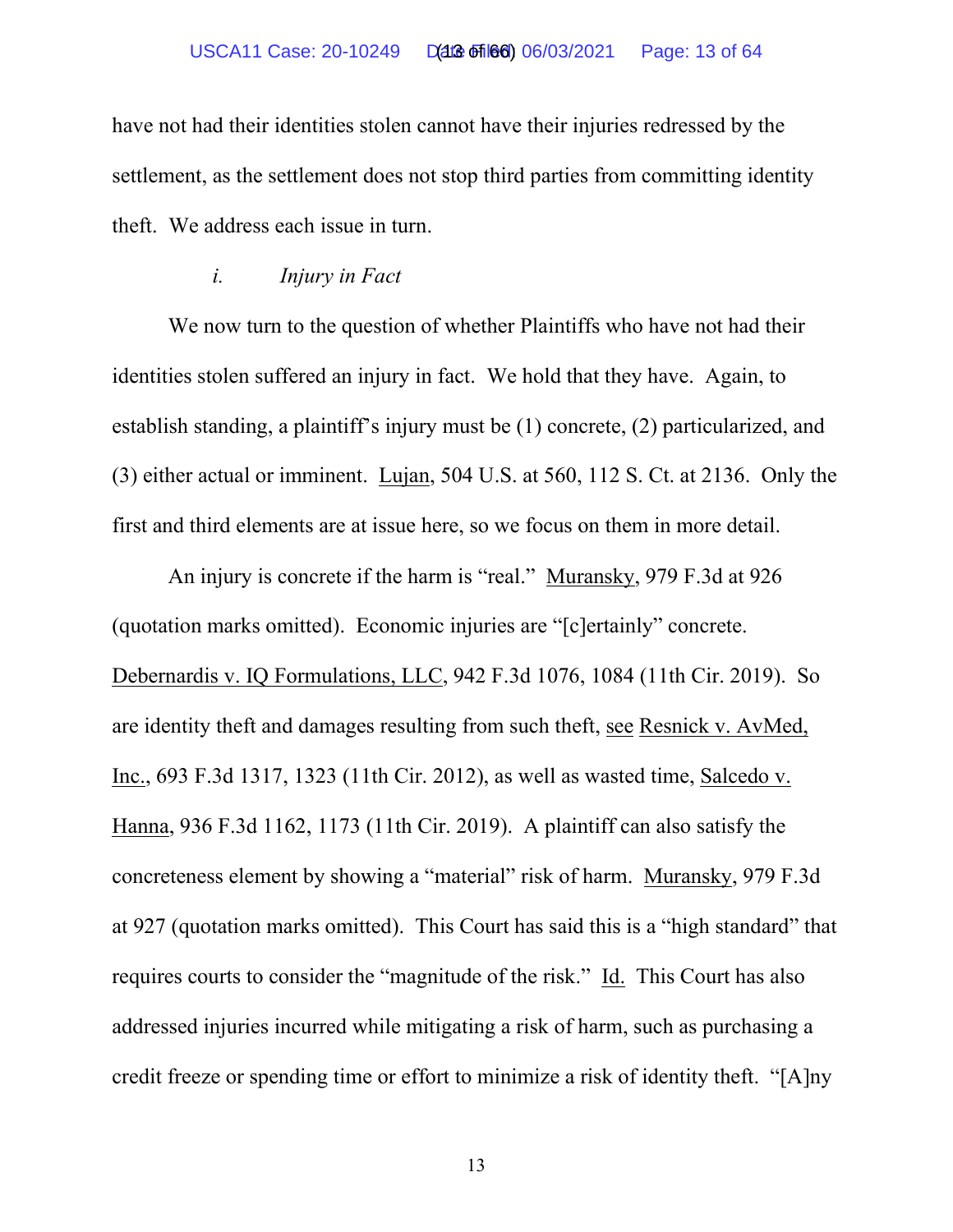#### USCA11 Case: 20-10249 D(at 6 of 166) 06/03/2021 Page: 14 of 64

assertion of wasted time and effort necessarily rises or falls along with this Court's determination of whether" a risk of injury is a concrete harm. Id. at 931. For that reason, when a plaintiff faces a sufficient risk of harm, the time, money, and effort spent mitigating that risk are also concrete injuries.

We now turn to the actual-or-imminent element. When there is no actual injury, an imminent injury must be "certainly impending," as allegations of "possible future injury are not sufficient." Clapper v. Amnesty Int'l USA, 568 U.S. 398, 409, 133 S. Ct. 1138, 1147 (2013) (emphases and quotation marks omitted). It need not be "literally certain" that the injury will come about, but there must be a "substantial" risk. Id. at 414 n.5, 133 S. Ct. at 1150 n.5 (quotation marks omitted).

Applying these principles to the case before us, Plaintiffs have plausibly alleged an injury in fact.<sup>[9](#page-62-0)</sup> Plaintiffs alleged that "hackers obtained at least  $146.6$ million names, 146.6 million dates of birth, 145.5 million Social Security numbers, 99 million addresses, 17.6 million driver's license numbers, 209,000 credit card numbers, and 97,500 tax identification numbers." With this information, Plaintiffs alleged that "identity thieves can create fake identities, fraudulently obtain loans and tax refunds, and destroy a consumer's credit-worthiness." Plaintiffs also

<sup>&</sup>lt;sup>9</sup> Mr. Huang says Plaintiffs forfeited any arguments in support of standing by not raising them in the District Court. But Plaintiffs pled countless allegations of injury in their complaint. We therefore reject Mr. Huang's argument.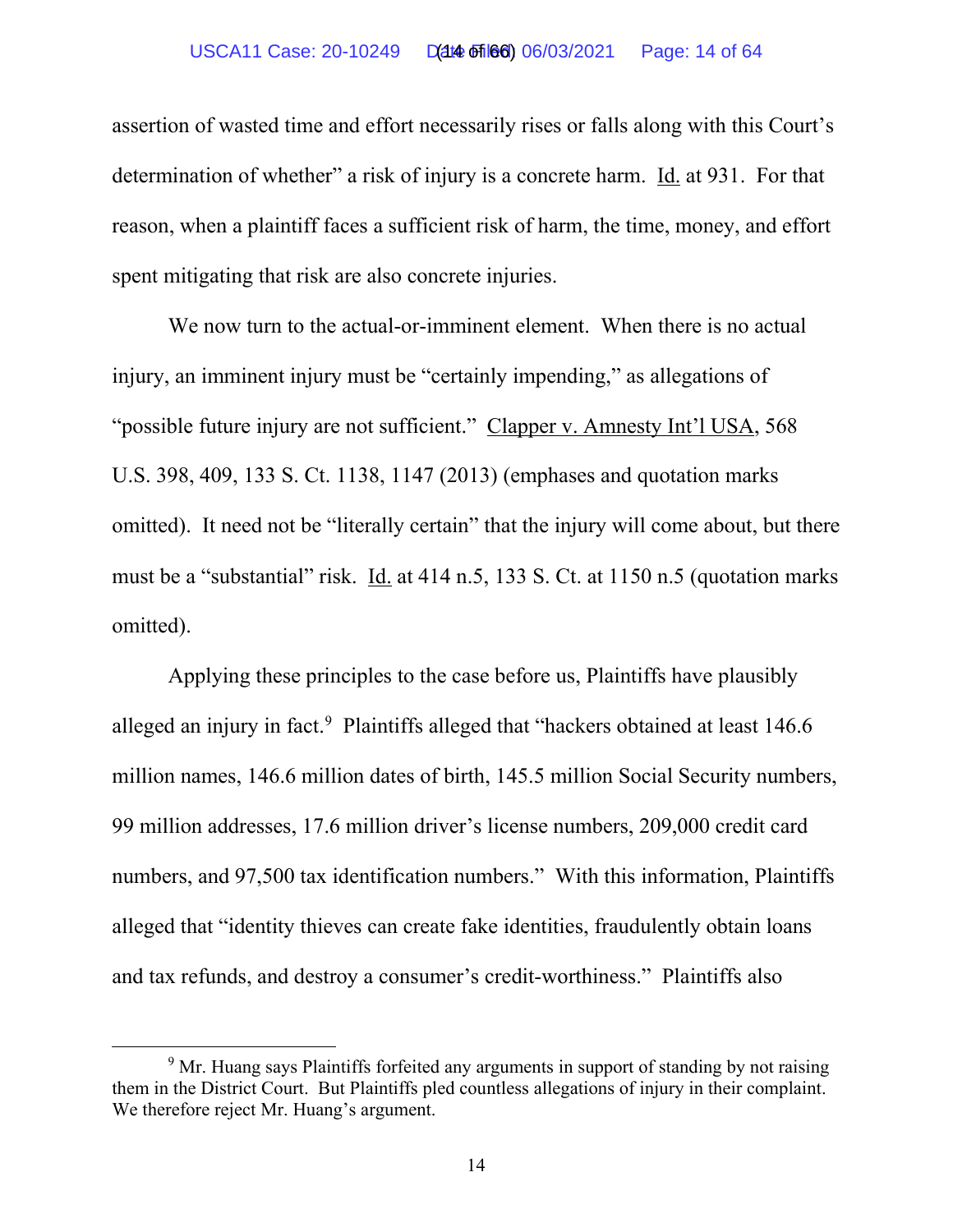#### USCA11 Case: 20-10249 Date Filed: 06/03/2021 Page: 15 of 64 (15 of 66)

alleged they "remain subject to a pervasive, substantial and imminent risk of identity theft and fraud" due to the "highly-sensitive nature of the information stolen," and that they spent time, money, or effort dealing with the breach. Given the colossal amount of sensitive data stolen, including Social Security numbers, names, and dates of birth, and the unequivocal damage that can be done with this type of data, we have no hesitation in holding that Plaintiffs adequately alleged that they face a "material" and "substantial" risk of identity theft that satisfies the concreteness and actual-or-imminent elements. See Muransky, 979 F.3d at 927; Clapper, 568 U.S. at 414 n.5, 133 S. Ct. at 1150 n.5.

The actual identity theft already suffered by some Plaintiffs further demonstrates the risk of identity theft all Plaintiffs face—though actual identity theft is by no means required when there is a sufficient risk of identity theft. Here, dozens of Plaintiffs allege they have already had their identities stolen and thus suffered injuries in many different ways. Specifically, those who suffered identity theft had numerous unauthorized charges and accounts made in their name; incurred specific numerical drops in their credit scores; had their ability to obtain loans affected; purchased credit monitoring; and spent time, money, and effort trying to mitigate their injuries, including disputing fraudulent activity, filing police reports, and otherwise dealing with identity theft. There is no dispute that these Plaintiffs' allegations of identity theft and resulting damages "constitute[] an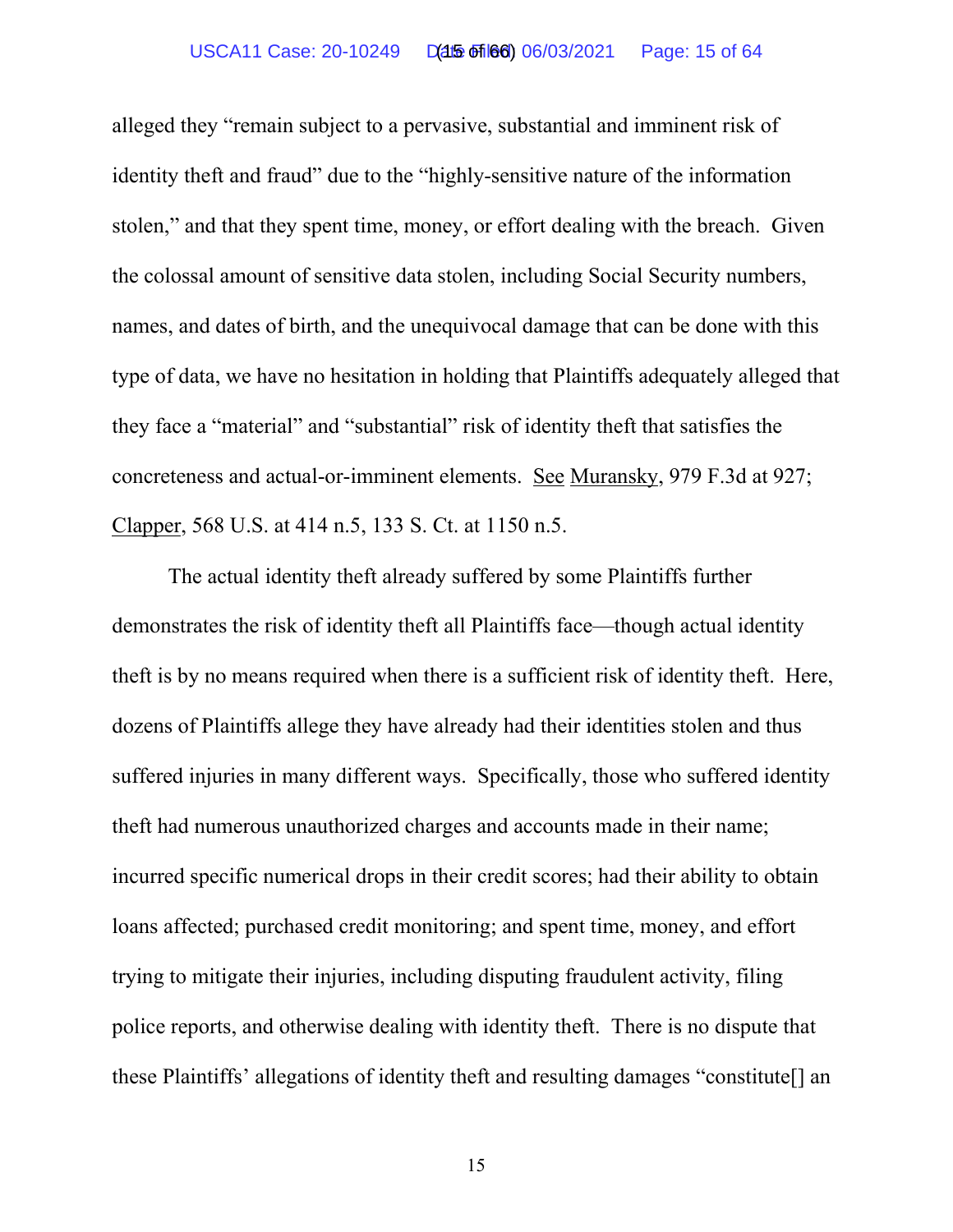injury in fact under the law."[10](#page-62-0) Resnick, 693 F.3d at 1323. As such, the allegations of some Plaintiffs that they have suffered injuries resulting from actual identity theft support the sufficiency of all Plaintiffs' allegations that they face a risk of identity theft. Indeed, in Tsao v. Captiva MVP Restaurant Partners, LLC, 986 F.3d 1332 (11th Cir. 2021), our Court recently recognized that "some allegations of actual misuse or actual access to personal data" support Article III standing for "a data breach based on an increased risk of theft or misuse." Id. at 1340 (collecting cases); see also, e.g., McMorris v. Carlos Lopez & Assocs., LLC, 995 F.3d 295, 301–02 (2d Cir. 2021) ("[C]ourts have been more likely to conclude that plaintiffs have established a substantial risk of future injury where they can show that at least some part of the compromised dataset has been misused.") (collecting cases).

Beyond the sufficient risk of identity theft and resulting injuries, a vast number of Plaintiffs who have not yet suffered identity theft also allege they have spent time, money, and effort mitigating the risk of identity theft. Their efforts include purchasing credit freezes, monitoring their financial accounts, and purchasing credit monitoring, among other things. As explained above, because

<sup>&</sup>lt;sup>10</sup> These Plaintiffs' allegations of this sort of "injury in fact" provide them with Article III standing. And as noted, only one named plaintiff must have standing for any particular claim to advance. Wilding, 941 F.3d at 1124–25. This means we could also undertake a claim-by-claim analysis of the many claims in this case to determine if there is at least one named plaintiff with the sort of injury required to bring each claim. But because we conclude that all Plaintiffs have adequately alleged a sufficient risk of identity theft, we need not undertake this additional task.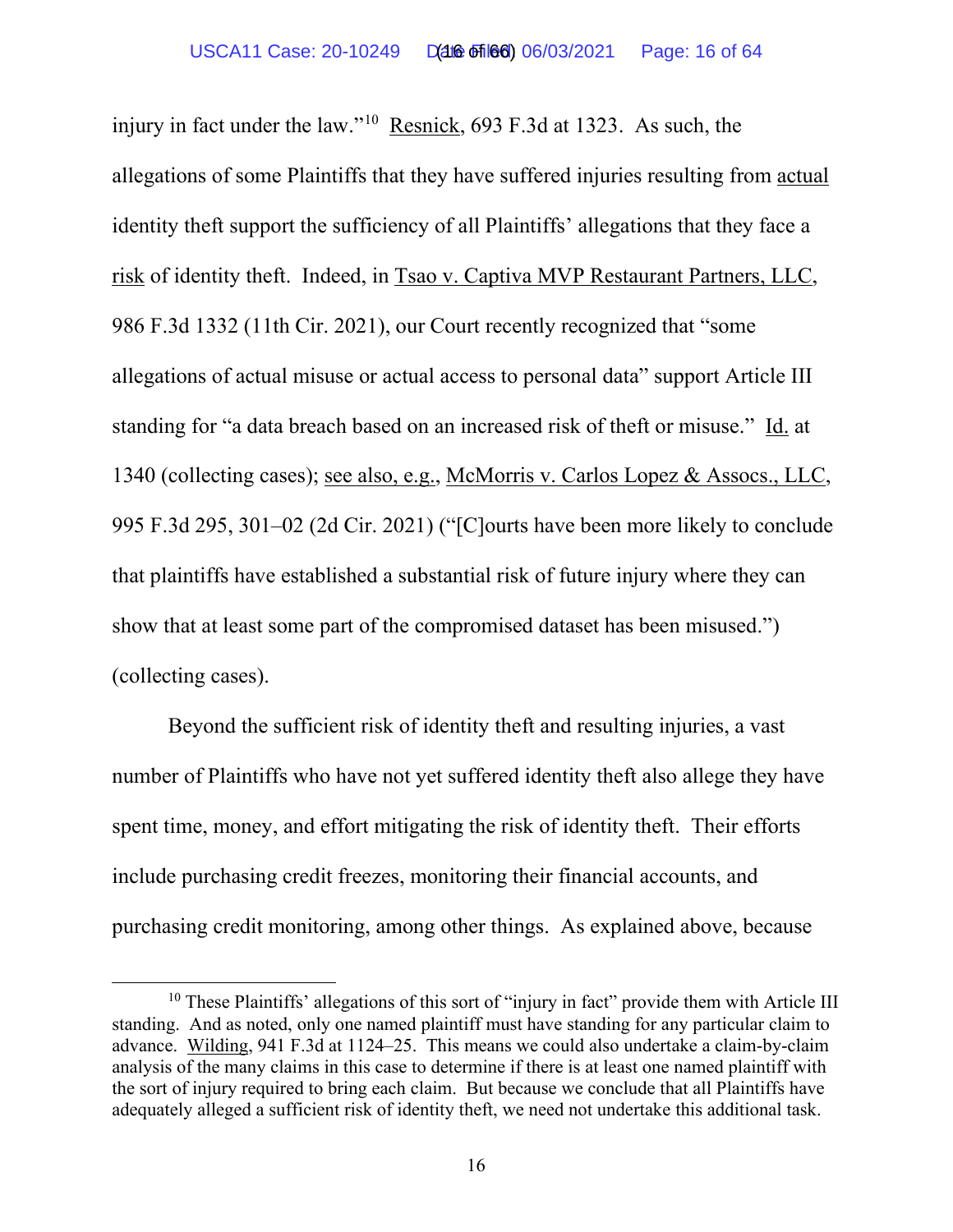the risk of harm here is a sufficient injury, the allegations of mitigation injuries made by these Plaintiffs are also sufficient. See Muransky, 979 F.3d at 931 ("[A]ny assertion of wasted time and effort necessarily rises or falls along with this Court's determination of whether the risk posed . . . is itself a concrete harm.").

Plaintiffs have easily shown an injury in fact.

### *ii. Redressability*

With the issue of injury now resolved, we move on to address whether Plaintiffs' injuries are redressed by the settlement. Mr. Huang says those Plaintiffs who have not had their identities stolen cannot have their injuries redressed by the settlement because the settlement does not stop third parties from committing identity theft. We need not linger on this issue, as Mr. Huang's argument misunderstands the allegations of the complaint as well as the nature of the settlement. The Plaintiffs who have not suffered identity theft did not sue Equifax in order to stop third parties from committing identity theft. Instead, they sued Equifax because of their injuries associated with the risk of identity theft. As discussed, these injuries include the time, money, and effort spent mitigating the risk of identity theft, including purchasing credit freezes, monitoring their financial accounts, and purchasing credit monitoring, among other things.

The settlement redresses the injuries resulting from these mitigation efforts. Specifically, for each class member, the settlement includes reimbursement for up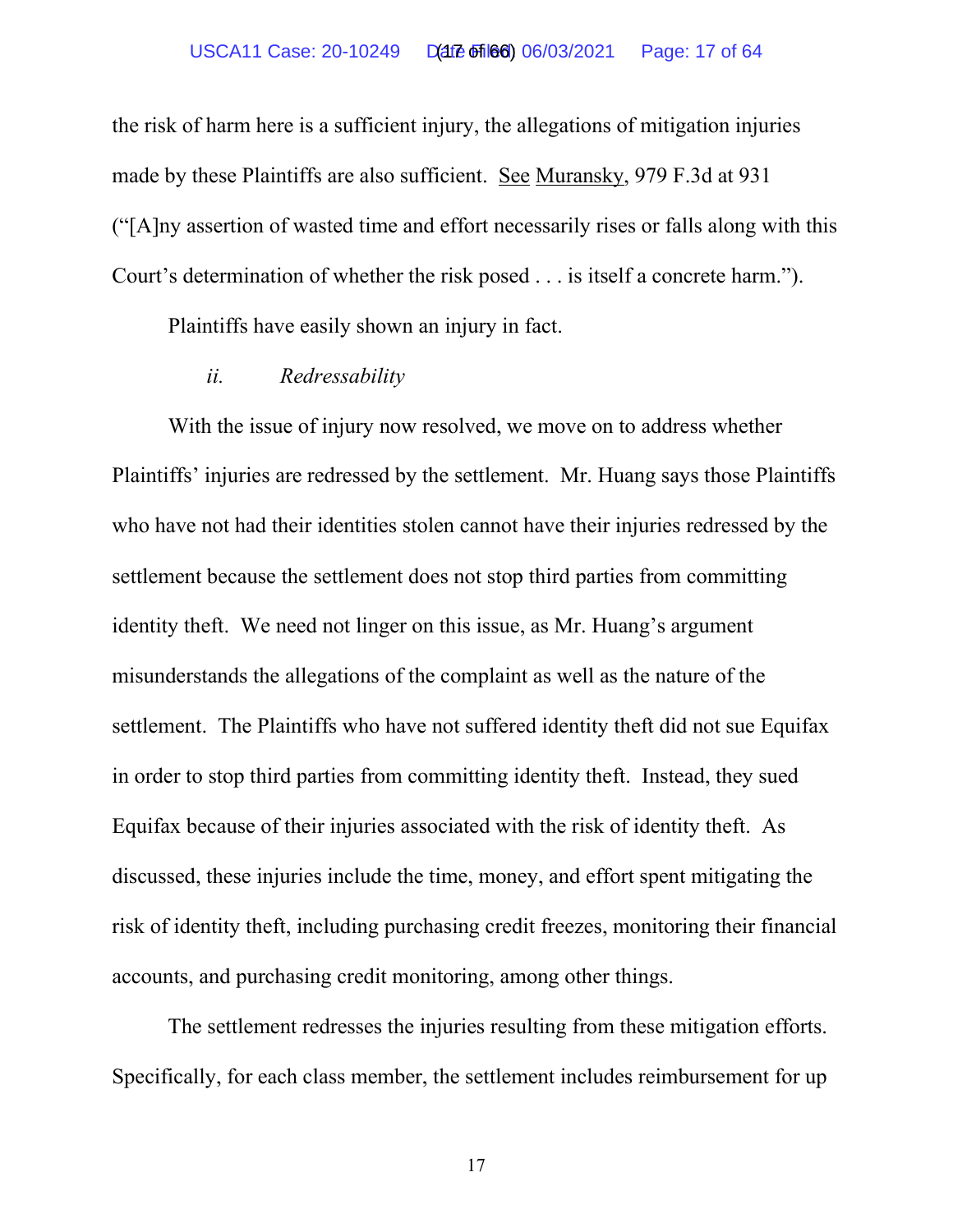#### USCA11 Case: 20-10249 D(at 6 of 166) 06/03/2021 Page: 18 of 64

to \$20,000 of documented, out-of-pocket losses fairly traceable to the data breach (e.g., the cost of purchasing credit freezes and credit monitoring), and compensation of \$25 per hour for up to 20 hours for time spent taking preventative measures against identity theft. And while the additional settlement benefits of 10 years of credit monitoring and seven years of identity restoration services might not stop a third party from committing identity theft, these benefits will help limit Plaintiffs' injuries. Credit monitoring can quickly alert Plaintiffs to an identity theft, and identity restoration services will help minimize the time and money spent by Plaintiffs to combat an identity theft. The settlement thus redresses Plaintiffs' injuries. See Lujan, 504 U.S. at 561, 112 S. Ct. at 2136.

# 2. Case-or-Controversy Requirement

With the issue of standing resolved, we now consider Mr. Huang's other argument concerning Article III jurisdiction. In his view, the District Court lacked jurisdiction to approve the settlement because once the parties agreed to settle their dispute, there was not a case or controversy between the parties. Of course, Article III permits federal courts to address only "cases and controversies," which limits their jurisdiction to "questions presented in an adversarial context." Graham v. Butterworth, 5 F.3d 496, 498–99 (11th Cir. 1993) (citing Flast v. Cohen, 392 U.S. 83, 94–95, 88 S. Ct. 1942, 1949–50 (1968)). The controversy must exist at all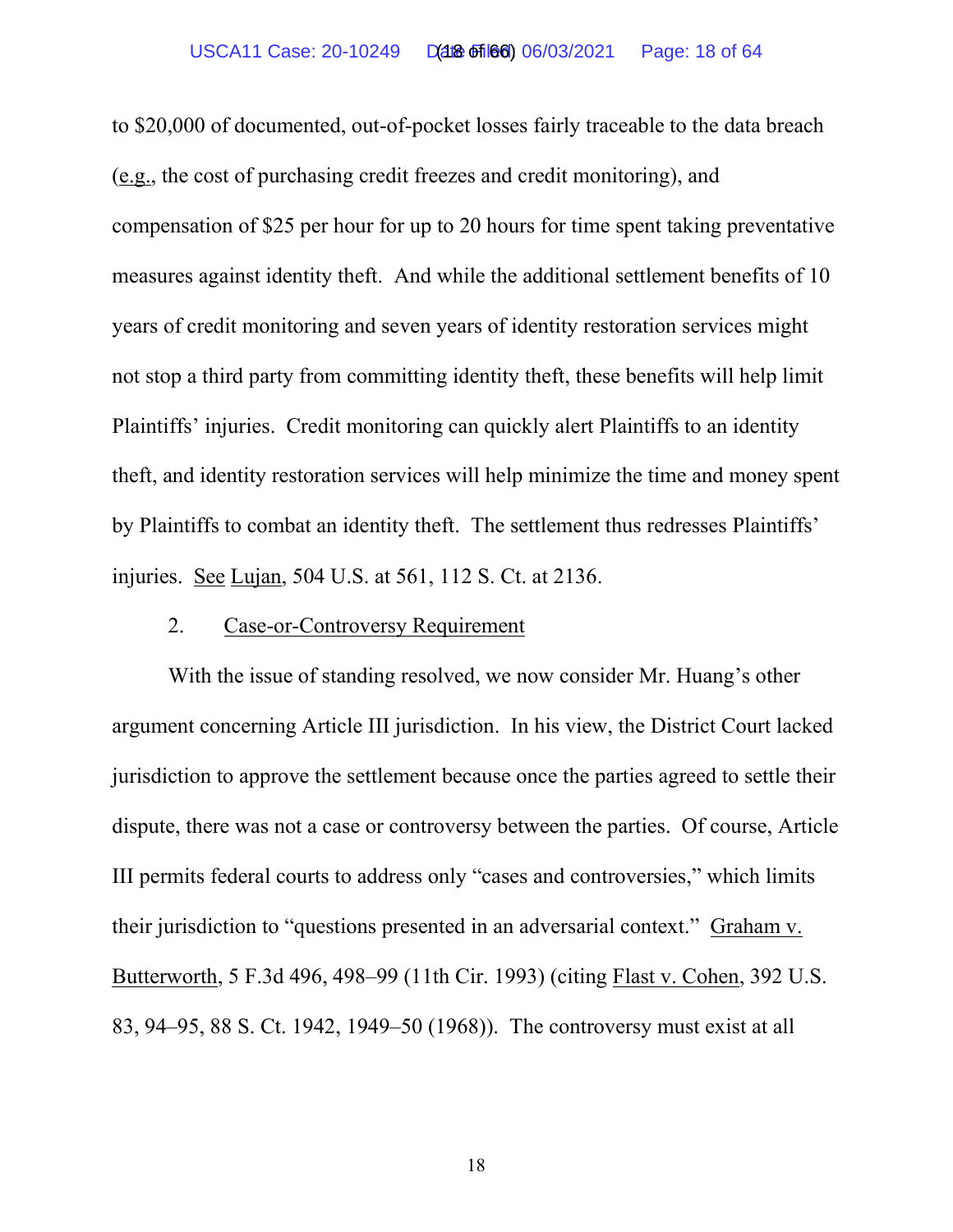stages of the litigation. Preiser v. Newkirk, 422 U.S. 395, 401, 95 S. Ct. 2330, 2334 (1975).

We are aware of no court that has adopted Mr. Huang's idea that a district court is somehow divested of jurisdiction (and thus lacks authority to approve the settlement) once parties agree to settle a class action. As we understand Mr. Huang's position, no class action could ever be approved, because as soon as the parties decide to settle, the case or controversy would vanish, and the court would therefore lack jurisdiction to approve the settlement.

To the contrary, we hold that Article III's case-or-controversy requirement is satisfied throughout the settlement process because the litigation remains in an adversarial posture during that process. First, the parties themselves remain in adversarial positions until the district court approves the settlement. Rule 23(e) states a class action "may be settled . . . only with the court's approval." Fed. R. Civ. P. 23(e). This means the parties' decision to settle a class action is not consummated until the district court actually approves it. Cf. Haven Realty Corp. v. Coleman, 455 U.S. 363, 371 n.10, 102 S. Ct. 1114, 1120 n.10 (1982) (holding that a settlement agreement did not moot certain claims because the agreement was "still subject to the approval of the District Court"). Indeed, the parties remain adversaries all throughout the settlement approval process because until approval, the settlement is not final, and if the district court rejects the settlement, the parties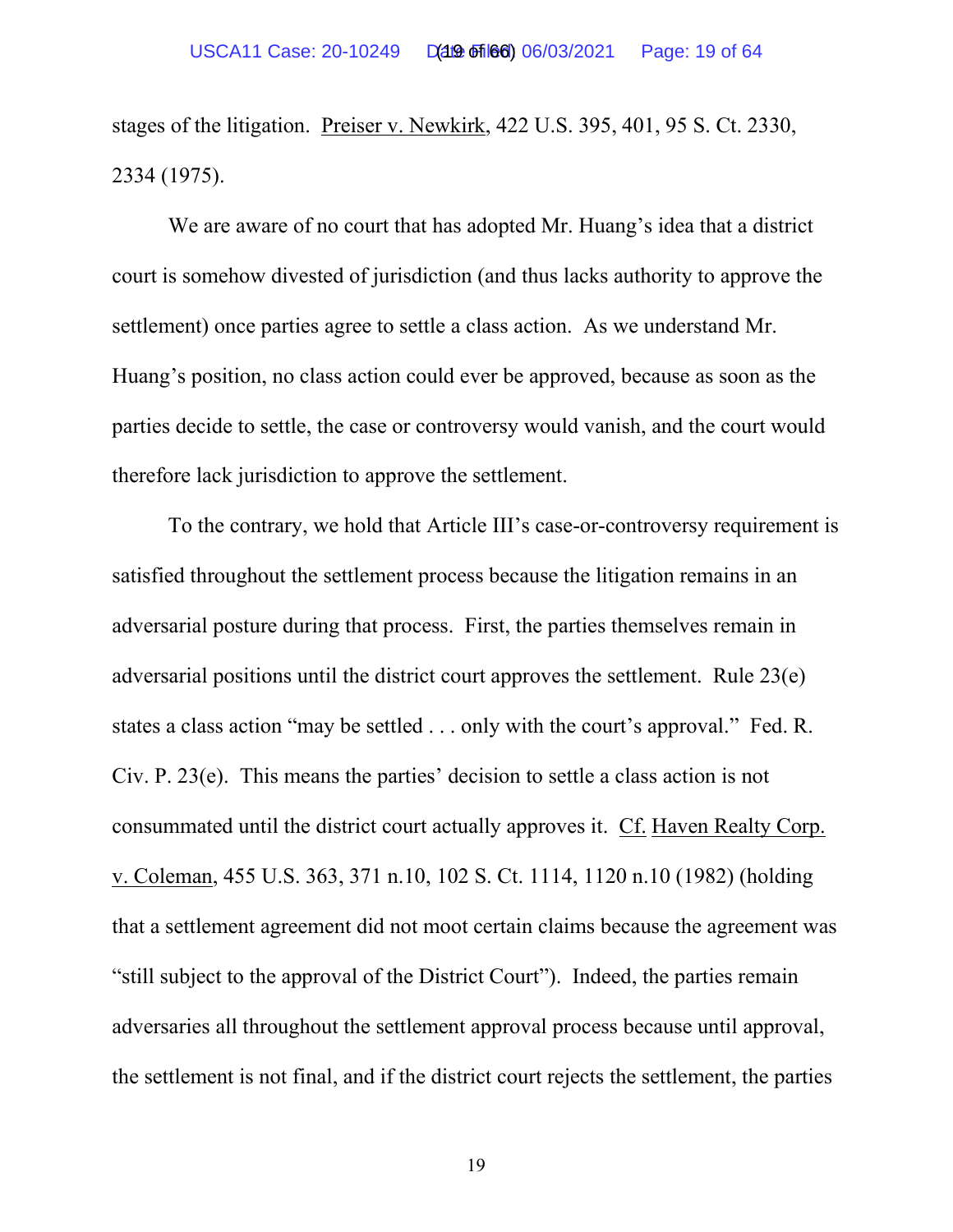would continue their litigation. See In re Asbestos Litig., 90 F.3d 963, 988 (5th Cir. 1996) (holding Article III's case-or-controversy requirement was satisfied, notwithstanding a settlement, in light of the "the adversarial positions which the parties occupied before settlement negotiations and the positions to which they will return if the settlement is not approved"), vacated on other grounds, Ortiz v. Fibreboard Corp., 521 U.S. 1114, 117 S. Ct. 2503 (1997) (mem.).

Second, because the district court acts as a fiduciary for the class, there remains adversity between the class and the defendant. Rule 23(e) requires the district court to ensure the settlement is "fair, reasonable, and adequate." Fed. R. Civ. P. 23(e)(2). The district court thus takes on a type of fiduciary role for the class, NPAS Sols., 975 F.3d at 1253, and works to ensure the settlement is "noncollusive in nature," 4 Newberg § 13:40; see also Manual for Complex Litigation § 21.61 ("The judge must adopt the role of a skeptical client and critically examine . . . the proposed settlement terms[.]"). Our Court directs district judges to exercise "careful scrutiny" in order to "guard against settlements that may benefit the class representatives or their attorneys at the expense of absent class members." Holmes v. Cont'l Can Co., 706 F.2d 1144, 1147 (11th Cir. 1983) (quotation marks omitted). Third and finally (and as this case demonstrates), objectors cause the settlement process to be more adversarial. While the settling parties may agree about the prospect of settlement, class action settlements are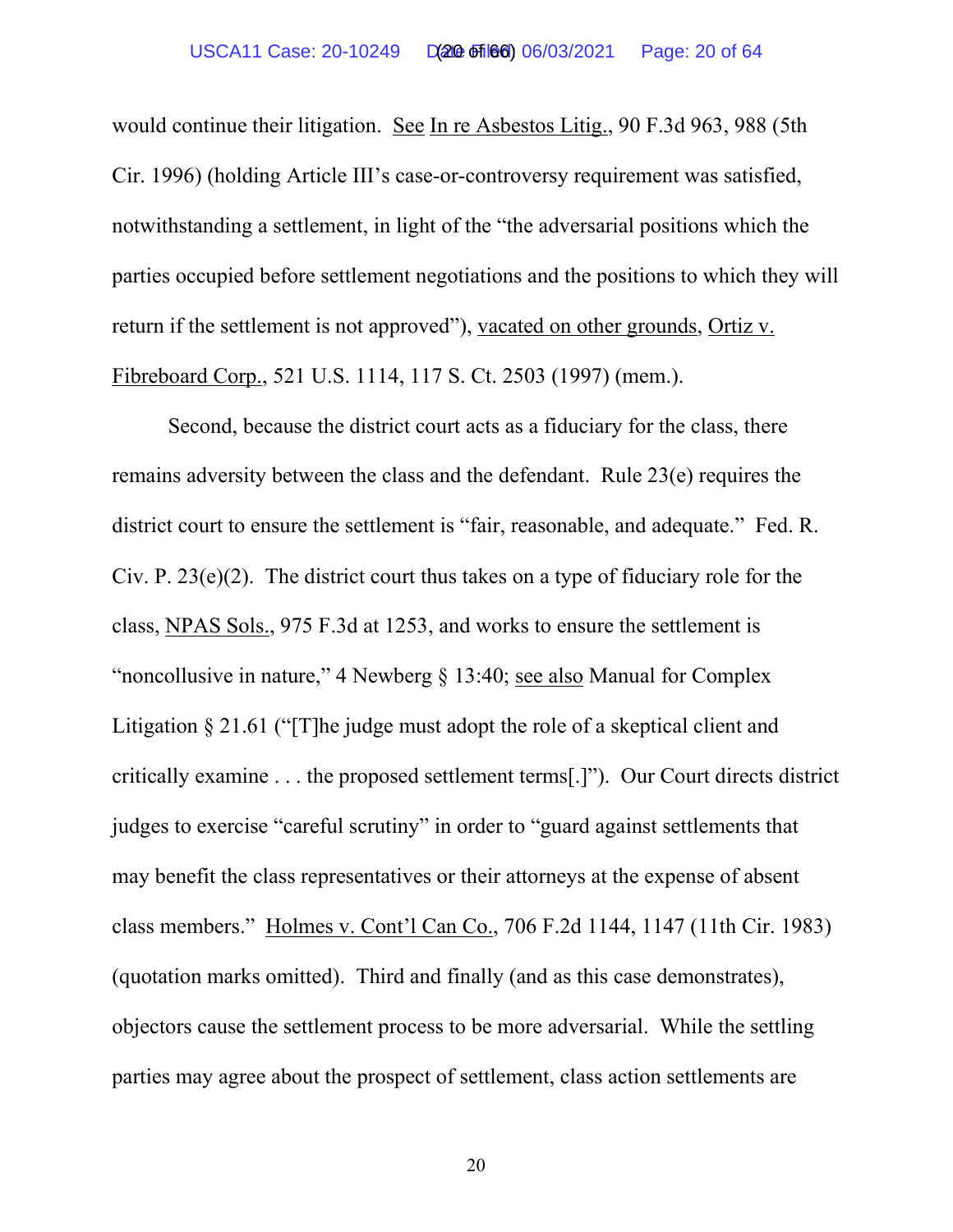routinely subjected to objections that "provide the court an adversarial presentation of the issues under review, bringing the decision-making process closer to a familiar judicial decision." 4 Newberg § 13:40.

# **B. Requirements Imposed on the Objectors**

Having established jurisdiction, we now turn to the Objectors' various challenges to the District Court's decisions in this case. After Plaintiffs and Equifax presented their final settlement agreement to the District Court, that court ordered notice of the settlement agreement to be provided to the class, such that members of the class had the opportunity to opt-out of the class or object to the settlement. In the order directing notice to the class, the District Court imposed a number of administrative requirements on those class members who wished to object. The District Court explained that it imposed these requirements because in a class action case it previously handled, an objector came in "out of the blue" and created a "really chaotic process." It also found that such requirements can help "expose objections that are lawyer-driven and filed with ulterior motives."

Among other things, the District Court required that each objection include: the objector's name and address; the objector's personal signature; the grounds for the objection; previous objections in recent class actions; and dates on which the objector was available to be deposed. In addition, if the objector had counsel who intended to speak at the fairness hearing, the objection needed to include the legal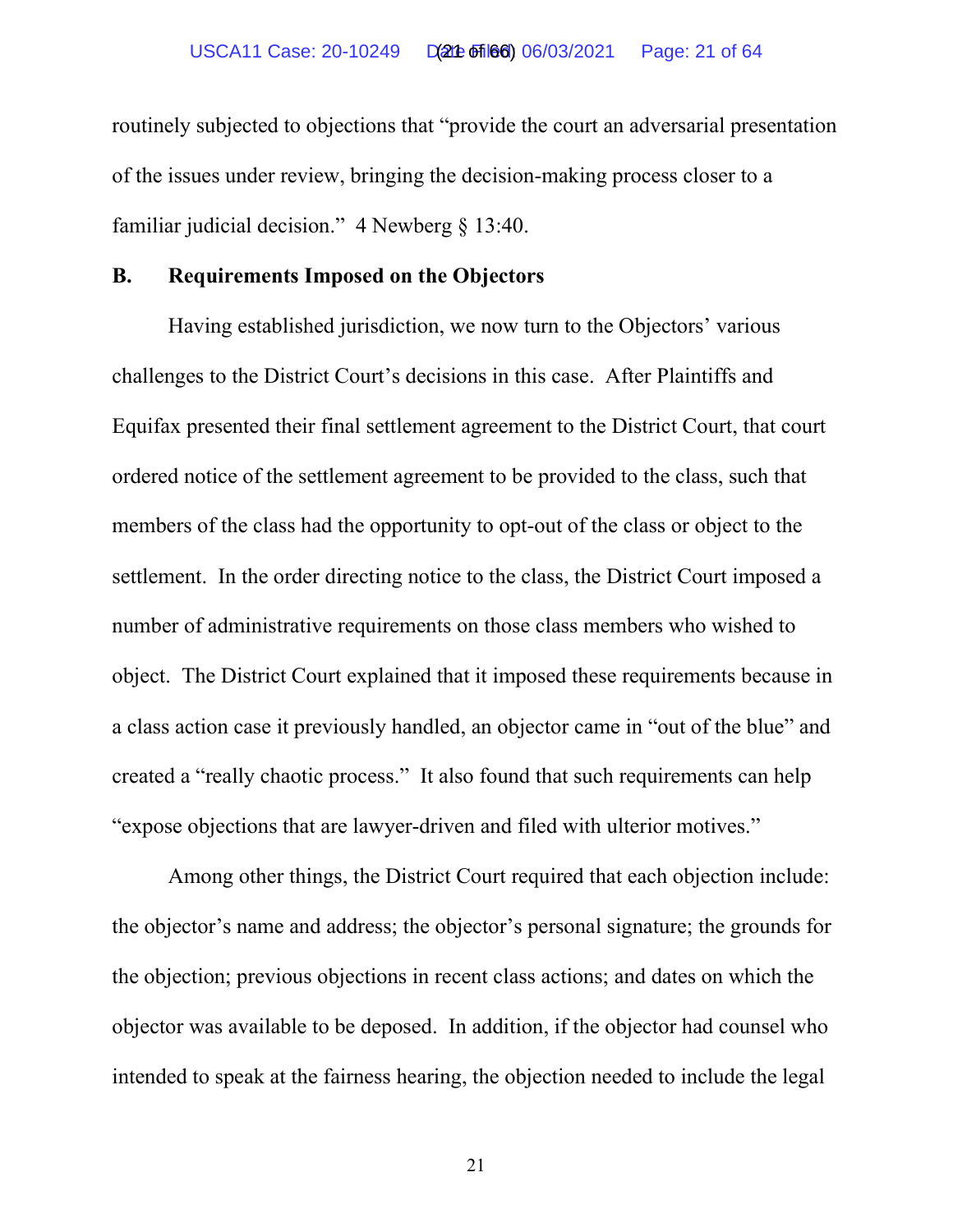#### USCA11 Case: 20-10249 Date Filed: 06/03/2021 Page: 22 of 64 (22 of 66)

and factual basis for the objection and the evidence to be offered at the hearing. Finally, if the objector had counsel who sought compensation from anyone other than the objector, the objection needed to include counsel's previous objections in recent class actions, counsel's experience in class action litigation, and information on the fees sought. Mr. Davis says these administrative requirements infringed on the objectors' right to be heard and to be represented by counsel in their objections. More to the point, he says that by imposing these requirements on objectors, including those with counsel, the District Court limited their right to object and deterred objections.<sup>[11](#page-62-0)</sup>

We review a district court's management of a class action for abuse of discretion. See Oppenheimer Fund, Inc. v. Sanders, 437 U.S. 340, 342, 98 S. Ct. 2380, 2385 (1978) (applying abuse of discretion standard to a district court's order "concern[ing] the conduct of class actions" under Rule 23). Rule 23 grants district courts broad discretion to manage class actions. See Nissan Motor Corp., 552 F.2d at 1096 ("In the management of class actions, [Rule] 23 necessarily vests the district courts with a broad discretion to enable efficacious administration of the course of proceedings before it."); Gulf Oil Co. v. Bernard, 452 U.S. 89, 100, 101 S. Ct. 2193, 2200 (1981) ("Because of the potential for abuse, a district court has

 $11$  Mr. Davis also says the requirements allowed the District Court to reject objections on technical grounds. However, the District Court considered and rejected all objections on their merits "whether or not the objections [were] procedurally valid."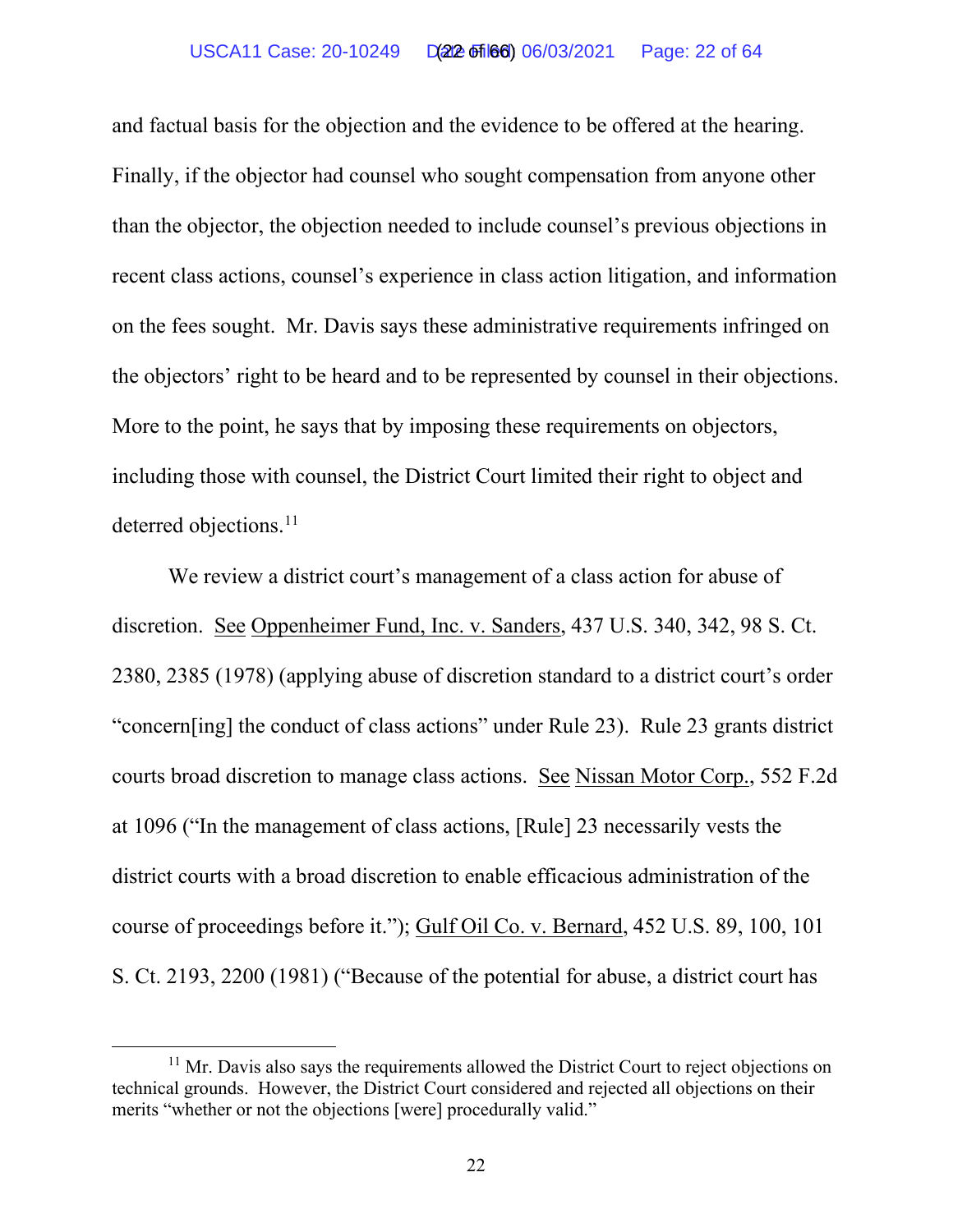#### USCA11 Case: 20-10249 D(23 of 166) 06/03/2021 Page: 23 of 64

both the duty and the broad authority to exercise control over a class action and to enter appropriate orders governing the conduct of counsel and parties."). For instance, Rule 23 authorizes district courts to "prescribe measures to prevent undue repetition or complication in presenting evidence or argument," to "impose conditions on the representative parties or on intervenors," and to "deal with similar procedural matters." Fed. R. Civ. P.  $23(d)(1)(A)$ , (C), (E). At the same time, district courts' discretion is "not unlimited." Gulf Oil, 452 U.S. at 100, 101 S. Ct. at 2200.

Mr. Davis has failed to show the District Court abused its discretion here. The District Court explicitly imposed the requirements outlined here, not to deter objections or for some arbitrary purpose, but for the express purpose of avoiding a "chaotic process" in evaluating the objections. The District Court said it found these requirements help "expose objections that are lawyer-driven and filed with ulterior motives." The District Court was well within its broad discretion to impose the requirements for these stated purposes. See id.; see also, e.g., In re Deepwater Horizon, 739 F.3d 790, 809 (5th Cir. 2014) (requirement imposed on objector a "legitimate exercise" of court's discretion to minimize abuse); Manual for Complex Litigation § 21.662 (courts may be "inclined to find [discovery from objectors] useful to assess the validity of the objections"); 4 Newberg  $\S$  13:33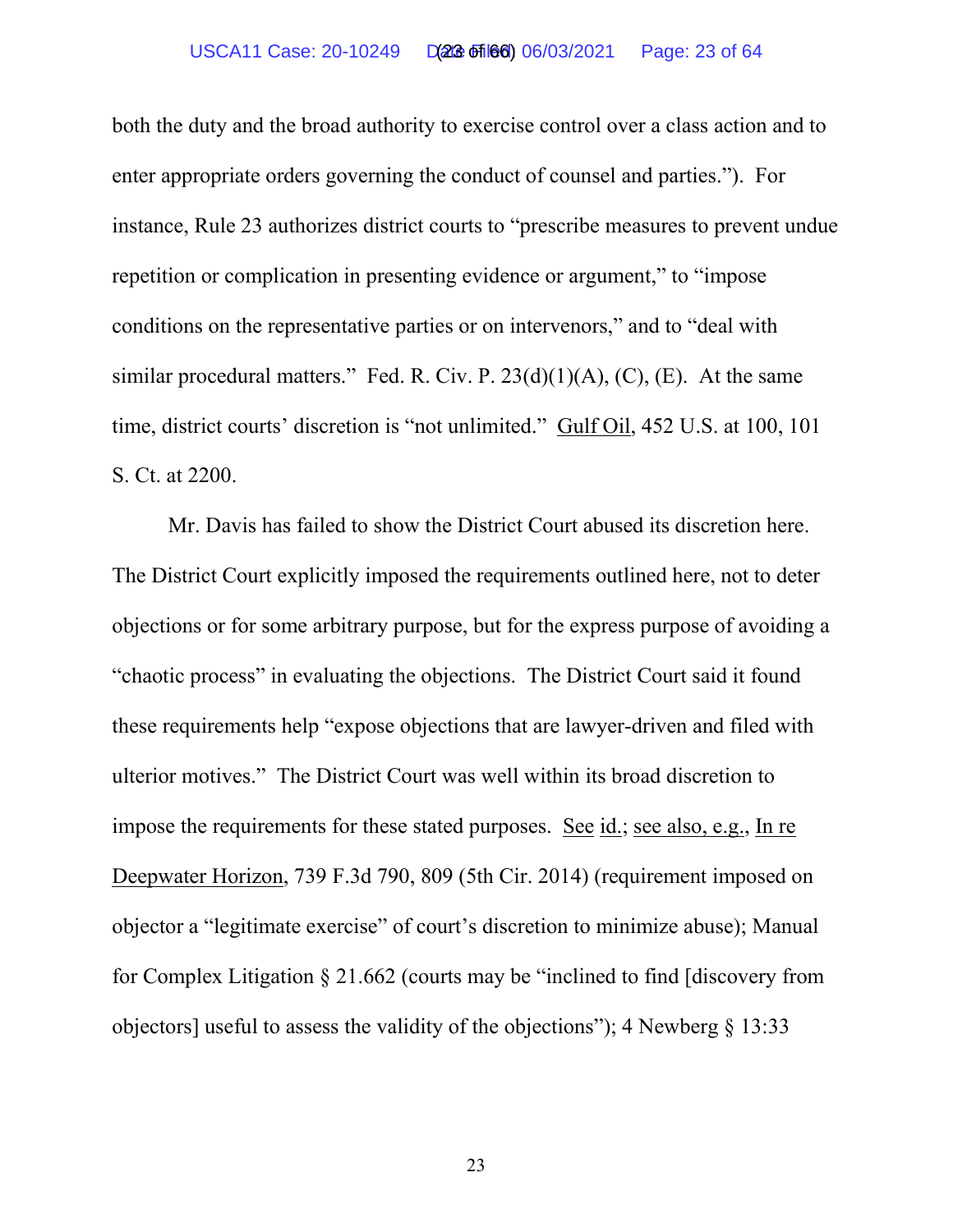("[C]lass counsel may seek discovery from objectors on issues such as the objectors'  $\ldots$  relationships with the professional objector counsel.").<sup>[12](#page-62-0)</sup>

Beyond that, the requirements the District Court imposed were not particularly burdensome. Most requirements were clerical in nature, such as simply providing information. The most potentially burdensome requirement was being deposed, yet in many instances that was no more than a possibility. And of course, depositions are a normal part of litigation, see Fed. R. Civ. P. 30, including for objectors to class settlements, see In re Cathode Ray Tube (CRT) Antitrust Litig., 281 F.R.D. 531, 532, 534 (N.D. Cal. 2012) (ordering objector to sit for deposition regarding the "bases for his objection" and his "relationship with 'professional' or 'serial' objector counsel"); see also Granillo v. FCA US LLC, 2018 WL 4676057, at \*7 (D.N.J. Sept. 28, 2018) ("[C]ourts across the country have approved ... depositions of objectors who have voluntarily inserted themselves into [an] action[.]" (quotation mark omitted)); In re Netflix Privacy

 $12$  Mr. Davis notes that a recent amendment to Rule 23 requires district courts to approve any agreement between an objector and class counsel in which payment is "provided in connection with" a decision to forgo or withdraw an objection. See Fed. R. Civ. P.  $23(e)(5)(B)$ . In his view, this means objectors no longer bring meritless objections with the hope of being paid off, and thus the District Court's requirements were unnecessary. But Mr. Davis's argument assumes the amendment completely eliminated this type of extortion, which may not be a settled question. See, e.g., In re Foreign Exch. Benchmark Rates Antitrust Litig., 334 F.R.D. 62, 64 (S.D.N.Y. 2019) ("Approving agreements in these circumstances would serve only to encourage objectors or their attorneys to extract this type of payment[.]"). And even if the question is settled, this District Court did not abuse its discretion when it imposed the requirements for the other reasons discussed.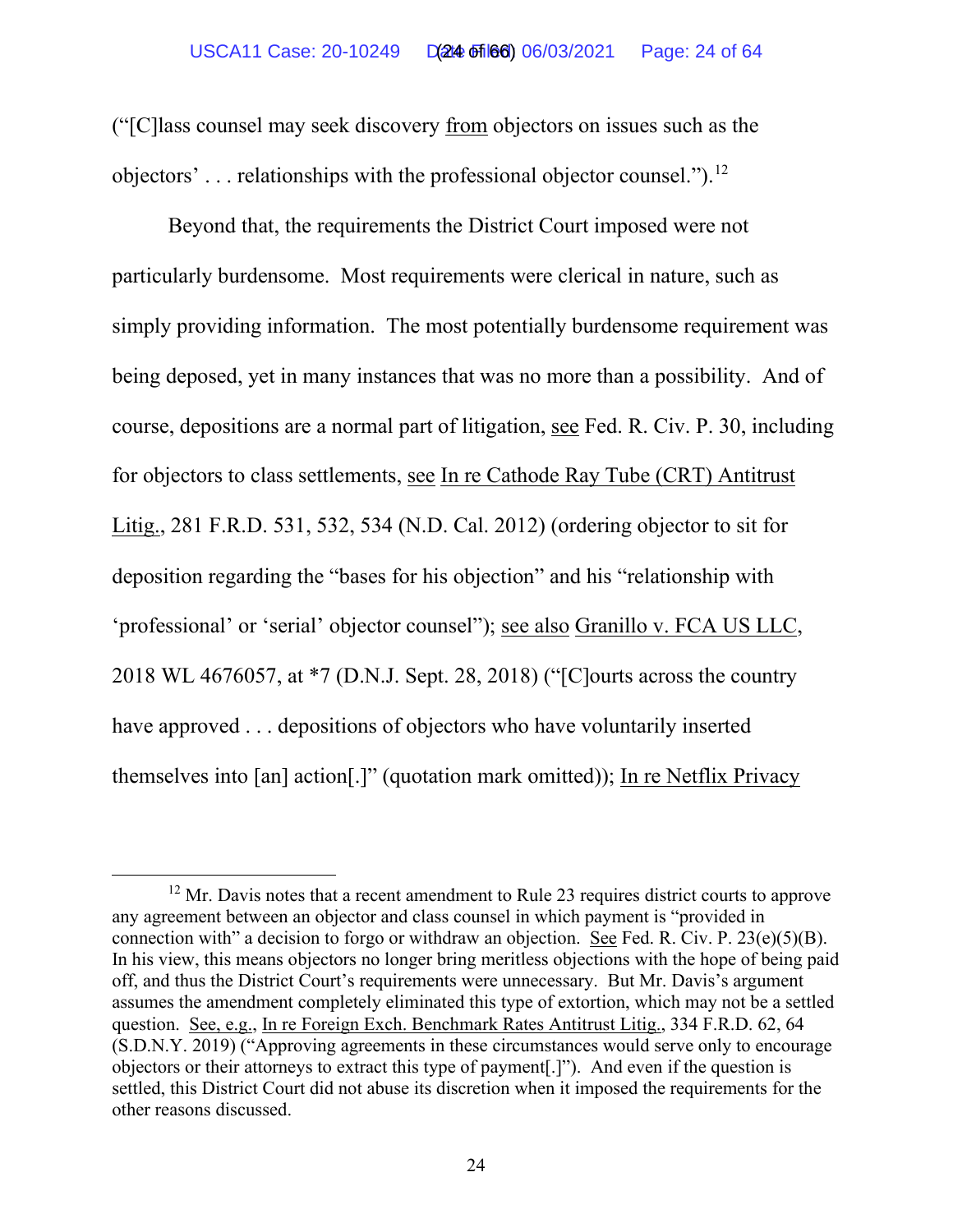Litig., 2013 WL 6173772, at \*5 (N.D. Cal. Nov. 25, 2013) ("[W]hile absent class members are not normally included in discovery, Objectors have voluntarily inserted themselves into this action, and as such, depositions of the Objectors are relevant and proper." $)$ .<sup>[13](#page-62-0)</sup>

To be sure, discovery requirements may in some cases "dissuade class members from exercising their right to object." 4 Newberg § 13:33. But here, the District Court found that any concerns about requirements deterring objections were "at odds with the number of objections received" and the fact that "few objectors had difficulty meeting these criteria." Mr. Davis has not shown the District Court erred in making this finding, especially given that the requirements were not particularly burdensome.

Of course, district courts must remain mindful that burdensome requirements could deter objectors from exercising their right to object while also fulfilling their obligation to manage class actions. This can be a difficult task. Whether a district court abuses its discretion in striking the right balance will invariably depend on the facts of each case, and the breadth of a court's discretion in this regard will tend to ebb and flow with the size and administrative difficulties

 $13$  There seems to be a dispute about whether all objectors were subject to depositions or just those that were represented by counsel. But Mr. Davis, who was not represented by counsel in his objection, admits that Plaintiffs sought to depose him. Thus, it appears both represented and non-represented objectors were subject to depositions.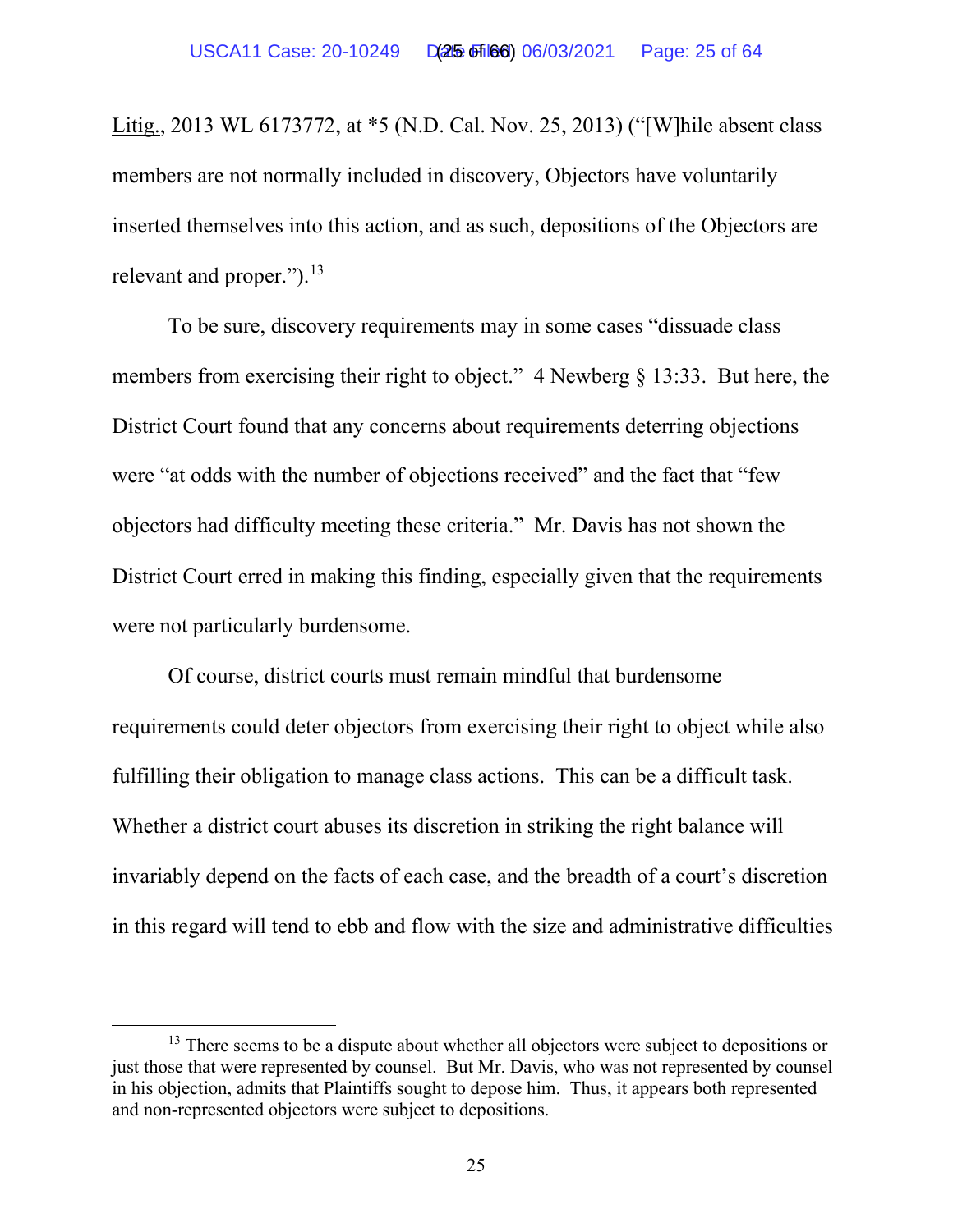of the class action. With this class of approximately 147 million members, the District Court acted well within its discretion to impose the requirements it did.

# **C. Order Certifying Class and Approving Settlement**

At the final hearing, after hearing arguments from Plaintiffs, Equifax, and various objectors, and after giving its oral rulings, the District Court directed Plaintiffs' counsel to draft a proposed order "summariz[ing] [the District Court's] rulings on the motions and [its] adoption basically of the arguments that have been made by the Plaintiffs and by Equifax in the hearing today." The District Court instructed Plaintiffs' counsel to obtain Equifax's approval before submitting the proposed order to the court, which it would then "consider signing." The District Court acted pursuant to its local rule, which states, "[u]nless the Court directs otherwise, all orders . . . orally announced by the district judge in Court shall be prepared in writing by the attorney for the prevailing party." N.D. Ga. R. 7.3. There is no indication in the record that the proposed order was ever disclosed to the class or filed on the docket. In fact, Plaintiffs acknowledge they emailed the proposed order directly to the District Court.

Some Objectors challenge this procedure on various grounds. These challenges include the assertions that: the District Court erred in adopting a proposed order "ghostwritten" by Plaintiffs' counsel; engaged in impermissible ex parte communications and violated various rules by failing to disclose the proposed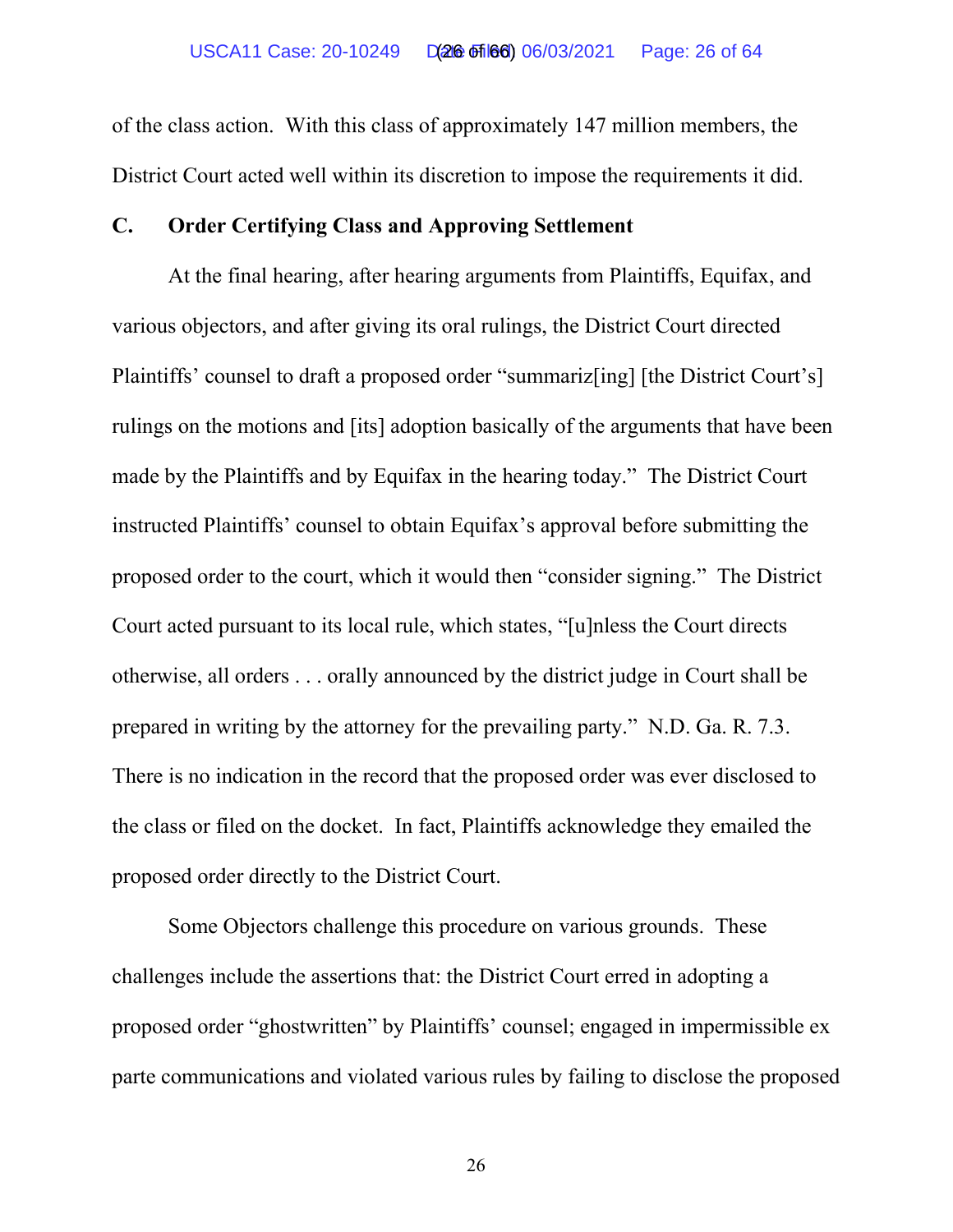#### USCA11 Case: 20-10249 Date Filed: 06/03/2021 Page: 27 of 64 (27 of 66)

order to the class; and erred by not including the proposed order in the appellate record. The Objectors also request that this case be reassigned to a different judge on remand[.14](#page-62-0) We consider each of these issues in turn after addressing one preliminary matter. Specifically, it is unclear how much of the proposed order none at all, only some, or even verbatim—the District Court adopted. The Objectors ask us to assume that the District Court adopted the proposed order in full, and Plaintiffs and Equifax don't ask us to do otherwise. For the purposes of our review, we therefore assume the District Court adopted the proposed order verbatim.

# 1. Ghostwritten Order

Mr. Frank and Mr. West say the District Court erred in adopting a proposed order "ghostwritten" by Plaintiffs' counsel. This Court has "repeatedly condemned the ghostwriting of judicial orders by litigants," and cases admonishing courts for

<sup>&</sup>lt;sup>14</sup> Independently, Mr. Frank also argues that the District Court improperly relied on a declaration filed by Professor Robert Klonoff, who writes on class actions. Mr. Frank says the declaration was inadmissible under Federal Rule of Evidence 702 because Professor Klonoff provided a legal opinion. This issue is ultimately unrelated to the District Court's decision to adopt a proposed order, but Mr. Frank raises this issue in passing when discussing the proposed order issue, so we address it briefly here. Courts have held that Rule 702 is flexible at the final approval stage. See, e.g., Int'l Union, United Auto., Aerospace, and Agric. Implement Workers of Am. v. Gen. Motors Corp., 497 F.3d 615, 636–37 (6th Cir. 2007); see also 4 Newberg § 13:42 ("[T]raditional rules of evidence do not necessarily apply to the fairness hearing."). However, we need not decide whether Rule 702 applies at the final approval stage because even if Rule 702 applies—and even if Professor Klonoff's declaration violated Rule 702—Mr. Frank fails to show the error was anything other than harmless. See Furcron v. Mail Ctrs. Plus, LLC, 843 F.3d 1295, 1304 (11th Cir. 2016) ("[E]ven a clearly erroneous evidentiary ruling will be affirmed if harmless."). Although the District Court said Professor Klonoff's declaration was "particularly helpful," it expressly stated its rulings were "not dependent upon his declaration."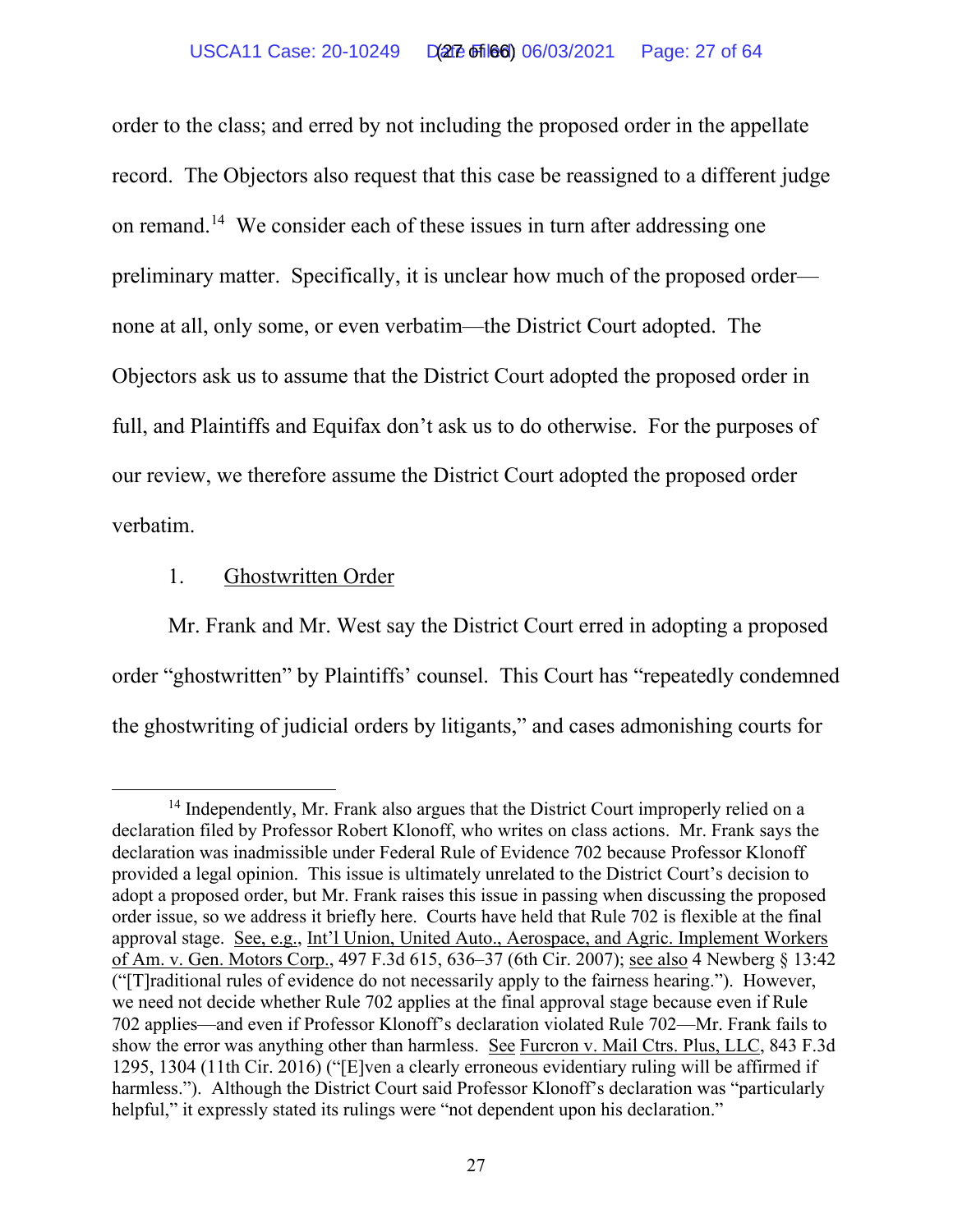the verbatim adoption of such orders are "legion." In re Colony Square Co., 819 F.2d 272, 274–75 (11th Cir. 1987). When such a practice is permitted, the drafting party has an "overwhelming" "temptation to overreach and exaggerate." Id. at 275. Beyond that, the "quality of judicial decisionmaking suffers when a judge delegates the drafting of orders to a party," as "the writing process requires a judge to wrestle with the difficult issues before him and thereby leads to stronger, sounder judicial rulings." Id.<sup>15</sup>

Even so, as the parties acknowledge, our Court has not enforced a per se rule prohibiting this practice. Even though this Court has sharply critiqued the practice of having the prevailing party author court orders, we have continued to approve courts' adoption of proposed orders, some even verbatim. See, e.g., In re Dixie Broad., Inc., 871 F.2d 1023, 1029–30 (11th Cir. 1989) (refusing to vacate "ghostwritten" order when judge told all counsel "in open court" that he asked a party's counsel to draft the order, the other parties did not request the opportunity to review the draft order or make objections to it, and the parties had ample opportunity to argue their case); Colony Square, 819 F.2d at 276–77 (practice "not fundamentally unfair" because the judge "reached a firm decision" before asking counsel to draft the proposed order, which the judge said must reach a particular

<sup>&</sup>lt;sup>15</sup> We note that Northern District of Georgia Rule 7.3 does not appear to be in keeping with the admonitions of our Court about this practice.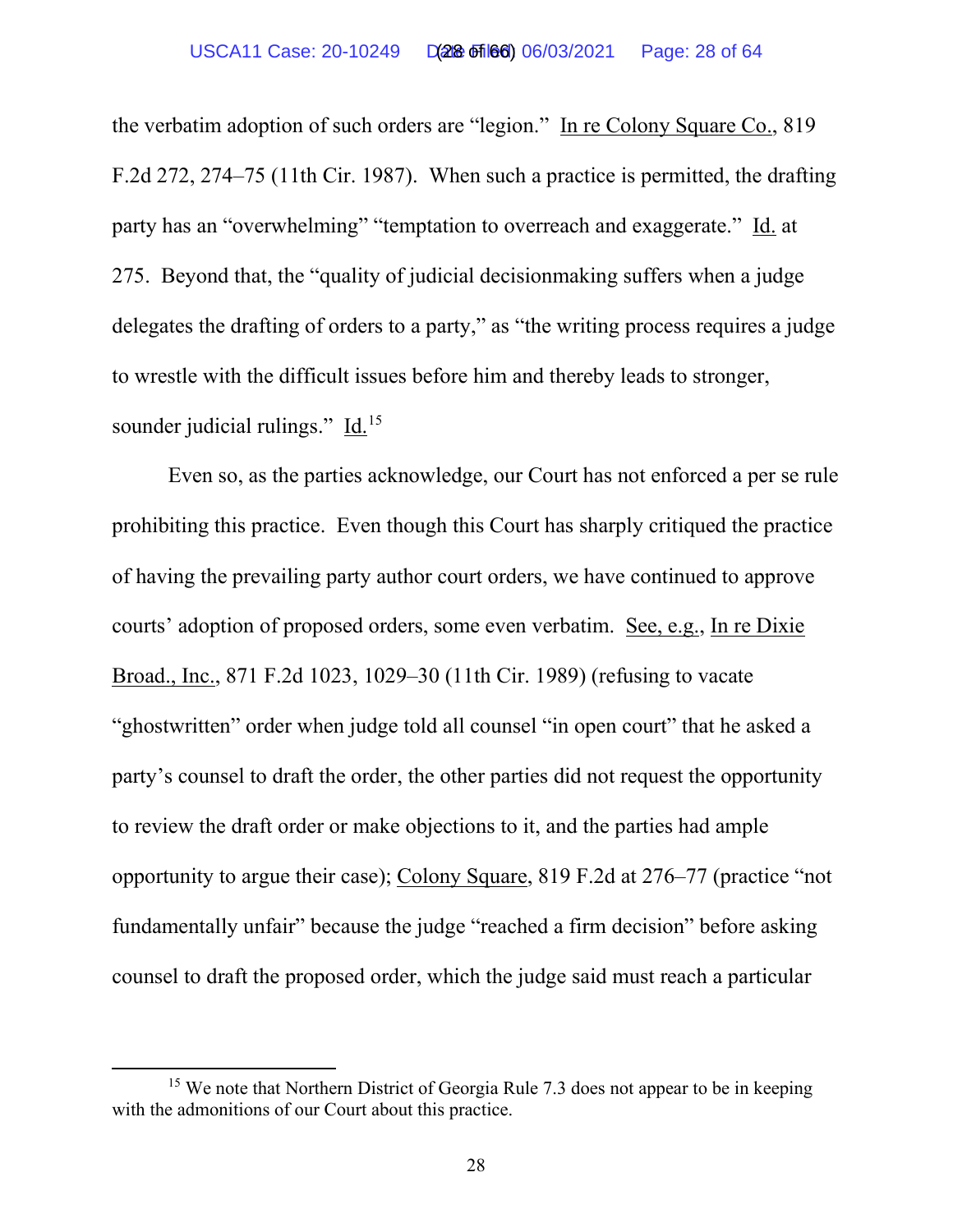result and discuss specific points, and because the losing party "had ample opportunity to present its arguments"); Fields v. City of Tarpon Springs, 721 F.2d 318, 320–21 (11th Cir. 1983) (per curiam) (district judge "did not abdicate his adjudicative role" in the "wholesale adoption of plaintiff's proposed order" because the judge "had command of the legal issues and the evidentiary proceedings," "ruled on the scope and manner of the evidence presented," and was "an active arbiter of the dispute"); see also Anderson v. City of Bessemer City, 470 U.S. 564, 572, 105 S. Ct. 1504, 1510–11 (1985) (noting criticism of "courts for their verbatim adoption of findings of fact prepared by prevailing parties" yet stating "that even when the trial judge adopts proposed findings verbatim, the findings are those of the court").

Our guiding principle in determining whether to vacate the adoption of a proposed order is whether "the process by which the judge arrived at [the order] was fundamentally unfair." Colony Square, 819 F.2d at 276. If a process was fundamentally fair, then the concerns ordinarily associated with a ghostwritten order are greatly tempered. Without a per se rule, we determine whether a process was fundamentally unfair by evaluating the facts of each case. Also, we glean some relevant considerations from our precedent, including: whether the losing party had "ample opportunity" to present its arguments, id. at 277; see also Dixie Broad., 871 F.2d at 1030; whether the court independently "reached a firm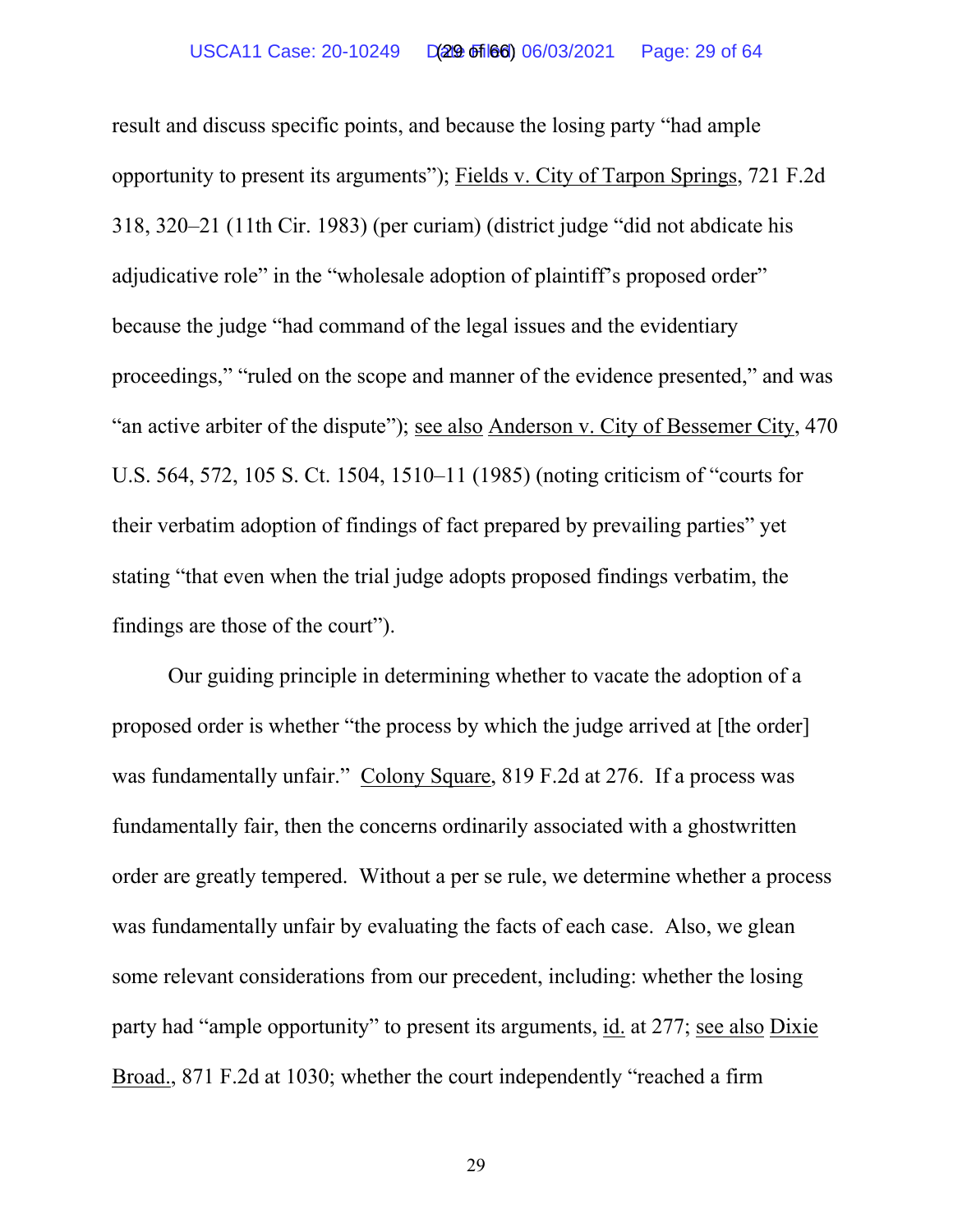decision" before requesting a proposed order, Colony Square, 819 F.2d at 276; see also Fields, 721 F.2d at 320–21; whether the court, in directing a party to draft the proposed order, instructed that the order "reach[] a particular result and discuss[] specific points," Colony Square, 819 F.2d at 276; whether the court directed a party to draft the proposed order in open court or otherwise publicly, Dixie Broad., 871 F.2d at 1030; whether other parties requested the opportunity to review the proposed order or make objections to it, id.; and whether the court "had command" of the issues and proceedings and was an "active arbiter" throughout the litigation, Fields, 721 F.2d at 320–21.

Applying these considerations, we conclude the process by which the District Court adopted the proposed order was not fundamentally unfair. Mr. Frank and Mr. West both had ample opportunity to present their arguments. Both lodged detailed written objections to the settlement agreement. Both appeared through counsel at the final hearing and presented arguments. And contrary to their assertions, they did have an opportunity to respond to the order. After the District Court adopted the proposed order, Mr. West moved to amend it. And it's not as if these opportunities to present their arguments were hollow procedures; the District Court heard from Mr. Frank and Mr. West at the fairness hearing, considered their written objections, and rejected their objections on the merits.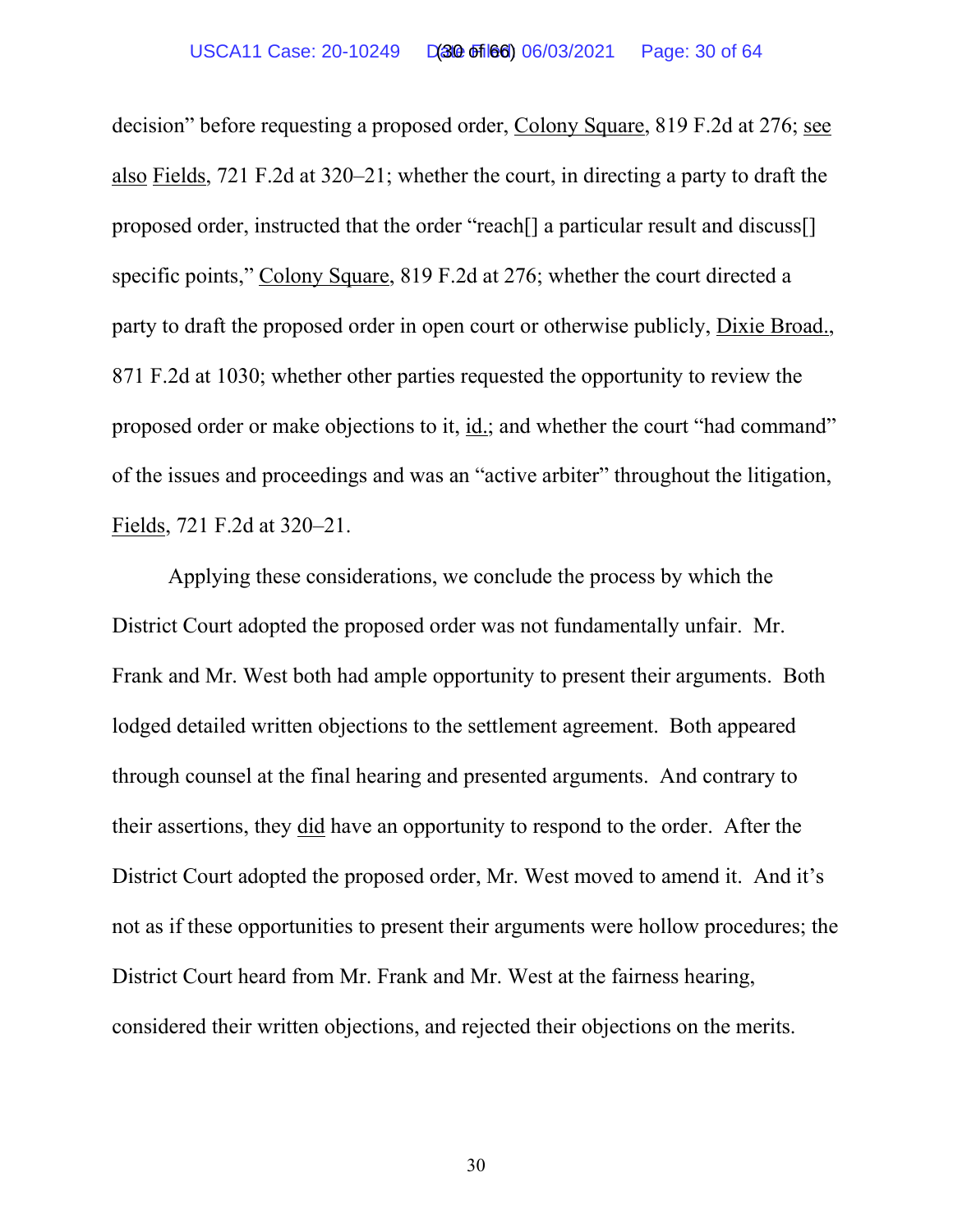Ultimately, the District Court granted Mr. West's motion to amend the order over Plaintiffs' objections and issued a revised order based on West's arguments.

The District Court reached a firm decision before ever directing Plaintiffs' counsel to draft a proposed order. And the District Court instructed that the order reach a particular result and discuss specific points: the court told Plaintiffs' counsel that the order should "summarize[] [its] rulings on the motions and [its] adoption basically of the arguments that have been made by the Plaintiffs and by Equifax in the hearing today."[16](#page-62-0) It even informed Plaintiffs' counsel that it would only "consider signing" the proposed order, meaning its instruction to prepare a proposed order was not a blank check. The District Court did all this in open court for everyone to hear, including the Objectors, and not one of them objected to the process nor requested the opportunity to review the proposed order or make objections to it. There is also no question the District Court was an active arbiter of this litigation and had great command of the proceedings. For instance, the

<sup>&</sup>lt;sup>16</sup> We don't find it significant that the District Court's written order was more detailed than its oral ruling. District courts often provide a summary ruling from the bench, which is later memorialized in a longer written order. And in any event, it is ultimately the District Court's written order that controls in civil cases. See, e.g., Billingsley v. Jefferson County, 953 F.2d 1351, 1354 (11th Cir. 1992) ("[T]he district court's memorandum opinion constitutes its findings of facts and conclusions of law," as the district court was not bound by its "findings of fact, rulings, or conclusions of law made during the course of [the] trial."); Mercantel v. Michael & Sonja Saltman Family Tr., 993 F.3d 1212, 1239 & n.23 (10th Cir. 2021) (approving ghostwritten summary judgment order, even though "the final written decision cover[ed] additional issues not explicitly addressed at the hearing," because "at least in civil cases, a court's written decision generally controls over . . . an earlier oral ruling").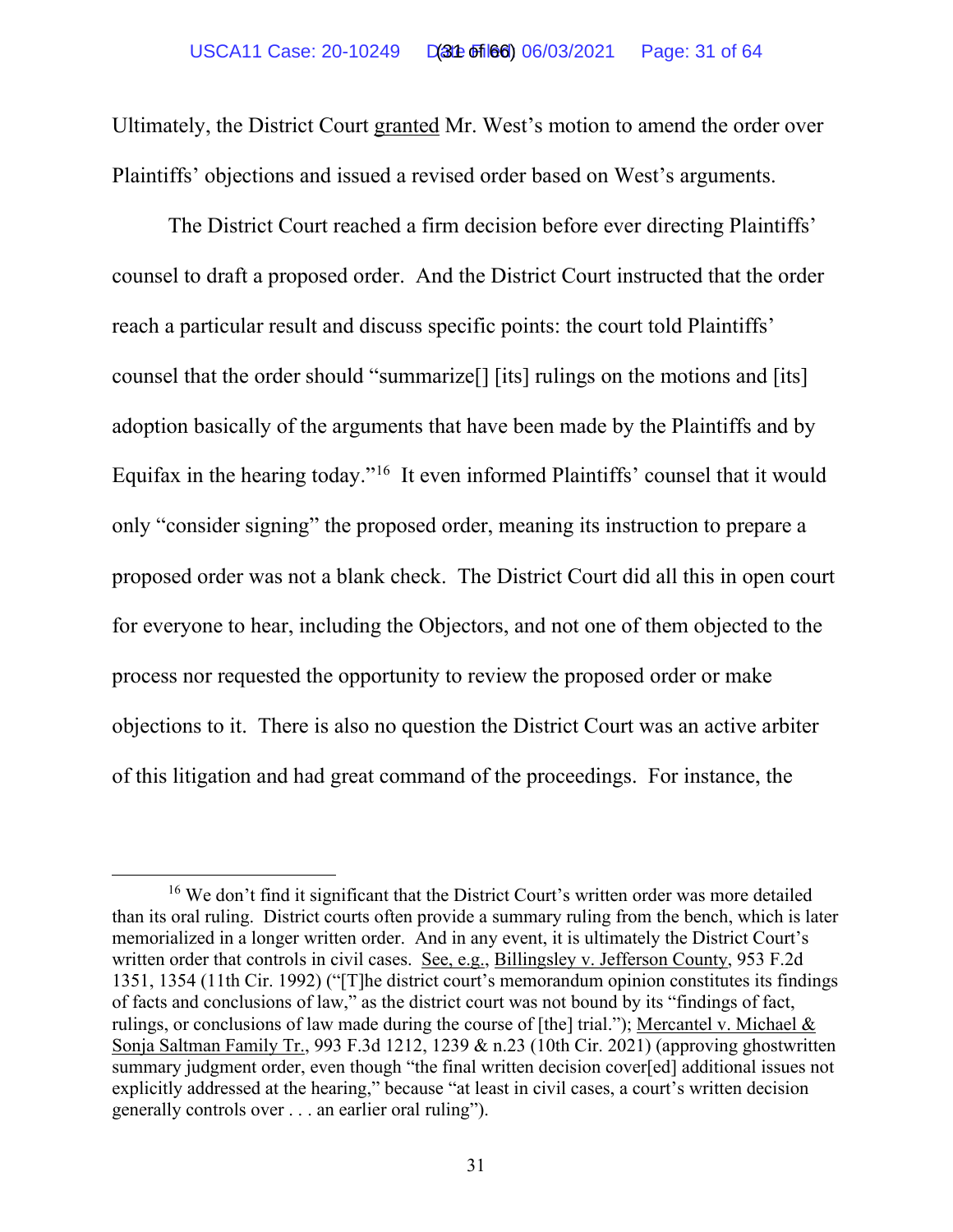#### USCA11 Case: 20-10249 D(32 of 166) 06/03/2021 Page: 32 of 64

District Court issued a detailed ruling on Equifax's motion to dismiss and engaged with the issues at the fairness hearing. Finally, the fact that the District Court granted the motion to dismiss in part and denied it in part, and that it granted Mr. West's motion to amend the approval order over Plaintiffs' objections, shows us the court was not beholden to any party. Because the process by which the District Court adopted its order was not fundamentally unfair, we will not vacate the order.

We caution that courts should not view this decision as condoning the District Court's practice. Judicial ghostwriting remains most unwelcome in this Circuit. For this reason, and pursuant to our supervisory power, we strongly urge the District Court to reconsider the local rule, see N.D. Ga. R. 7.3, that brought about this problem in the first place. See Piambino v. Bailey, 757 F.2d 1112, 1145–46 (11th Cir. 1985) (stating this Court has the "power to supervise the district courts" in a "wide variety of situations," including in formulating rules of civil litigation, in order to "ensure that the judicial process remains a fair one").

2. Ex Parte Communications

Mr. Frank and Mr. West next argue there were impermissible ex parte communications in the District Court because Plaintiffs' counsel failed to disclose the proposed order to the class. They say the ex parte communications violated Canon 3(A)(4) of the Code of Conduct for United States Judges and various local rules.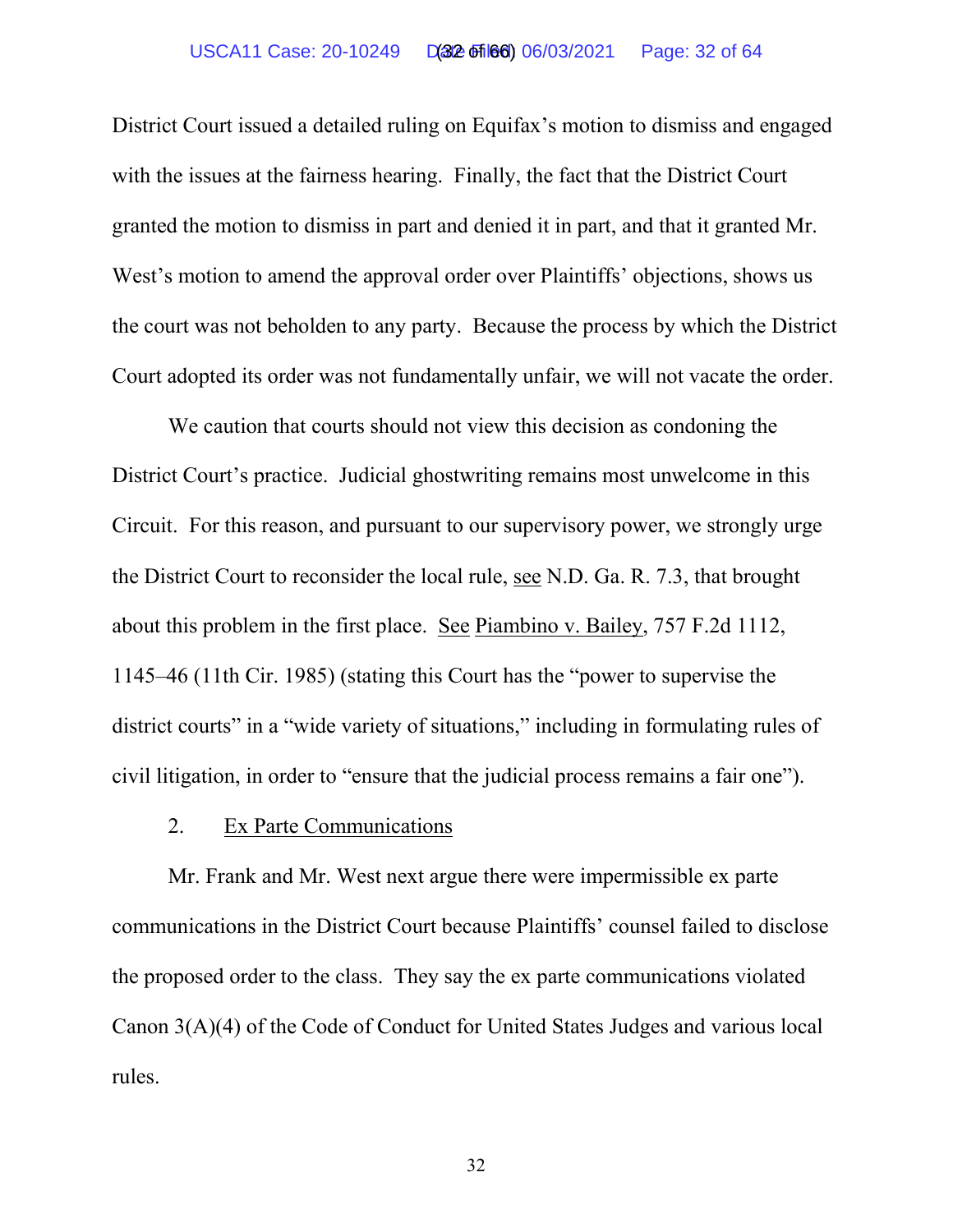Any ex parte communications were harmless error.<sup>[17](#page-62-0)</sup> See Colony Square, 819 F.2d at 276 (citing Rushen v. Spain, 464 U.S. 114, 104 S. Ct. 453 (1983)) (noting that ex parte communications can be upheld when the error is harmless). We reach this conclusion for four reasons. First, at the Objectors' request, we assume the District Court adopted the proposed order verbatim, so for the purposes of our review the Objectors are privy to the exact communications they claim were made ex parte. Second, as discussed above, the District Court's process was not fundamentally unfair, and thus we can affirm its decision notwithstanding any ex parte communications. See id. at 276–77. Indeed, it appears that the District Court in Colony Square engaged in more obvious ex parte communications than what the Objectors assert here, and yet this Court held there was no fundamental unfairness and thus upheld the order at issue there. In Colony Square, the judge called the prevailing party's lawyer after the hearing and asked him to draft the order. Id. at 274. The lawyer's firm delivered the draft order to the judge, and the losing party was not notified of any ex parte communications. Id. Here, by contrast, the District Court requested that Plaintiffs' counsel draft a proposed order in open court, and no one objected to the process or requested to see a copy of the proposed order.

<sup>&</sup>lt;sup>17</sup> Because we hold that any ex parte communications were harmless error, we need not address whether the communications violated Canon 3(A)(4) or any local rules.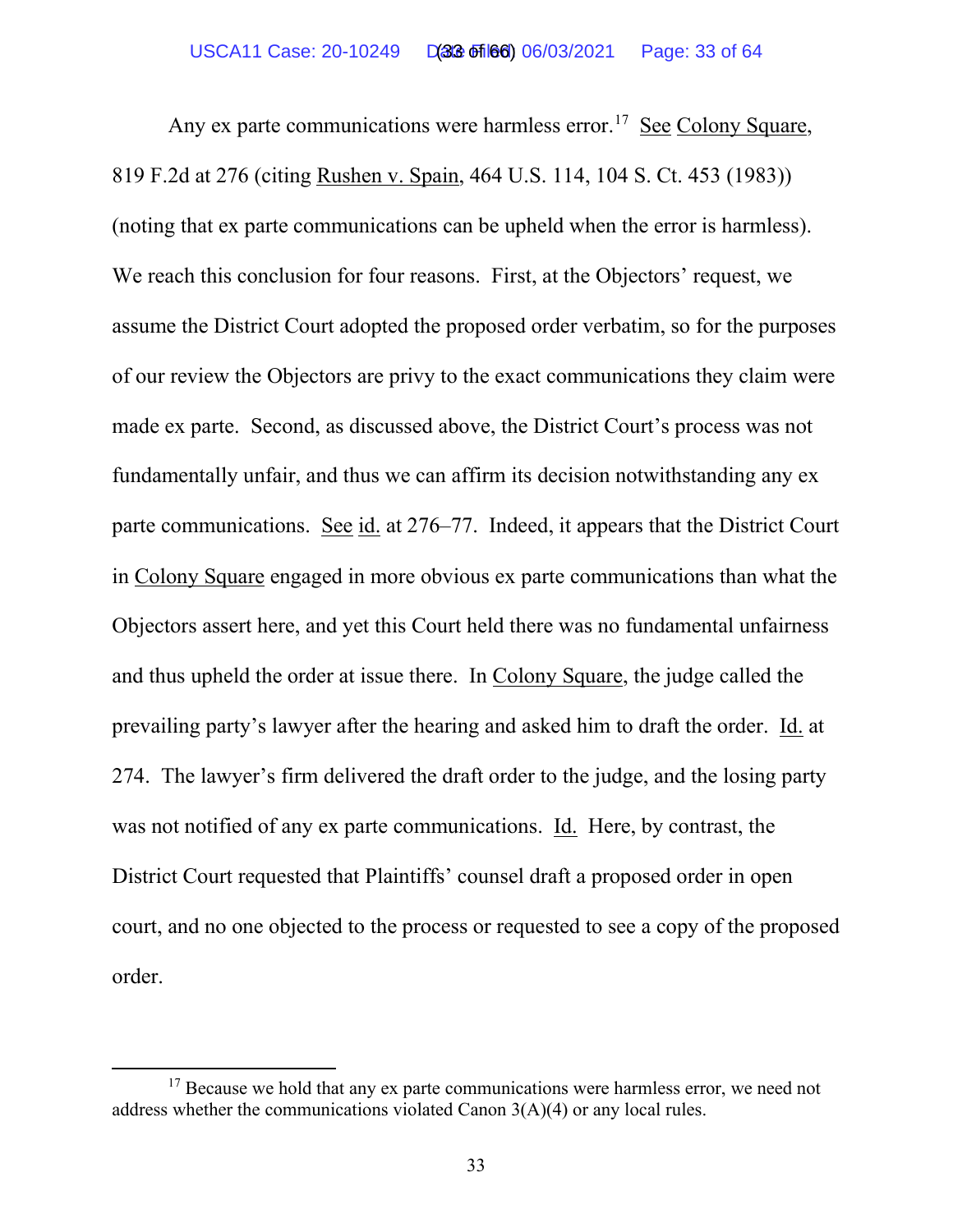Third, as discussed throughout this opinion, we identify no errors made by the District Court, so we cannot say any ex parte communications caused the court to err in a way that prejudiced the Objectors.<sup>18</sup> See United States v. Adams, 785 F.2d 917, 921 (11th Cir. 1986) (holding ex parte communications were harmless error when there was no prejudice). Finally, the record demonstrates that the Objectors had the opportunity to take up with the judge any problems they identified. After the District Court issued the approval order, about which these Objectors complain, Mr. West moved to amend it. The District Court granted Mr. West's motion and issued a revised order based on his arguments. This too shows a lack of prejudice and thus, at most, harmless error. See id.

# 3. Record on Appeal

In the District Court, some of the Objectors moved for the appellate record to be supplemented with the proposed order under Federal Rule of Appellate Procedure 10(e). Relevant here, Rule 10(e) says "[i]f any difference arises about whether the record truly discloses what occurred in the district court, the difference must be submitted to and settled by that court and the record conformed accordingly." Fed. R. App. P.  $10(e)(1)$ . In other words, the appellate record need

 $18$  As addressed later, we must remand this case to the District Court for it to vacate the incentive awards for the class representatives based on this Court's decision in NPAS Solutions, which postdated the District Court's order. This of course is not an error that resulted from any ex parte communications, and thus it does not amount to prejudice.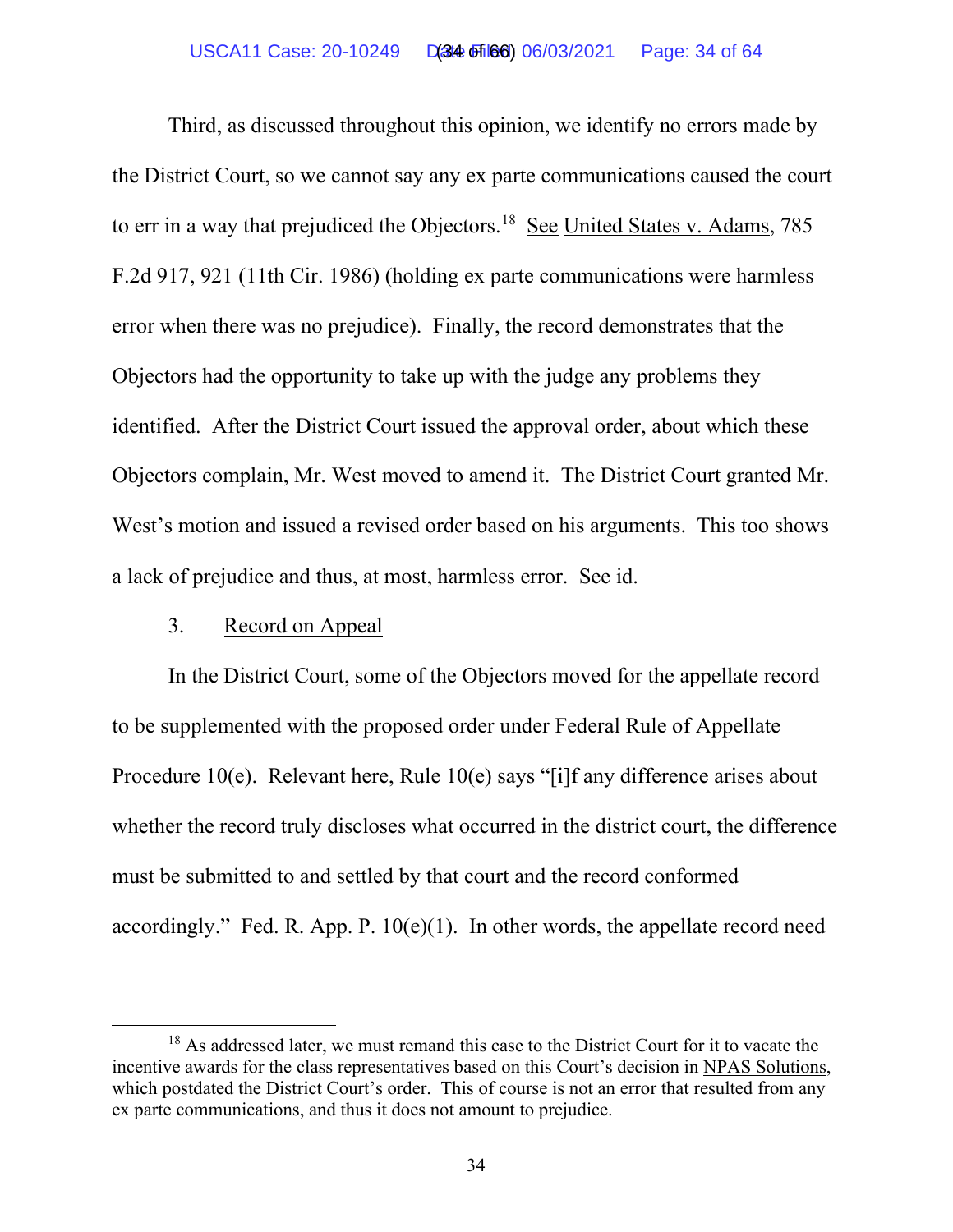not be supplemented when the record "truly discloses what occurred in the district court." Hoover v. Blue Cross & Blue Shield of Ala., 855 F.2d 1538, 1543 n.5 (11th Cir. 1988) (quotation marks omitted). The District Court ultimately denied the Objectors' motion, finding Rule 10(e) did not apply because "the record truly discloses what occurred in the district court."

Mr. Frank and Mr. West challenge this ruling and take issue with the fact that the proposed order is not in the record on appeal. They wish to supplement the record in order to show that the final order was a verbatim copy of the proposed order. Mr. Davis likewise says the public has a right to view the proposed order, primarily to determine whether the District Court adopted it in full. But in light of our decision to accede to the Objectors' request that we assume a verbatim adoption of the proposed order by the District Court, there is no need to supplement the record with this material on appeal. Id. Because we assume the proposed order (which is not in the record) is identical to the approval order under review here (which is in the record), the record on appeal reflects what occurred in the District Court, at least for purposes of our review.

### 4. Reassignment on Remand

In light of the foregoing supposed errors, as well as some other late-breaking allegations of bias, Mr. Frank and Mr. West ask us to reassign this case to a different judge on remand. As discussed below, we must remand this case to the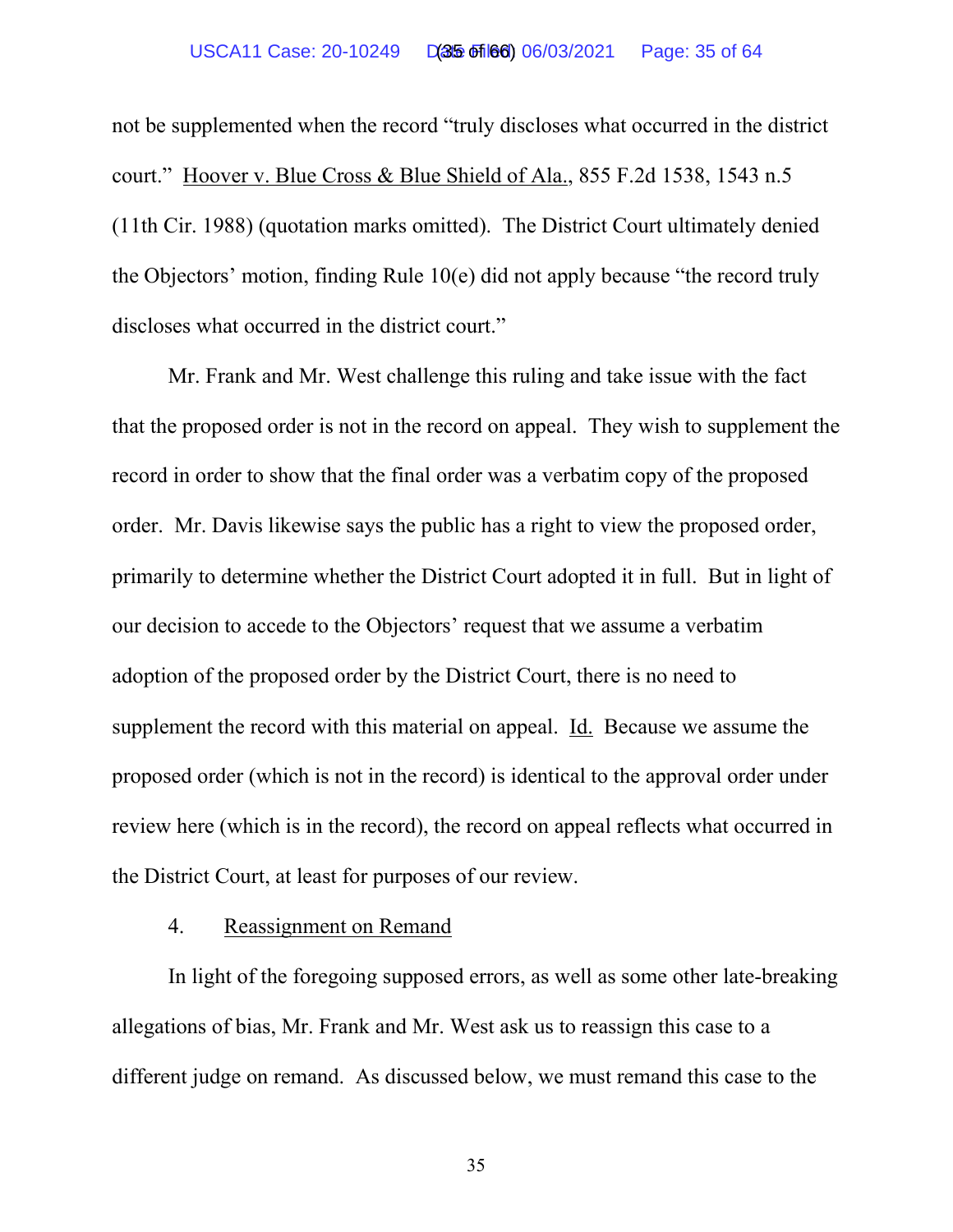District Court solely for it to vacate the incentive awards. We therefore must briefly discuss the issue of reassignment on remand.

To begin, it's not obvious to us that we have the authority to reassign this case. This case was assigned to Chief Judge Thrash by the United States Judicial Panel on Multidistrict Litigation (the "Panel"). Under the Panel's rules, "[i]f for any reason the transferee judge is unable to continue [its] responsibilities, the Panel shall make the reassignment of a new transferee judge." Rules of Procedure of the United States Judicial Panel on Multidistrict Litigation, Rule 2.1(e) (emphasis added); see In re IKO Roofing Shingle Prods. Liab. Litig., 757 F.3d 599, 600 (7th Cir. 2014) (explaining that 28 U.S.C. § 1407(b) "gives the Panel exclusive power to select the judge").

But we need not decide that question because reassignment is not justified here. Reassignment is a "severe remedy," which is "only appropriate where the trial judge has engaged in conduct that gives rise to the appearance of impropriety or a lack of impartiality in the mind of a reasonable member of the public." Comparelli v. Republica Bolivariana de Venezuela, 891 F.3d 1311, 1328 (11th Cir. 2018) (quotation marks omitted). The Objectors have not shown any actual bias from Chief Judge Thrash. While they certainly disagree with his decisions, "judicial rulings alone almost never constitute a valid basis for a bias or partiality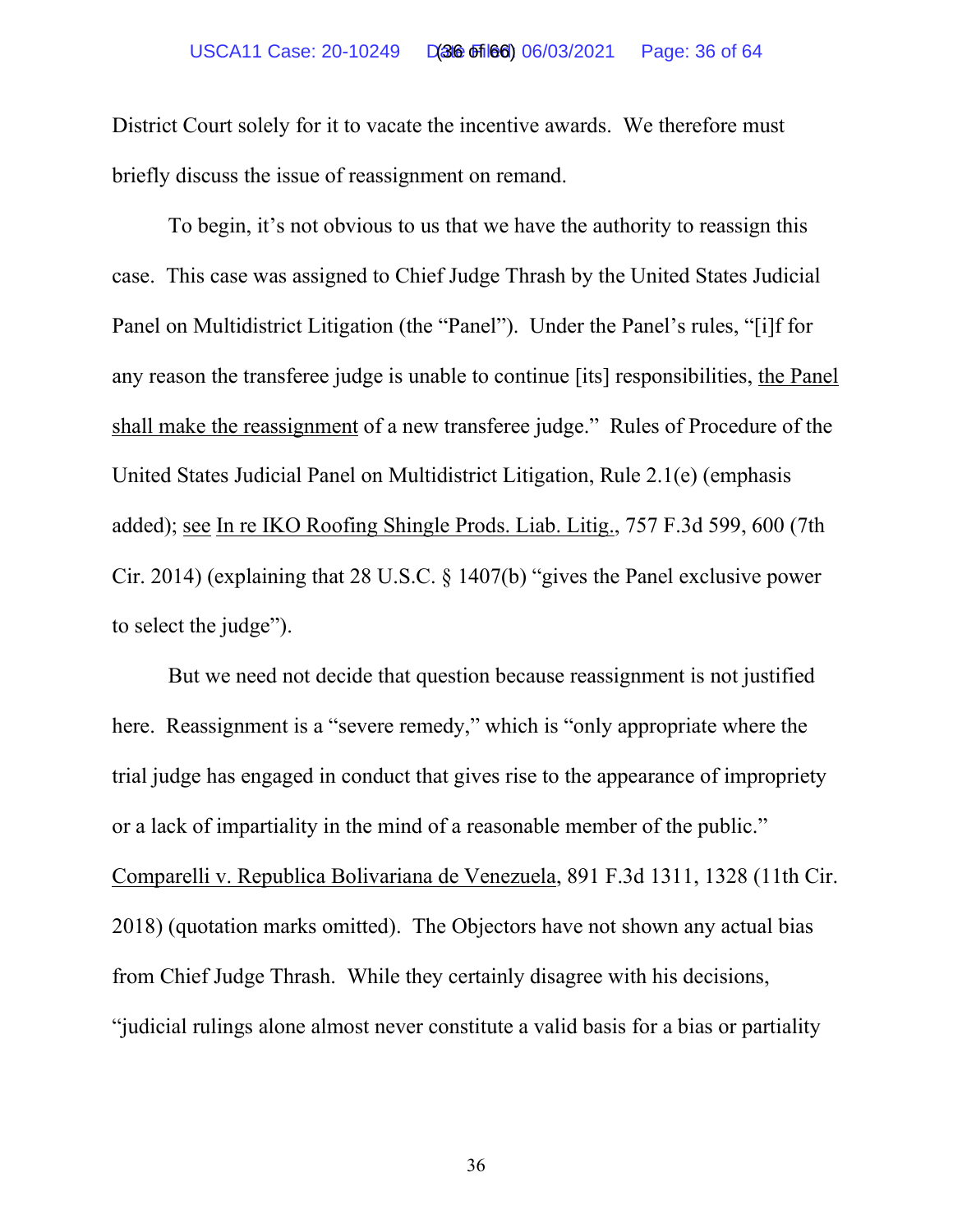motion." Liteky v. United States, 510 U.S. 540, 555, 114 S. Ct. 1147, 1157 (1994).

Without any indication of actual bias, this Court considers three factors when deciding whether to reassign a case: "(1) whether the original judge would have difficulty putting [his] previous views and findings aside; (2) whether reassignment is appropriate to preserve the appearance of justice; [and] (3) whether reassignment would entail waste and duplication out of proportion to gains realized from reassignment." Comparelli, 891 F.3d at 1328 (quotation marks omitted) (quoting United States v. Torkington, 874 F.2d 1441, 1447 (11th Cir. 1989) (per curiam)). No factor supports reassignment here. As to the first factor, Chief Judge Thrash would not have difficulty putting his views aside, as the record indicates he corrects his mistake and amends his orders when he thinks he reached the wrong result. For instance, he revised the approval order after Mr. West moved to amend. For the second factor, Mr. Frank and Mr. West have not shown how reassignment is appropriate to preserve the appearance of justice. Finally, the third factor clearly weighs against reassignment. This is a colossal multidistrict litigation case with over 1200 docket entries in the District Court over the course of just a few years. Reassignment would create enormous waste and duplication.

In support of reassignment, Mr. Frank and Mr. West rely heavily on Chudasama v. Mazda Motor Corp., 123 F.3d 1353 (11th Cir. 1997), in which this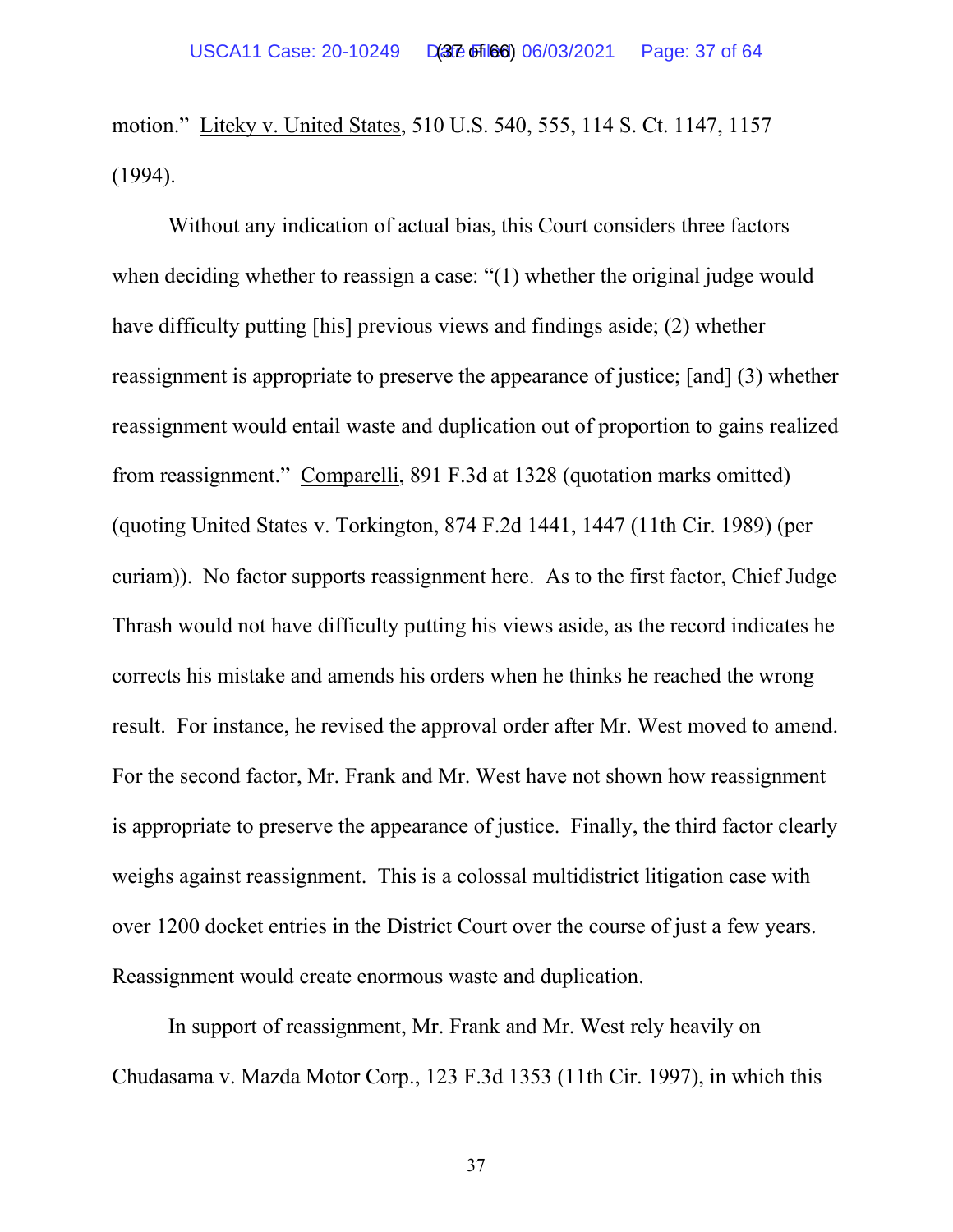#### USCA11 Case: 20-10249 D(38 of 166) 06/03/2021 Page: 38 of 64

Court reassigned a case on remand in part because of "the court's practice of uncritically adopting counsel's proposed orders." Id. at 1373 n.46. Chudasama is far from on point. For one, as discussed above, the District Court's decision to adopt the proposed order at issue here was not fundamentally unfair. Beyond that, the Objectors have not established a "practice" by the District Court of "uncritically adopting" proposed orders. Id. Finally, this case involves none of the four other considerations that contributed to this Court's decision to reassign the case in Chudasama. See id.

### **D. Settlement Approval**

We now turn to the substance of the approval order, beginning with the District Court's approval of the settlement agreement. A class action may be settled only with court approval, which requires the court to find the settlement "fair, reasonable, and adequate" based on a number of factors. Fed. R. Civ. P.  $23(e)(2)$ .<sup>[19](#page-62-0)</sup> This Court has also instructed district courts to consider several

(C) the relief provided for the class is adequate, taking into account:

<sup>&</sup>lt;sup>19</sup> The Rule  $23(e)(2)$  factors include whether:

<sup>(</sup>A) the class representatives and class counsel have adequately represented the class;

<sup>(</sup>B) the proposal was negotiated at arm's length;

<sup>(</sup>i) the costs, risks, and delay of trial and appeal;

<sup>(</sup>ii) the effectiveness of any proposed method of distributing relief to the class, including the method of processing classmember claims;

<sup>(</sup>iii) the terms of any proposed award of attorney's fees, including timing of payment; and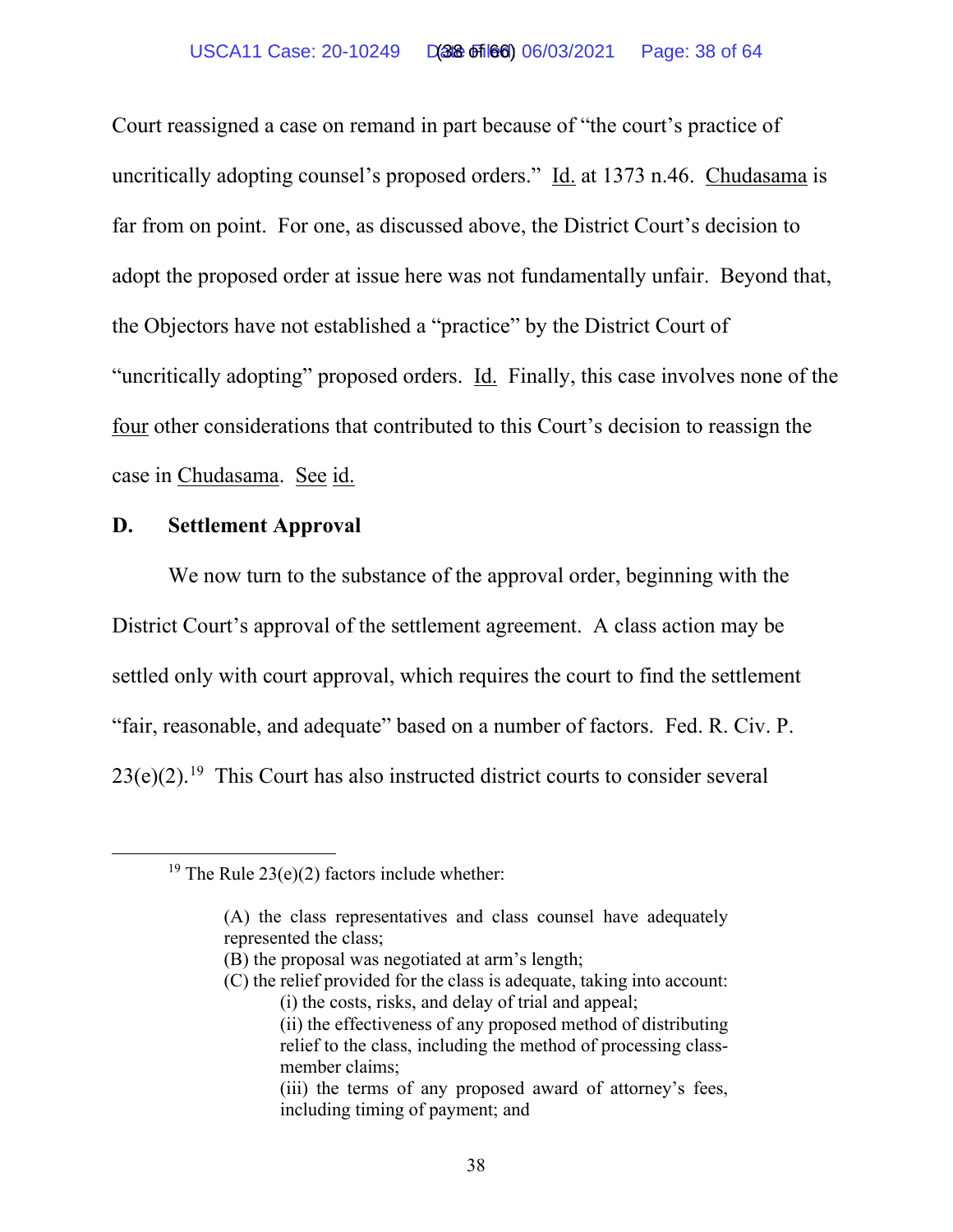additional factors called the Bennett factors. See Bennett, 737 F.2d at 986. The factors include (1) "the likelihood of success at trial"; (2) "the range of possible recovery"; (3) "the point on or below the range of possible recovery at which a settlement is fair, adequate and reasonable"; (4) "the complexity, expense and duration of litigation"; (5) "the substance and amount of opposition to the settlement"; and (6) "the stage of proceedings at which the settlement was achieved." Id. The District Court here considered the Rule 23(e)(2) factors and the Bennett factors and found the settlement was "fair, reasonable, and adequate" and that the settlement's relief "exceeds the relief provided in other data breach settlements and . . . is in the high range of possible recoveries if the case had successfully been prosecuted through trial."

We review an order approving a class action settlement for abuse of discretion. Ault v. Walt Disney World Co., 692 F.3d 1212, 1216 (11th Cir. 2012). And because "[d]etermining the fairness of the settlement is left to the sound discretion of the trial court," we will not overturn its decision "absent a

<sup>(</sup>iv) any agreement required to be identified under Rule  $23(e)(3)$ ; and

<sup>(</sup>D) the proposal treats class members equitably relative to each other.

Fed. R. Civ. P. 23(e)(2). The Objectors do not challenge the District Court's application of the Rule  $23(e)(2)$  factors, so we do not address them in depth. Although Mr. Frank says in passing that Rule 23(e)(2)(D) was not satisfied, he does not press it with any argument or authority. We therefore treat his argument abandoned. See Access Now, Inc. v. Sw. Airlines Co., 385 F.3d 1324, 1330 (11th Cir. 2004).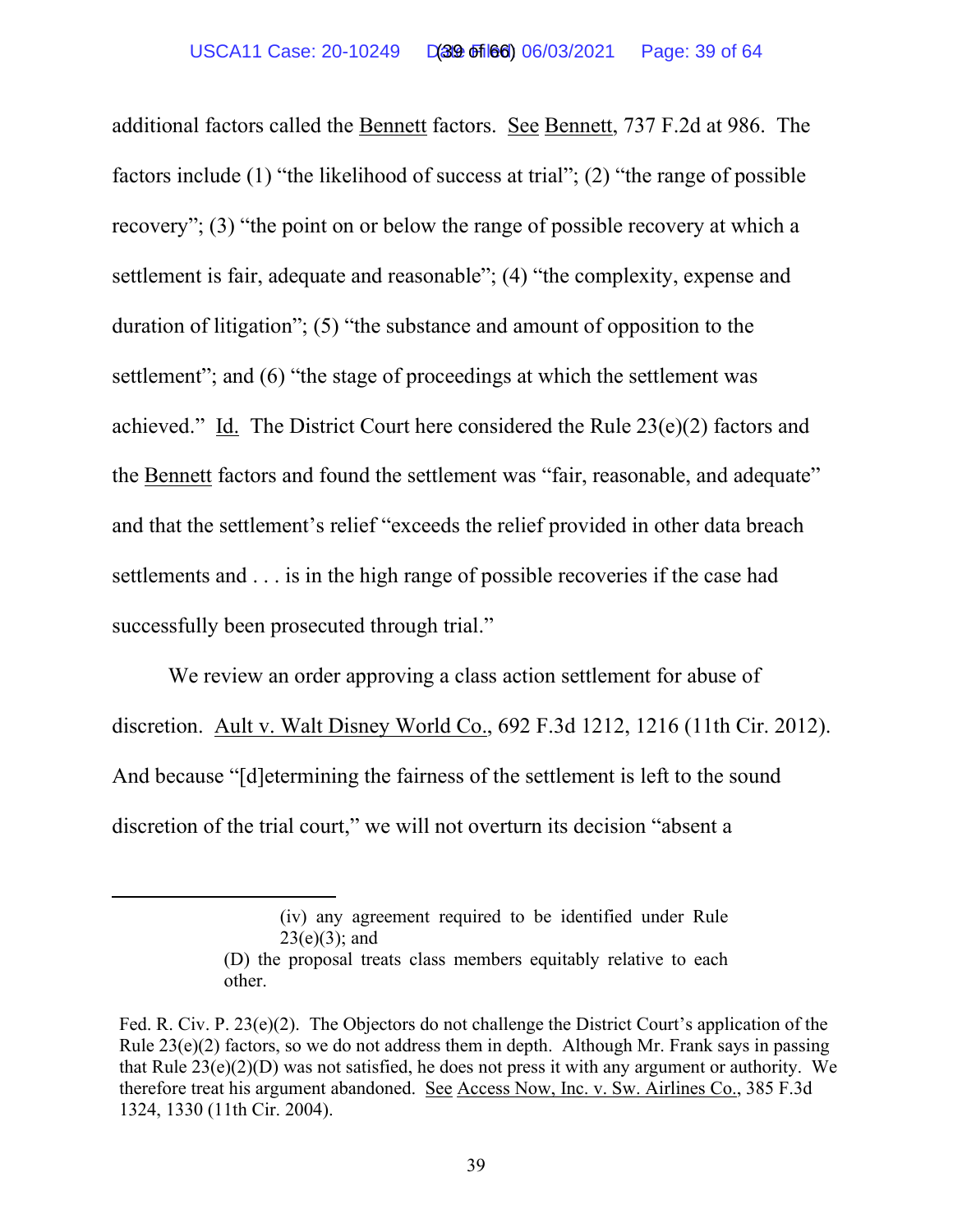clear showing of abuse of that discretion." Bennett, 737 F.2d at 986 (emphasis added); see also 4 Newberg § 13:47 ("[A]ppellate courts review the approval decision under a highly deferential abuse of discretion standard.").

This degree of deference to a decision approving a class action settlement makes sense. Settlements resolve differences and bring parties together for a common resolution. See Nissan Motor Corp., 552 F.2d at 1105 ("Settlement agreements are highly favored in the law and will be upheld whenever possible because they are a means of amicably resolving doubts and uncertainties and preventing lawsuits." (quotation marks omitted)). Settlements also save the bench and bar time, money, and headaches. See 4 Newberg § 13:44 ("The law favors settlement, particularly in class actions and other complex cases where substantial resources can be conserved by avoiding lengthy trials and appeals."). As such, there is a "strong judicial policy favoring settlement." Bennett, 737 F.2d at 986.

Mr. Cochran challenges this settlement approval because he says the District Court's approval order failed to recognize the "unique risks associated with stolen Social Security numbers," which means the settlement includes inadequate relief to remedy those risks. From this vantage point, he thinks the District Court misapplied two of the Bennett factors: "the range of possible recovery" and "the point on or below the range of possible recovery at which a settlement is fair, adequate and reasonable." Id.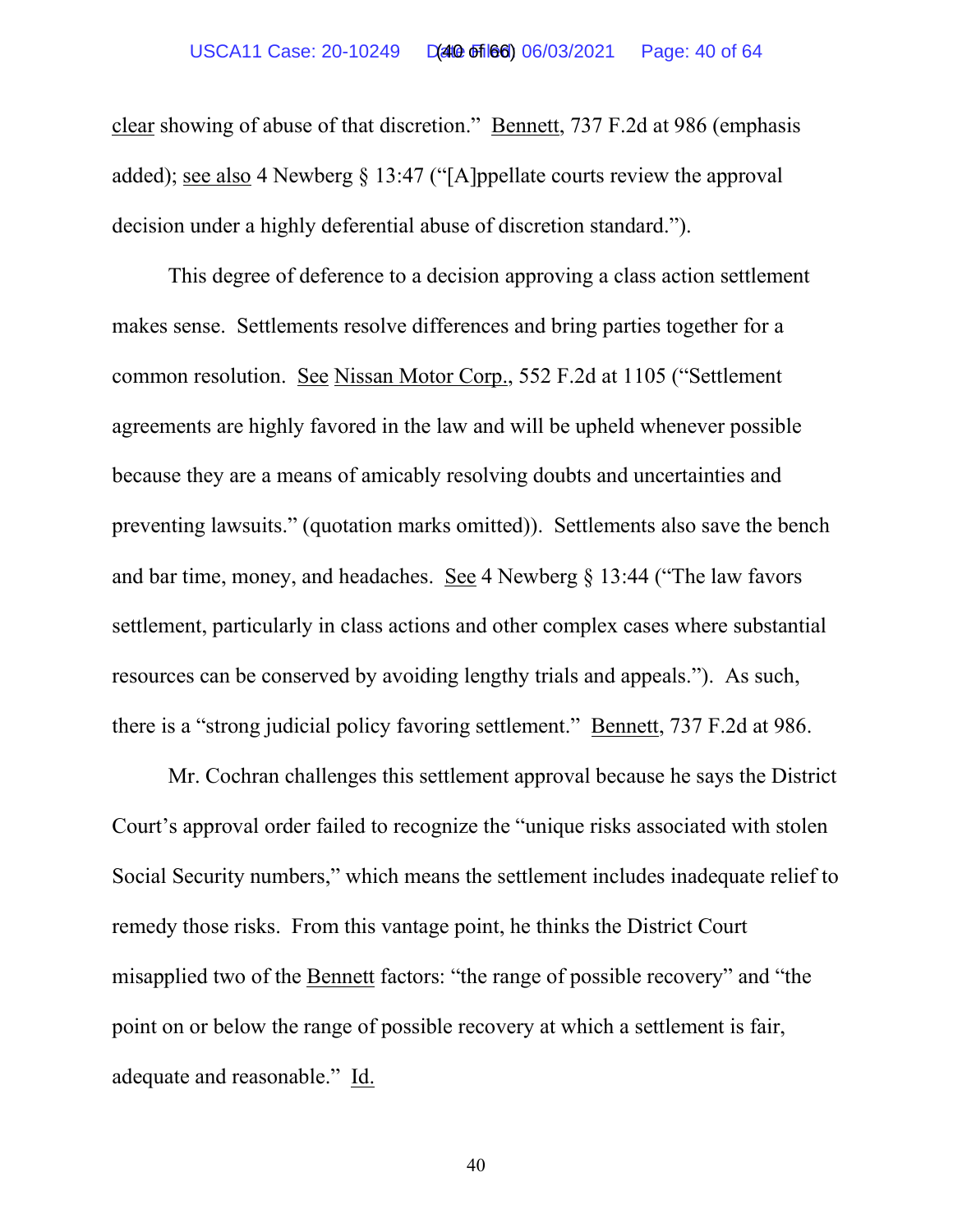Mr. Cochran has failed to show an abuse of discretion, as the record clearly demonstrates the District Court was aware of the unique risks associated with stolen Social Security numbers. The complaint alleged, among other things, that "all of the 147.9 million Americans whose information was stolen in the breach remain subject to a pervasive, substantial and imminent risk of identity theft and fraud, a risk that will continue so long as Social Security numbers have such a critical role in consumers' financial lives." In its order on Equifax's motion to dismiss, the District Court acknowledged the data breach involved Social Security numbers and that "[u]sing this information, identity thieves can create fake identities, fraudulently obtain loans and tax refunds, and destroy a consumer's credit-worthiness." And at the fairness hearing for approval of the settlement, both Plaintiffs' counsel and an objector discussed the risks associated with stolen Social Security numbers. Finally, the District Court's approval order expressly highlighted that the settlement includes a "lengthy period" of credit monitoring and "identity theft insurance and identity restoration services—features designed to address identity theft." In this way, the approval order recognized that the settlement includes measures to redress the very risks Mr. Cochran says the District Court ignored.

We also reject Mr. Cochran's view that the District Court misapplied two of the Bennett factors: "the range of possible recovery" and "the point on or below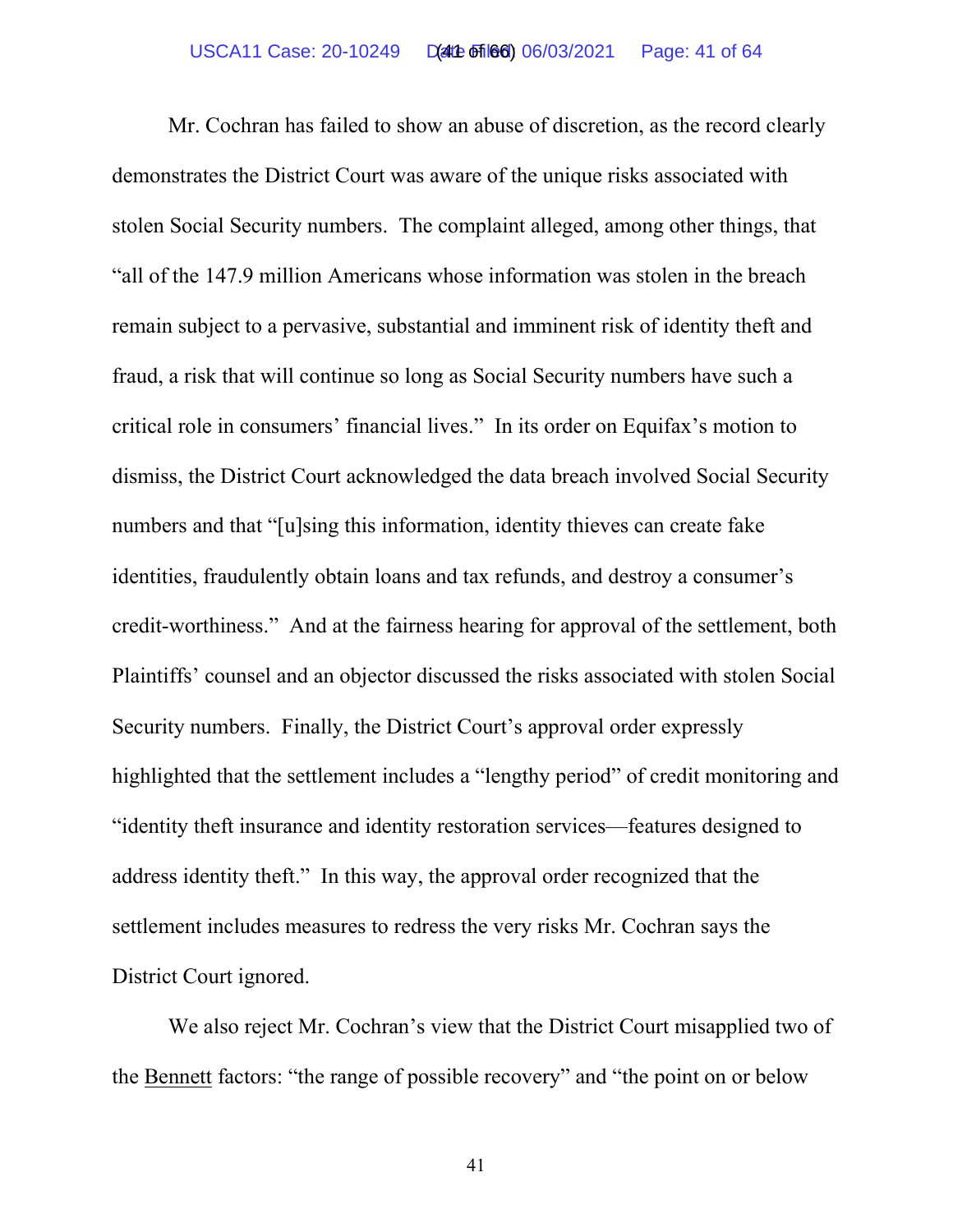#### USCA11 Case: 20-10249 Date Filed: 06/03/2021 Page: 42 of 64 (42 of 66)

the range of possible recovery at which a settlement is fair, adequate and reasonable." Bennett, 737 F.2d at 986. When considering these factors, the Court found the settlement was "fair, reasonable, and adequate because the settlement reflects relief the Court finds is in the high range of what could have been obtained had the parties continued to litigate." Because the District Court was aware of the risks associated with stolen Social Security numbers and found that the settlement includes benefits to redress those risks, there is no "clear showing" that the District Court abused its discretion in applying these factors. See id. And while Mr. Cochran might wish for longer credit monitoring and identity theft restoration services, such quibbling with a settlement's terms is not a part of an abuse of discretion review. See Cotton v. Hinton, 559 F.2d 1326, 1330 (5th Cir. 1977) (trial judge "should be hesitant to substitute its own judgment for that of counsel"); Manual for Complex Litigation § 21.61 ("The judge cannot rewrite the agreement."); see also Bennett, 737 F.2d at 986 ("[C]ompromise is the essence of settlement.").

### **E. Class Certification**

In addition to approving the settlement, the District Court's order also certified the class action for settlement purposes. Rule 23 sets forth a number of requirements that a class action must meet in order for a district court to certify the class. First, all four requirements in Rule  $23(a)$  must be satisfied: (1) the class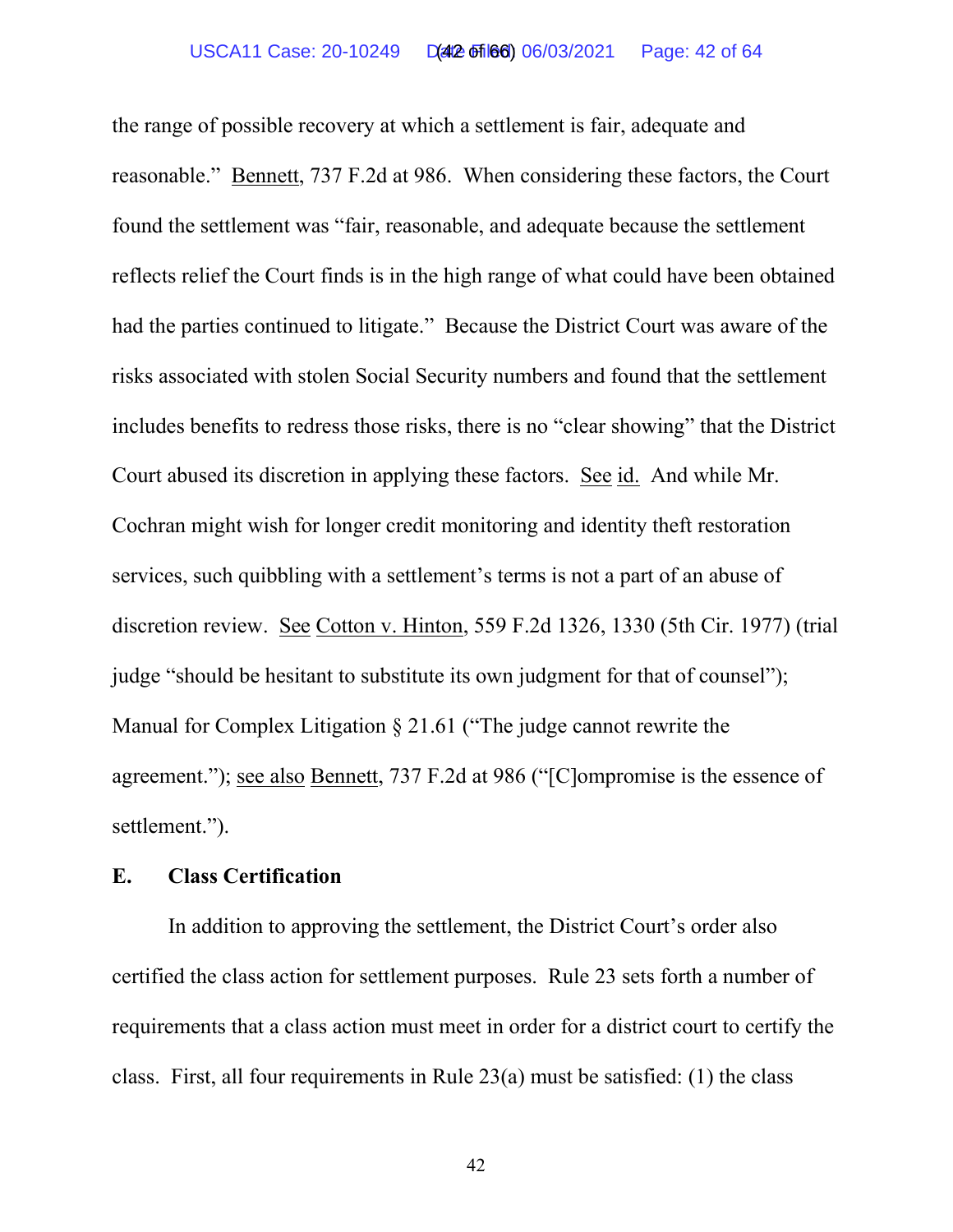must be "so numerous that joinder of all members is impracticable"; (2) there must be "questions of law or fact common to the class"; (3) the class representatives' claims or defenses must be "typical" of the class's claims or defenses; and (4) the class representatives must "fairly and adequately protect the interests of the class." Fed. R. Civ. P. 23(a); see Vega v. T-Mobile USA, Inc., 564 F.3d 1256, 1265 (11th Cir. 2009). These four requirements are often referred to as the numerosity, commonality, typicality, and adequacy requirements, respectively. See Vega, 564 F.3d at 1265.

In addition to meeting these four requirements, a class action must also satisfy one of the three parts of Rule 23(b). Fed. R. Civ. P. 23(b); see Vega, 564 F.3d at 1265. The District Court here found that the class action satisfied Rule  $23(b)(3)$ . Rule  $23(b)(3)$  requires that "questions of law or fact common to class members predominate over any questions affecting only individual members, and that a class action is superior to other available methods for fairly and efficiently adjudicating the controversy." Fed. R. Civ. P. 23(b)(3). We review a class certification ruling for abuse of discretion. See Ault, 692 F.3d at 1216.

Only Mr. Frank challenges the District Court's class certification ruling, and he does so only as to the adequacy requirement.<sup>20</sup> We thus focus solely on the

<sup>&</sup>lt;sup>20</sup> When discussing Article III standing, Mr. Huang briefly says Rule  $23(b)(3)$ 's predominance requirement is not met. He does not press this assertion with any argument, so we consider it abandoned. See Access Now, 385 F.3d at 1330.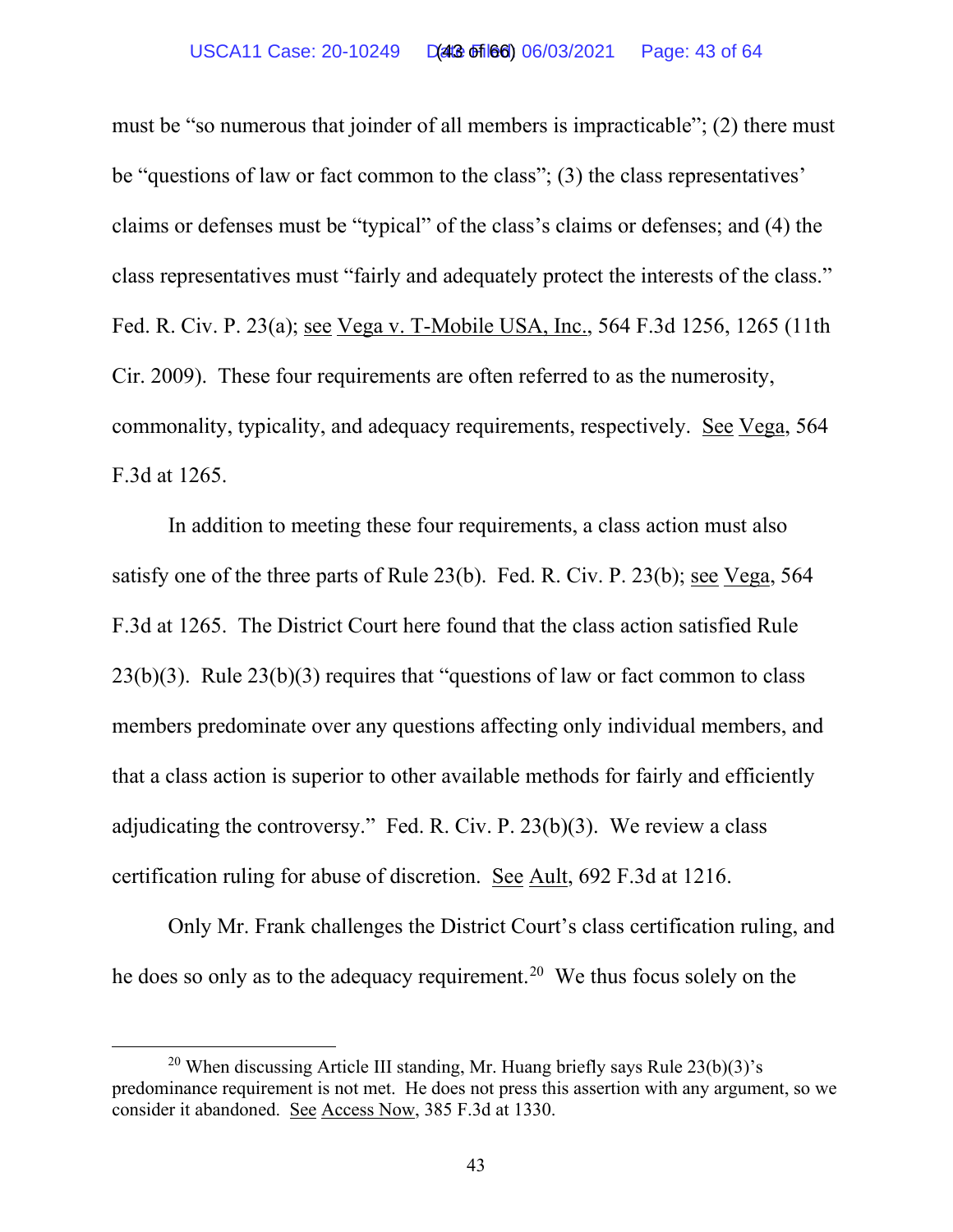adequacy requirement in Rule  $23(a)(4)$ . The adequacy requirement is that a class representative "must adequately protect the interests of those he purports to represent." Valley Drug Co. v. Geneva Pharms., LLC, 350 F.3d 1181, 1189 (11th Cir. 2003) (quotation marks omitted). To determine whether the adequacy requirement is met, we ask: "(1) whether any substantial conflicts of interest exist between the representatives and the class; and (2) whether the representatives will adequately prosecute the action." Id. (quotation marks omitted). Mr. Frank's challenge concerns only the first question, further narrowing our focus. According to Mr. Frank, there is a fundamental conflict of interest between the class representatives and the class because some class members had state statutory damages claims while others did not. He says there should have been subclasses and separate counsel to address these different types of claims.

Minor differences in the interests of the class representatives and the class are not enough to defeat class certification under the adequacy requirement. Id. Instead, only a "fundamental" conflict "going to the specific issues in controversy" can defeat class certification. Id. (quotation marks omitted); see 1 Newberg § 3:58 ("[N]ot every potential distinction . . . will render the representative inadequate. Only conflicts that are fundamental to the suit and that go to the heart of the litigation prevent a plaintiff from meeting the Rule  $23(a)(4)$  adequacy requirement." (footnote omitted)). A conflict is fundamental "where some party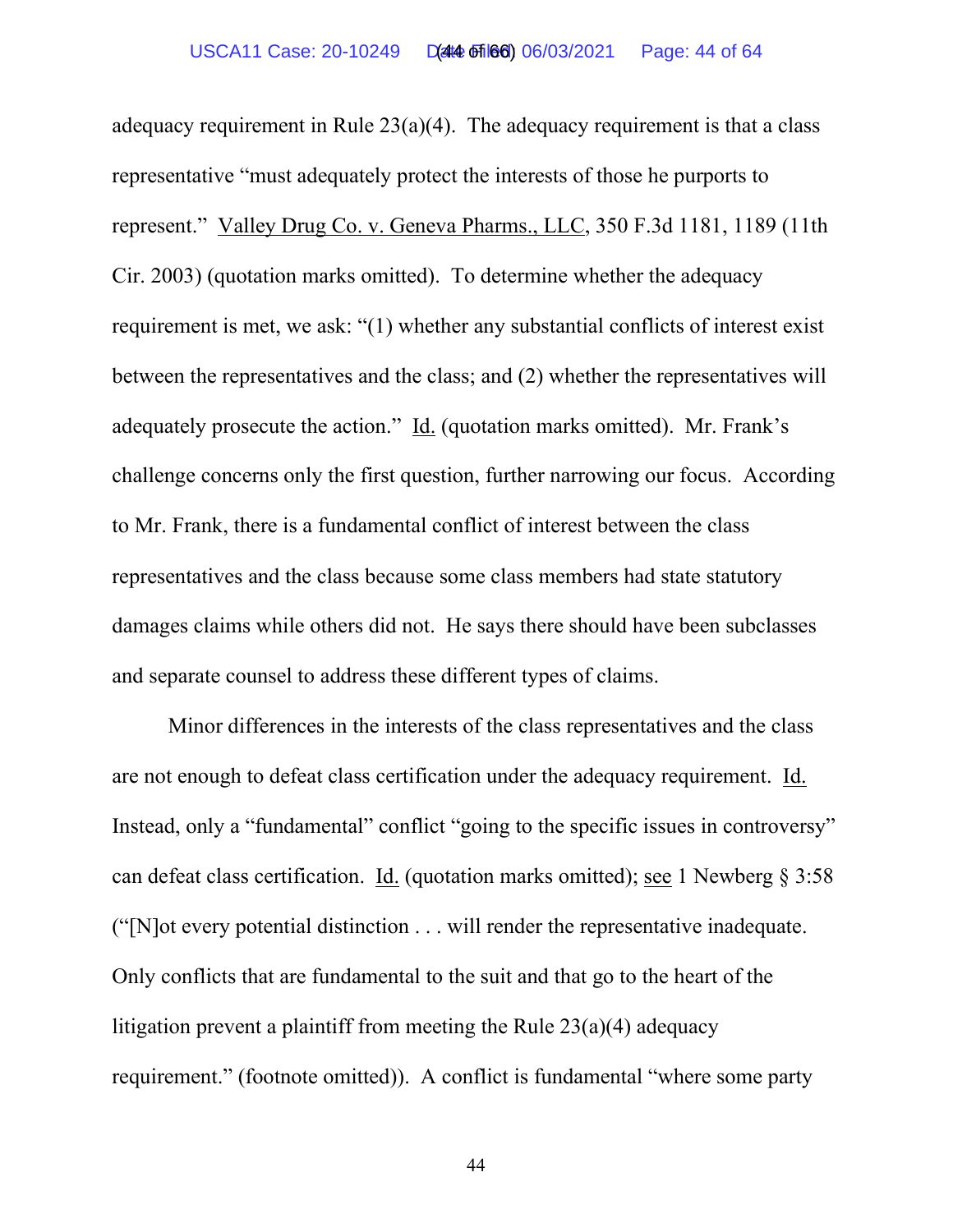#### USCA11 Case: 20-10249 Date Filed: 06/03/2021 Page: 45 of 64 (45 of 66)

members claim to have been harmed by the same conduct that benefitted other members of the class." Valley Drug, 350 F.3d at 1189. This Court has also recognized that a class action "cannot be certified when its members have opposing interests" or "where the economic interests and objectives of the named representatives differ significantly from the economic interests and objectives of unnamed class members." Id. at 1189–90 (quotation marks omitted).

Mr. Frank has failed to show the District Court abused its discretion in certifying the settlement class. There is no dispute that all these Plaintiffs' claims arise out of the same unifying event, Equifax's data privacy breach. Likewise, all Plaintiffs seek redress for the same injury. They all seek compensation for injuries associated with the risk of identity theft. There is also no dispute that the data breach harmed all class members and made none better off. See id. at 1189. Indeed, the class is expressly limited to the "U.S. consumers identified by Equifax whose personal information was compromised."

It is true that some class members had state law statutory damages claims while others did not, but we don't view that difference as a "fundamental" conflict "going to the specific issues in controversy." Id. As Mr. Frank acknowledged at oral argument, only the District of Columbia and Utah statutory damages claims are before us on appeal. For one thing, Mr. Frank's singular devotion to the D.C. and Utah claims ignores the fact that all class members had negligence and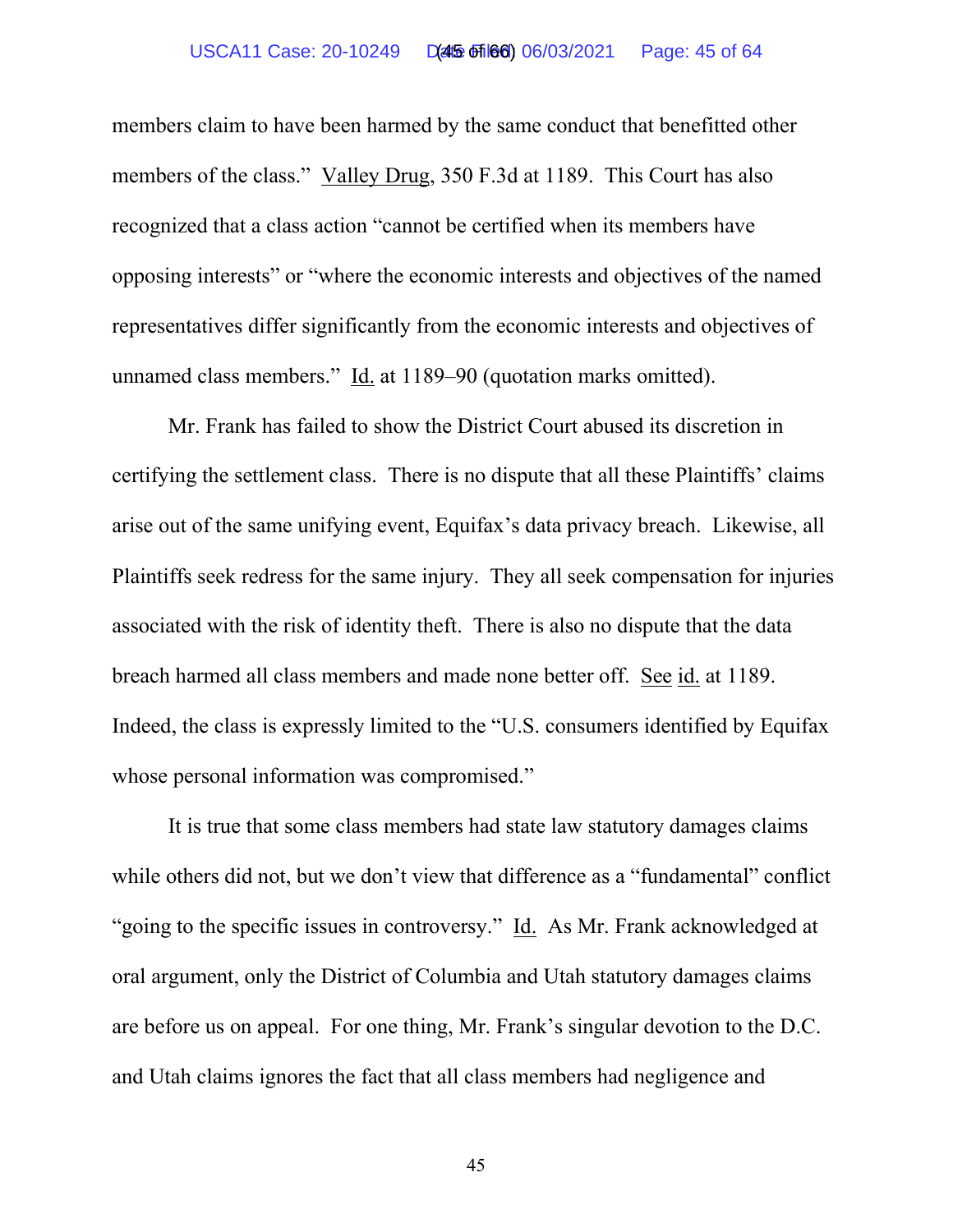negligence per se claims under Georgia law that united the class. What's more, Mr. Frank fails to show that the two statutory damages claims were valuable, as he demonstrates nothing about how the claims were a sure bet. In fact, he doesn't cite a single case in which a plaintiff recovered statutory damages under either statute in a data breach case.

Even a brief review of the D.C. and Utah claims reveals significant barriers to Plaintiffs' success. While the D.C. Code authorizes certain damages for a data breach, this provision wasn't enacted until 2020, well after the data breach here occurred in 2017. See Security Breach Protection Amendment Act of 2020, D.C. Laws 23-98 (2020). Perhaps Plaintiffs could have tried to frame the data breach as a violation of D.C.'s prohibition against certain unfair or deceptive trade practices, see D.C. Code § 28-3904, but that presents its own set of issues about proving that a breach by a third party was an unfair or deceptive trade practice by Equifax. The Utah claim, in turn, required Plaintiffs to show Equifax engaged in a "[c]onsumer transaction" and "knowingly or intentionally" violated an enumerated prohibition. Utah Code §§ 13-11-3(2), -4(2). Given that Equifax might not have been in privity with Plaintiffs and that this case arose out of a breach by a third party, these requirements may well have been difficult to show. Therefore, to the extent some class members had D.C. or Utah statutory damages claims while others did not, there were no opposing or economic interests that were at odds.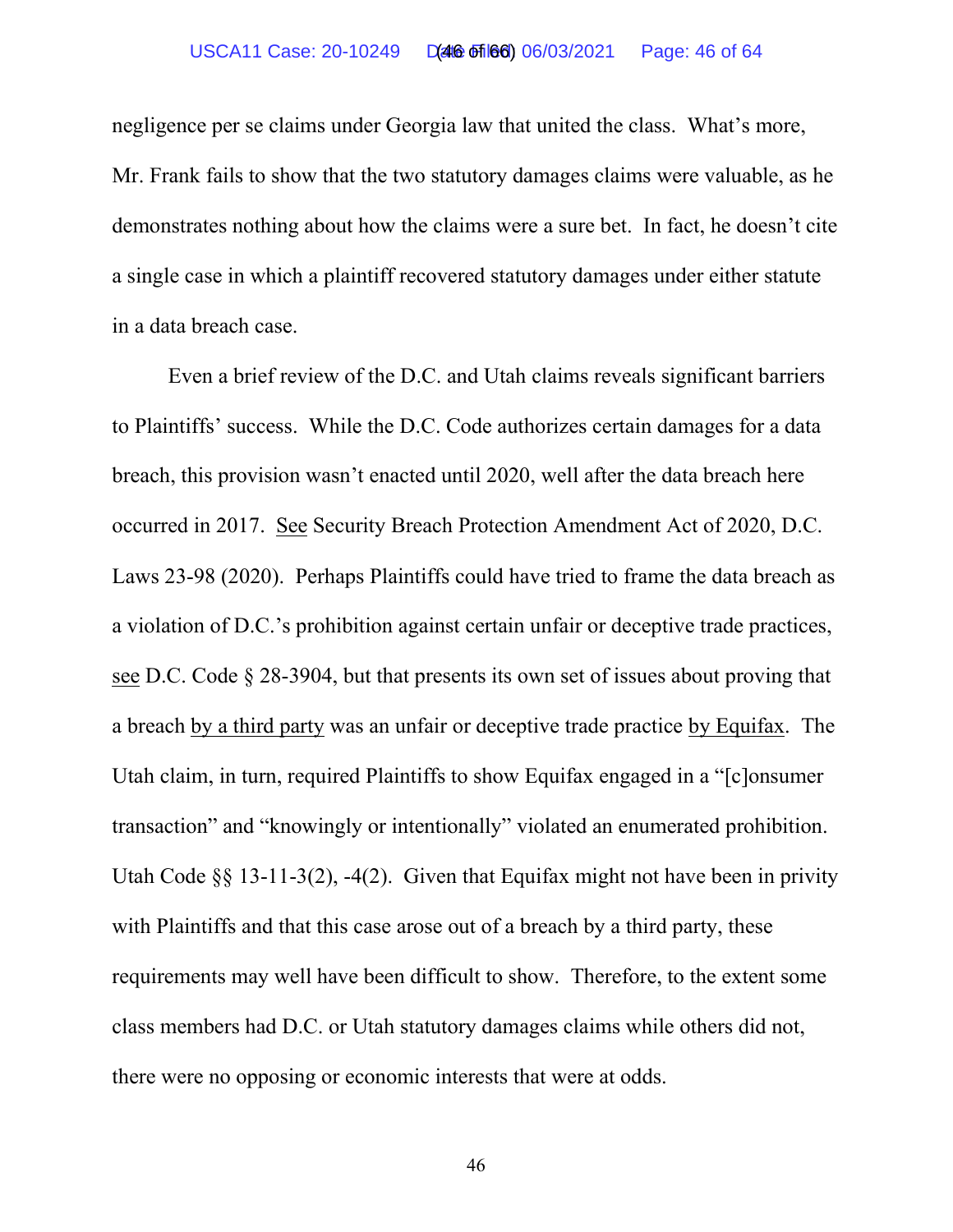The District Court's decision aligns with the reasoned approach adopted by courts in other data breach cases. For instance, in In re Anthem, Inc. Data Breach Litigation, 327 F.R.D. 299 (N.D. Cal. 2018), the District Court found the adequacy requirement satisfied because all class members had their personal information compromised in the same data breach and generally sought the same relief. Id. at 309–11. Beyond that, the District Court found that even though there might have been variations in state law, the named representatives included "individuals from each state" and the differences in state remedies were not "sufficiently substantial so as to warrant the creation of subclasses." Id. at 310 (quotation marks omitted). The same reasoning applies here. The class members all had their personal information compromised in the same data breach; they seek redress for similar injuries; and, to the extent some members have statutory damages under state law and others do not, there are class representatives from every single state and, due to litigation risks, the differences in remedies are not "sufficiently substantial so as to warrant the creation of subclasses." Id. (quotation marks omitted); see also In re Target Corp. Customer Data Sec. Breach Litig., 2017 WL 2178306, at \*6 (D. Minn. May 17, 2017) (noting the "availability of potential statutory damages ... does not, by itself, mean that the interests of these class members are antagonistic to the interests of class members from other jurisdictions," particularly in light of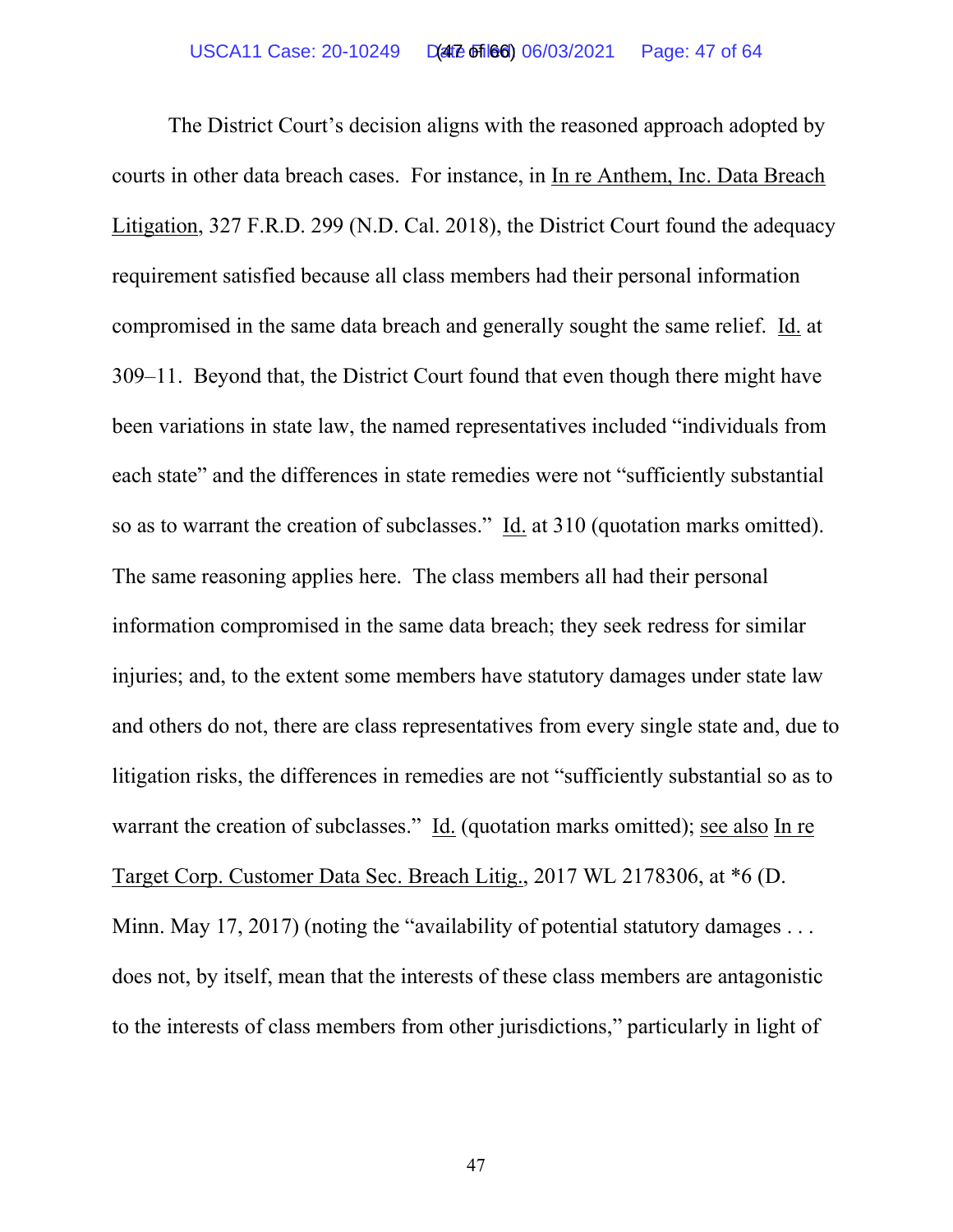the "substantial barriers to any individual class member actually recovering statutory damages").

By contrast, the decisions Mr. Frank relies on, in which courts held that class actions failed to satisfy the adequacy requirement, are inapposite. For instance, Ortiz v. Fibreboard Corp., 527 U.S. 815, 119 S. Ct. 2295 (1999) and Amchem Products, Inc. v. Windsor, 521 U.S. 591, 117 S. Ct. 2231 (1997), addressed two class actions against asbestos manufacturers, neither of which involved statutory damages claims. Ortiz, 527 U.S. at 821–22, 119 S. Ct. at 2302–03; Amchem, 521 U.S. at 597, 117 S. Ct. at 2237. The plaintiffs had diametrically different injuries within each class action. Some plaintiffs in the classes had already suffered physical injury as a result of exposure to asbestos, while others might have been at risk of injury in the future. Ortiz, 527 U.S. at 856, 119 S. Ct. at 2319; Amchem, 521 U.S. at 602–03, 117 S. Ct. at 2240. This meant some plaintiffs wanted compensation immediately while others wanted it in the future. Ortiz, 527 U.S. at 856, 119 S. Ct. at 2320; Amchem, 521 U.S. at 626, 117 S. Ct. at 2251. Here, by contrast, Plaintiffs alleged that they face the same risk of identity theft and, among other things, sought the same compensatory damages for that injury. Plaintiffs likewise all receive the same benefits to redress that shared injury. And while Ortiz was also based on the fact that some plaintiffs had more valuable claims than others, see Ortiz, 527 U.S. at 857, 119 S. Ct. at 2320, that's not the case here. For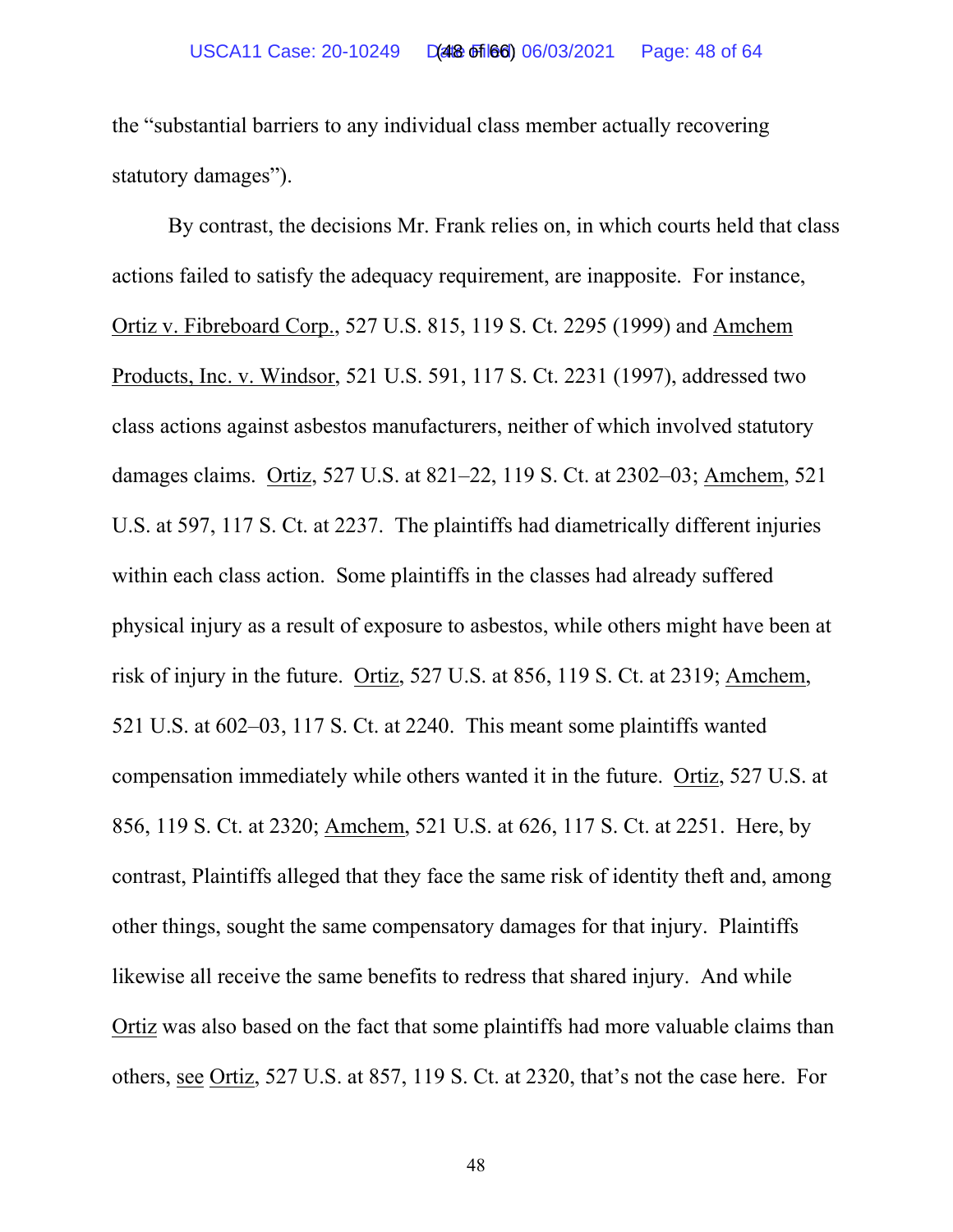the reasons set out above, Mr. Frank has failed to show how the D.C. and Utah statutory damages claims increased the value of certain Plaintiffs' cases.

Mr. Frank's reliance on In re Literary Works in Electronic Databases Copyright Litigation, 654 F.3d 242 (2d Cir. 2011), even if it was binding on this Court, is even further off the mark. In Literary Works, there were three groups of claims (Categories A, B, and C, which had claims that decreased in value respectively) involving three different provisions of the Copyright Act. Id. at 246. The proposed settlement said that if all claims exceeded a set cap, Category C claims would be reduced pro rata first, such that those with just Category C claims might end up with nothing. Id. The Second Circuit reasoned the adequacy requirement of Rule 23(a)(4) was not met because Category A and Category B claims were "more lucrative" than Category C claims and because the reduction of Category C claims could "deplete the recovery of Category C-only plaintiffs in their entirety before the Category A or B recovery would be affected." Id. at 252, 254. But here (putting aside the already addressed issue of the value of the statutory damages claims), there is no risk that any members of the class will have their ability to get settlement benefits reduced to zero because some other members got more relief from the settlement. Instead, all class members are entitled to the same class benefits.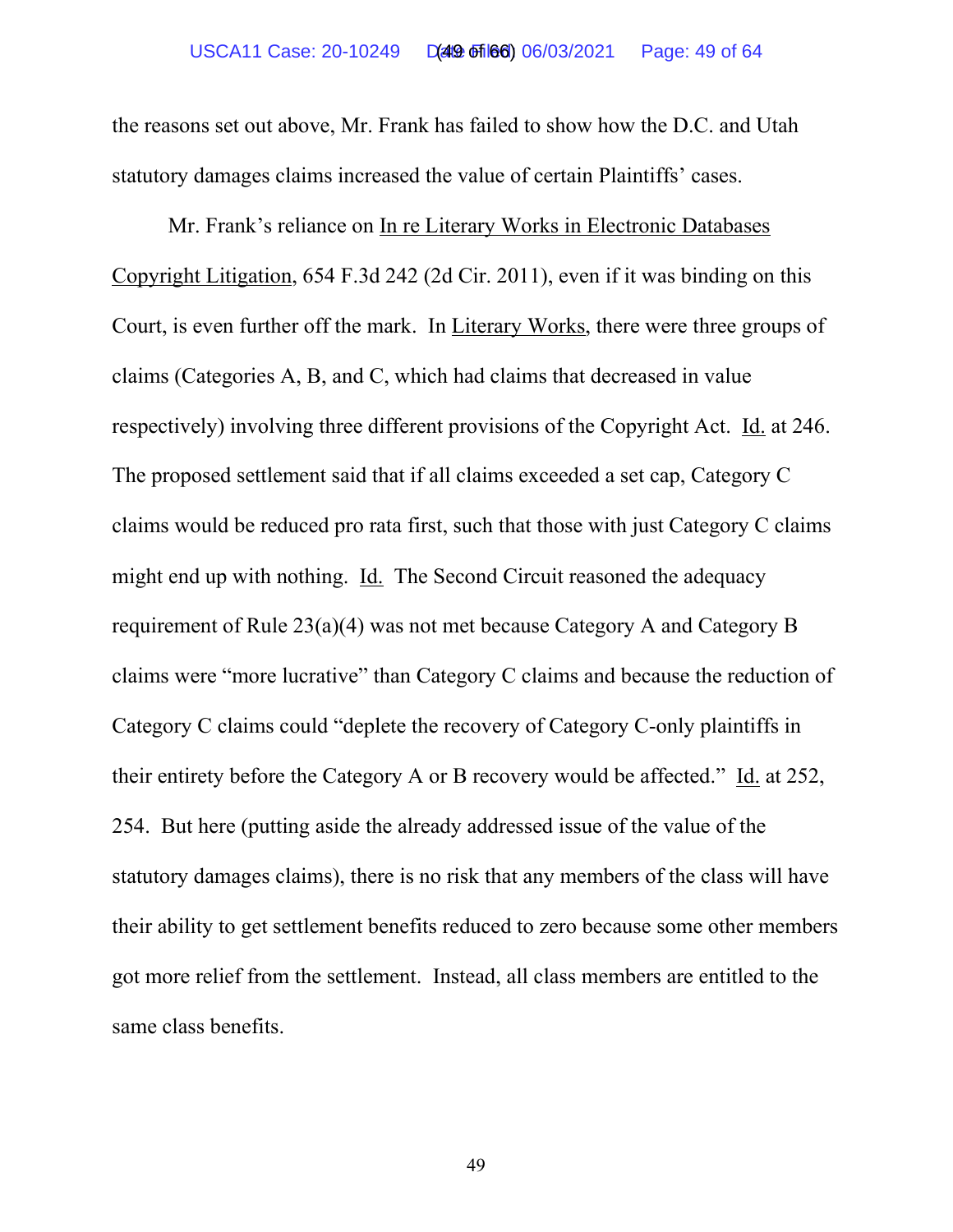At bottom, this record reflects no fundamental conflict between the class representatives and the rest of the class, and thus the adequacy requirement under Rule 23(a)(4) was satisfied. The District Court therefore did not abuse its discretion in certifying the class action.<sup>[21](#page-62-0)</sup>

### **F. Attorney's Fee Award**

In addition to approving the settlement as fair, reasonable, and adequate and certifying the class action for settlement purposes, the District Court also approved Plaintiffs' counsel's request for \$77.5 million in attorney's fees. See Fed. R. Civ. P. 23(h) ("In a certified class action, the court may award reasonable attorney's fees and nontaxable costs that are authorized by law or by the parties' agreement."). Relying on our precedent in Camden I Condominium Association, Inc. v. Dunkle, 946 F.2d 768 (11th Cir. 1991), the District Court applied what's called the percentage method. In Camden I, this Court held that in common fund settlements like this one, an attorney's fee award "shall be based upon a reasonable percentage of the fund established for the benefit of the class." Id. at 774. The

 $21$  Mr. Frank also says the District Court erred in finding that separate subclasses and representation would not benefit the class as a whole. Related to our conclusion that the District Court did not abuse its discretion in certifying the settlement class is our conclusion that the District Court did not err in its separate finding that subclasses would not benefit the class as a whole. See, e.g., In re Oil Spill by Oil Rig Deepwater Horizon in Gulf of Mex., on Apr. 20, 2010, 910 F. Supp. 2d 891, 918–19 (E.D. La. 2012) ("In the absence of conflicts between members of the Settlement Class, subclasses are neither necessary, useful, nor appropriate here. . . . Such rigid formalism, which would produce enormous obstacles to negotiating a class settlement with no apparent benefit, is not required and could even reduce the negotiating leverage of the class.").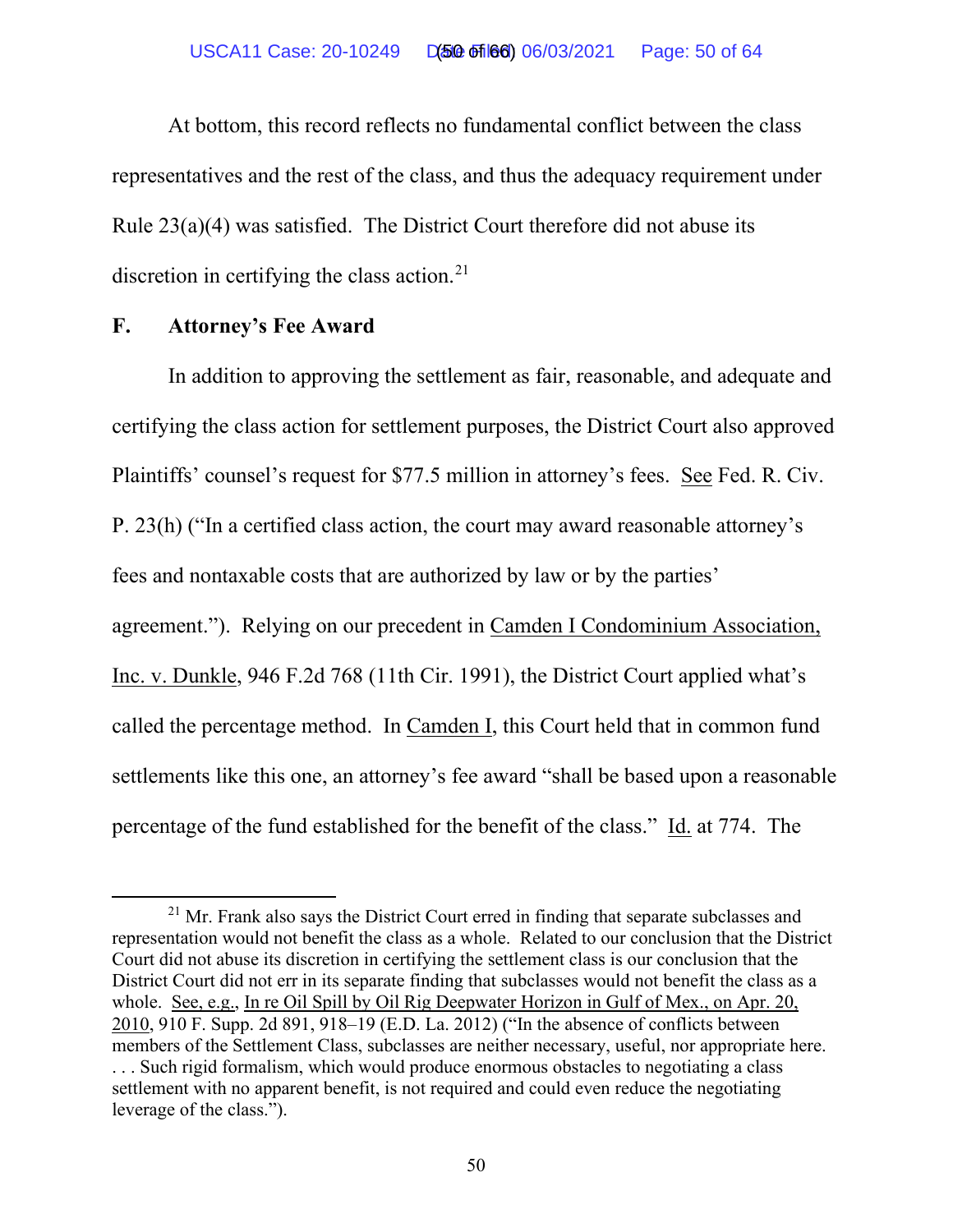percentage method requires a district court to consider a number of relevant factors called the Johnson factors in order to determine if the requested percentage is reasonable. See id. at 772 & n.3, 775 (citing Johnson v. Ga. Highway Express, Inc., 488 F.2d 714 (5th Cir. 1974)).<sup>22</sup> The District Court found the request for \$77.5 million in fees was 20.36 percent of the \$380.5 million common settlement fund and found this percentage was reasonable based on the Johnson factors. And while noting it was not required to do so, the District Court also used the "lodestar method" as a "cross-check on the reasonableness of a percentage-based fee" and found that "the requested fee easily passes muster if a cross-check is done."

Two Objectors, Mr. Davis and Mr. West, challenge the District Court's decision. We address their concerns in turn, reviewing de novo the proper standard

 $22$  The Johnson factors include 12 factors from the opinion itself:

<sup>(1)</sup> the time and labor required; (2) the novelty and difficulty of the questions involved; (3) the skill requisite to perform the legal service properly; (4) the preclusion of other employment by the attorney due to acceptance of the case; (5) the customary fee; (6) whether the fee is fixed or contingent; (7) time limitations imposed by the client or the circumstances; (8) the amount involved and the results obtained; (9) the experience, reputation, and ability of the attorneys; (10) the "undesirability" of the case; (11) the nature and the length of the professional relationship with the client; (12) awards in similar cases.

Camden I, 946 F.2d at 772 & n.3. The Johnson factors also include a handful of additional factors this Court added in Camden I: "the time required to reach a settlement, whether there are any substantial objections by class members or other parties to the settlement terms or the fees requested by counsel, any non-monetary benefits conferred upon the class by the settlement, and the economics involved in prosecuting a class action." Id. at 775. The Objectors challenging the District Court's decision to award attorney's fees do not directly challenge its application of the factors, so we do not undertake a complete review of the factors.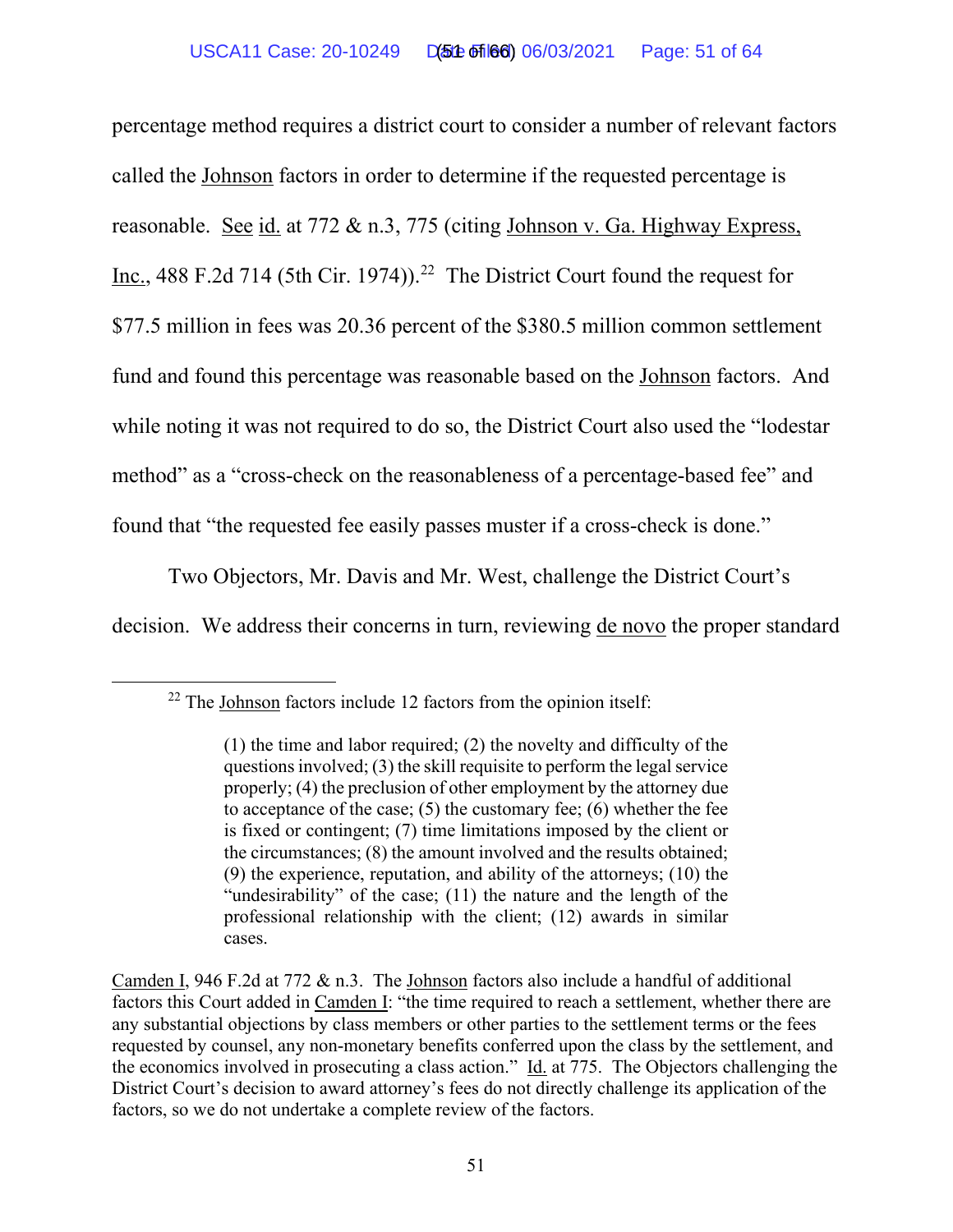for attorney's fee awards and reviewing the District Court's decision to award attorney's fees for abuse of discretion. Loggerhead Turtle v. Cmty. Council of Volusia Cnty., 307 F.3d 1318, 1322 (11th Cir. 2002).

Mr. Davis makes two arguments. First, he says the District Court applied the wrong standard and should have applied the lodestar method,  $23$  not the percentage method, in determining how much to award in attorney's fees. In his view, Camden I's percentage method is no longer good law, as he argues the Supreme Court's decision in Perdue v. Kenny A. ex rel. Winn, 559 U.S. 542, 130 S. Ct. 1662 (2010), abrogated Camden I. Perdue is different, however, because it is a case in which the Supreme Court applied the lodestar method to claims made under a fee-shifting statute. Id. at 546, 130 S. Ct. at 1669. Second, Mr. Davis argues Camden I and the percentage method are "at odds" with a handful of other Supreme Court cases that "essentially" applied the lodestar method.

Mr. Davis's first argument is foreclosed by our precedent. It is undisputed that this case involves a common settlement fund and in NPAS Solutions this Court expressly held that Camden I is "good law" in common fund cases and that "Perdue didn't abrogate Camden I." 975 F.3d at 1262 n.14; see also In re Home Depot Inc., 931 F.3d 1065, 1084–85 (11th Cir. 2019) ("There is no question that

<sup>&</sup>lt;sup>23</sup> Under the lodestar method, a district court determines the number of hours worked by plaintiffs' counsel, multiplies those hours by a reasonable hourly rate, and then adjusts the final amount upward or downward based on various factors. Camden I, 946 F.2d at 772.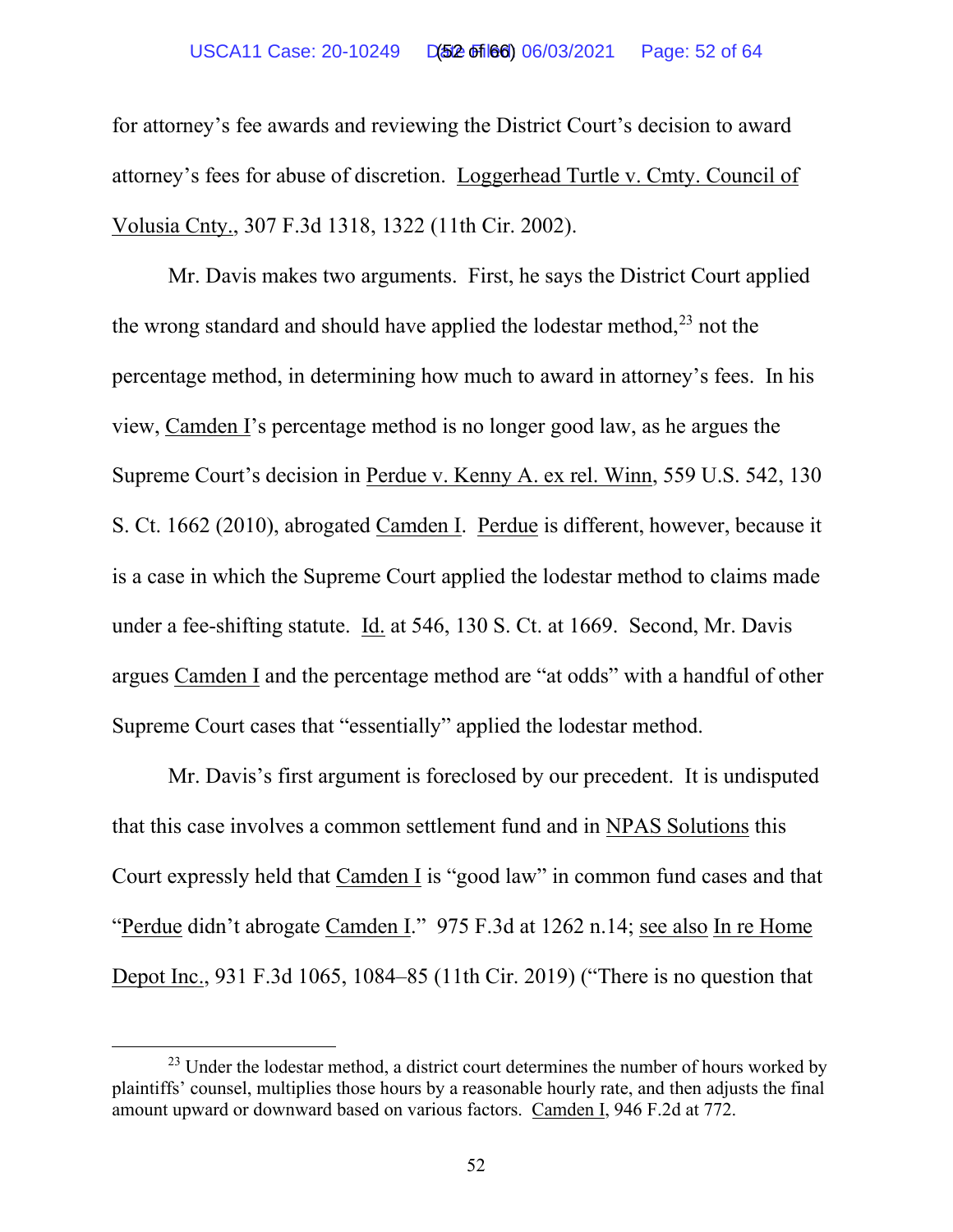the Supreme Court precedents stretching from Hensley to Perdue are specific to fee-shifting statutes. . . . Thus, these precedents are not binding outside of the statutory context. For this reason, we have held that the Supreme Court precedent requiring the use of the lodestar method in statutory fee-shifting cases does not apply to common-fund cases."). Indeed, although Perdue applied the lodestar method, it involved "the calculation of an attorney's fee[] under federal feeshifting statutes" and was based on the Supreme Court's "prior decisions concerning the federal fee-shifting statutes." 559 U.S. at 546, 552, 130 S. Ct. at 1669, 1672.<sup>[24](#page-62-0)</sup> Nothing in Perdue considered the appropriate method for calculating attorney's fees in a common fund case. The percentage method therefore remains the proper method to apply when awarding attorney's fees in common fund settlement cases.

Neither are we persuaded by Mr. Davis's argument that Camden I and the percentage method are "at odds" with a handful of Supreme Court cases that "essentially" applied the lodestar method. The Supreme Court has never

<sup>&</sup>lt;sup>24</sup> That this case at one point included a claim under a fee-shifting statute (the Fair Credit Reporting Act) is of no consequence. For one thing, the District Court dismissed that claim before the parties settled this litigation. Beyond that, the parties' settlement involved a common fund settlement, and "[w]here there has been a settlement, the basis for the statutory fee award has been discharged, and it is only the fund that remains." Home Depot, 931 F.3d at 1082 (quotation marks omitted) (quoting Brytus v. Spang & Co., 203 F.3d 238, 246 (3d Cir. 2000)); see also, e.g., Florin v. Nationsbank of Ga., N.A., 34 F.3d 560, 563 (7th Cir. 1994) (holding a fee-shifting statute "do[es] not purport to control fee awards in cases settled with the creation of a common fund").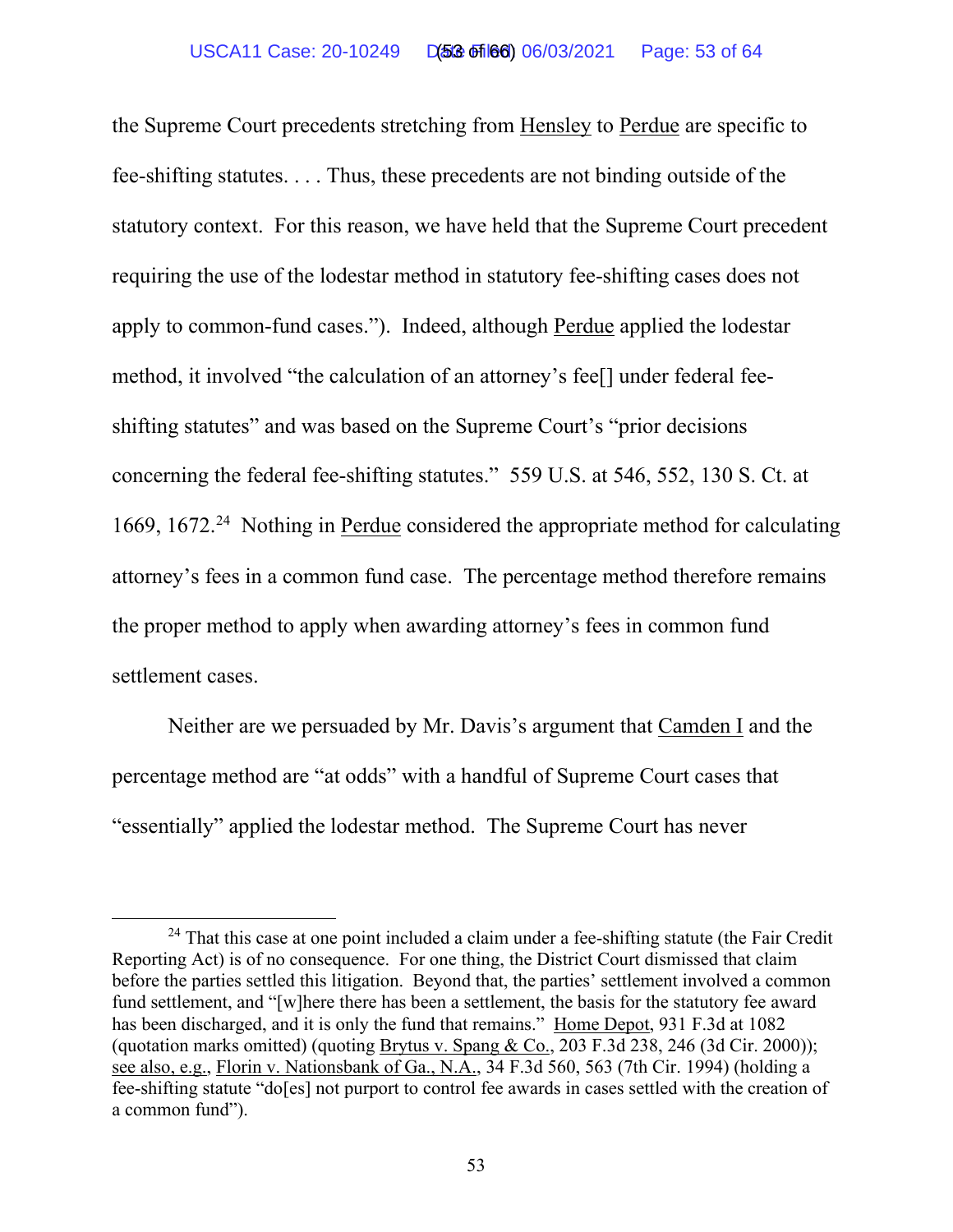categorically prohibited the percentage method in common fund cases. See Blum v. Stenson, 465 U.S. 886, 900 n.16, 104 S. Ct. 1541, 1550 n.16 (1984) (noting that for "the calculation of attorney's fees under the 'common fund doctrine'" the "reasonable fee is based on a percentage of the fund bestowed on the class"); Goldberger v. Integrated Res., Inc., 209 F.3d 43, 49 (2d Cir. 2000) (noting that Blum "provided all the impetus needed for a rejuvenation of the percentage method," as "Blum indicates that the percentage-of-the-fund method is a viable" approach to calculating attorney's fees in common fund cases (quotation marks omitted)). To the contrary, and as Mr. Davis acknowledges, the Supreme Court has applied the percentage method in common fund cases. Without a categorical prohibition on the percentage method in common fund settlement cases, Camden I and the percentage method remain the law in this Circuit.<sup>25</sup>

Mr. West's arguments also fail.<sup>[26](#page-62-0)</sup> According to Mr. West, the District Court should have considered the "economies of scale" in this case, which involves a

 $25$  Likewise, to the extent Mr. Davis challenges the percentage awarded here based on percentages awarded in some Supreme Court cases, he fails to cite a single case in which the Supreme Court set a categorical ceiling for a reasonable percentage.

 $26$  One argument we can reject out of hand. Mr. West says the District Court should have provided Plaintiffs' counsel's "lodestar material" to the class members. Mr. West faults the District Court for only providing "total hours and lodestar accumulated by the firms." While the District Court did conduct a lodestar "cross-check on the reasonableness of a percentage-based fee," our precedent did not require it to do so. See Camden I, 946 F.2d at 774 ("[A]ttorneys' fees awarded from a common fund shall be based upon a reasonable percentage of the fund established for the benefit of the class. The lodestar analysis shall continue to be the applicable method used for determining statutory fee-shifting awards."). And because the District Court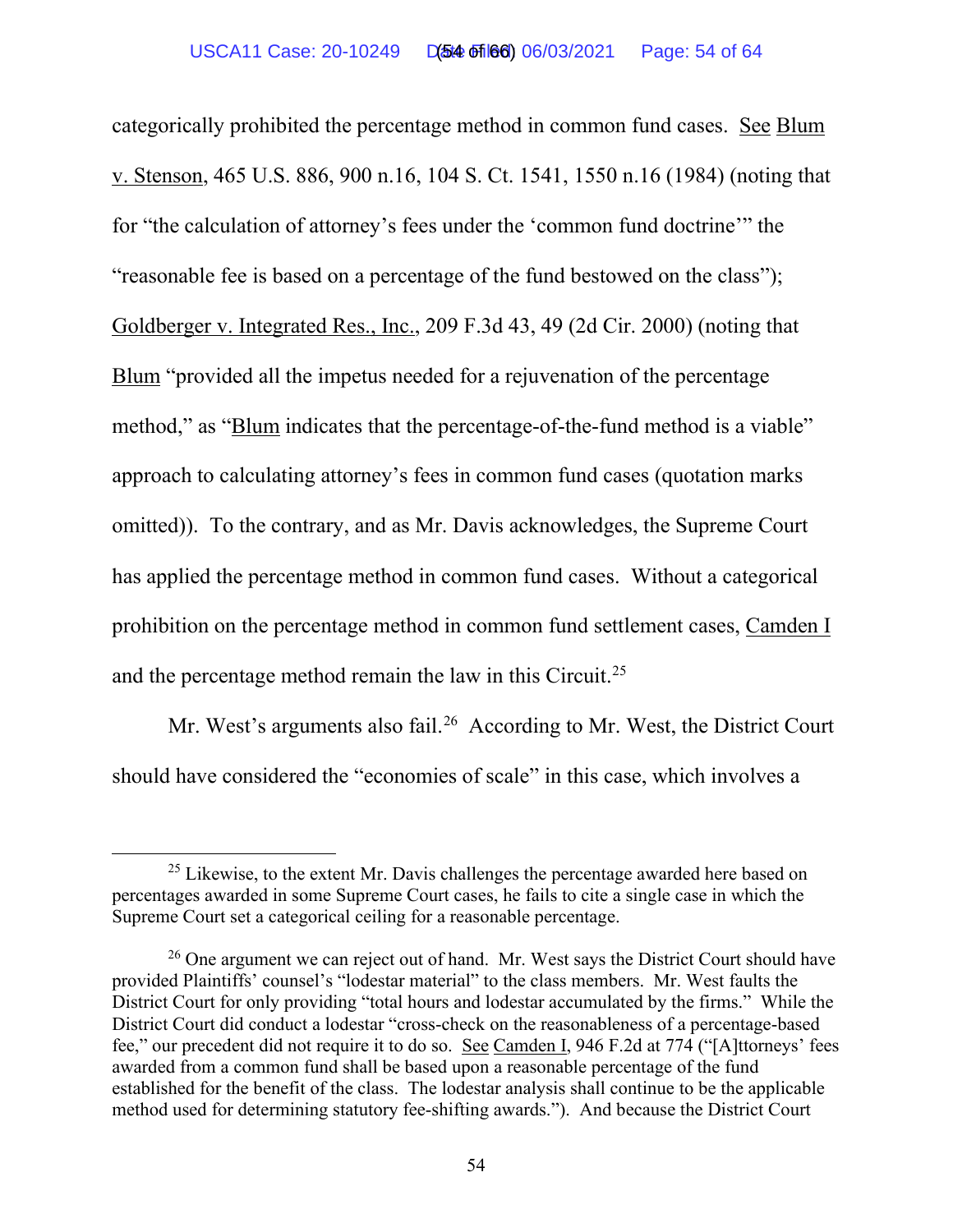#### USCA11 Case: 20-10249 D(55 of 166) 06/03/2021 Page: 55 of 64

settlement fund of hundreds of millions of dollars (what West calls a "megafund" case). As we understand Mr. West's position, he thinks a settlement that is ten times larger than another settlement is often not ten times harder for the lawyers to work on, such that the percentage awarded as attorney's fees should diminish as the settlement amount gets larger.

As Mr. West admits, our precedent did not require the District Court to expressly consider the economies of scale in a megafund case in deciding how much to award in attorney's fees. This Court required the District Court to consider the Johnson factors, and none of the factors explicitly address the economies of scale in a megafund case. See Camden I, 946 F.2d at 772 & n.3, 775. That being the case, we cannot say the District Court erred as a matter of law or abused its discretion. In any event, the District Court considered the time, labor, and amount involved and the results obtained when deciding whether the attorney's fees were reasonable. We observe that these factors fairly capture many considerations related to the economies of scale in a megafund case.

We decline to add an additional factor requiring the District Court to expressly consider the economies of scale in a megafund case. See id. at 775 (observing that the "factors which will impact upon the appropriate percentage to

was not required to do a lodestar cross-check, we cannot say it erred in not providing the "lodestar material" to the class members.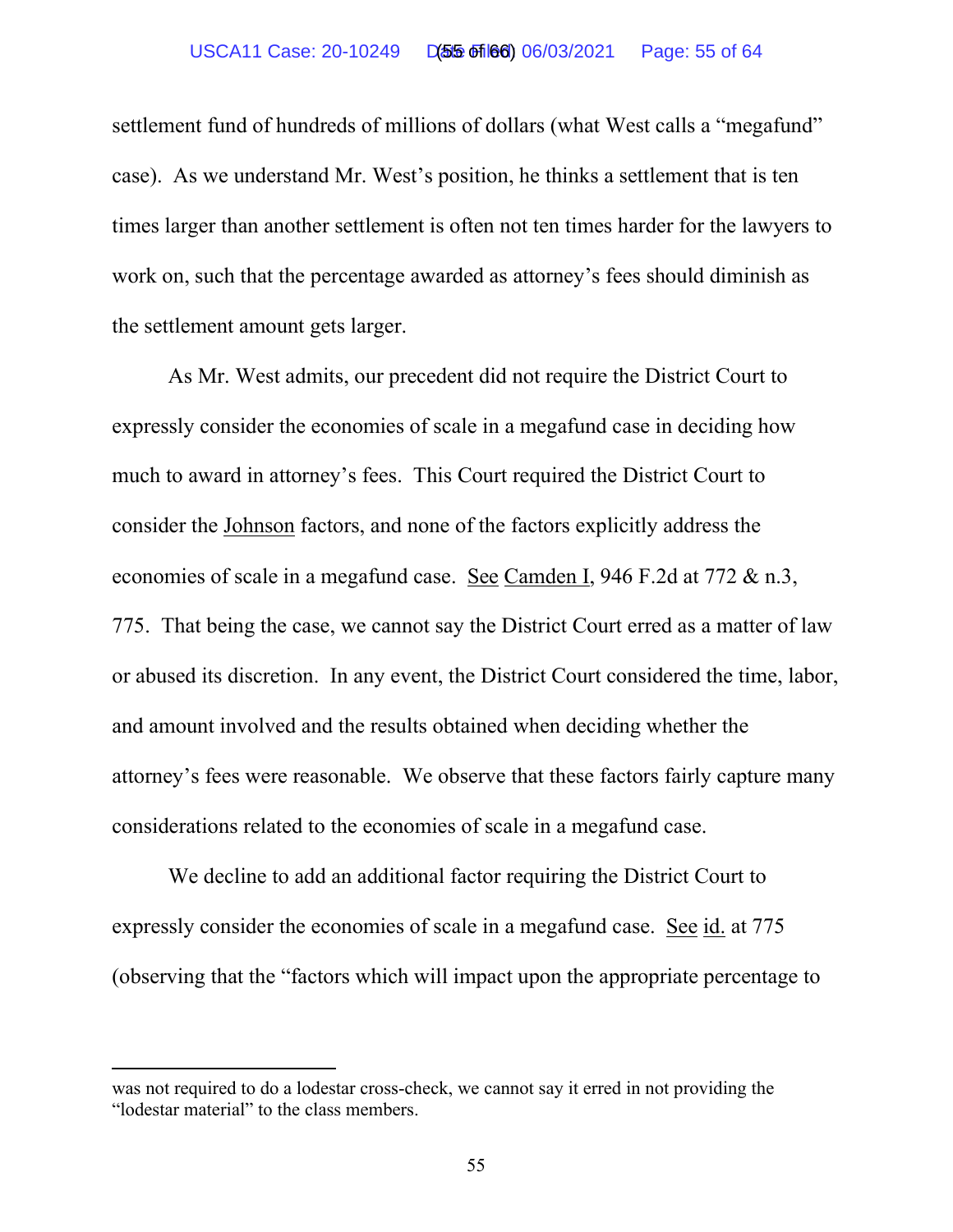be awarded as a fee in any particular case will undoubtedly vary"). For starters, we question the value of this consideration. Such a factor may "lack[] rigor because it provides no direction to courts about when to start decreasing the percentage award, nor by how much." 5 Newberg § 15:80. Requiring consideration of the economies of scale could also create "perverse incentives," as it may encourage class counsel to pursue "quick settlements at sub-optimal levels." Id.; see also 5 Newberg § 15:81 (detailing the "rough justice" of limiting attorney's fees in megafund cases). But we need not (and do not) ultimately decide the virtues (or vices) of such a factor because the District Court ultimately considered factors that reasonably capture many considerations related to the economies of scale in a megafund case.

Finally, to the extent Mr. West challenges the amount of attorney's fees awarded in this case, he has failed to show an abuse of discretion. The District Court awarded \$77.5 million in attorney's fees, which it found is 20.36 percent of the \$380.5 million settlement fund. (We note that the \$380.5 million figure does not even account for the additional funds Equifax may be required to pay into the settlement fund.) 20.36 percent is well within the percentages permitted in other common fund cases, and even in other megafund cases.<sup>27</sup> See Camden I, 946 F.2d

 $27$  Also, we continue to note that our Circuit does not limit attorney's fees in megafund cases as a matter of law.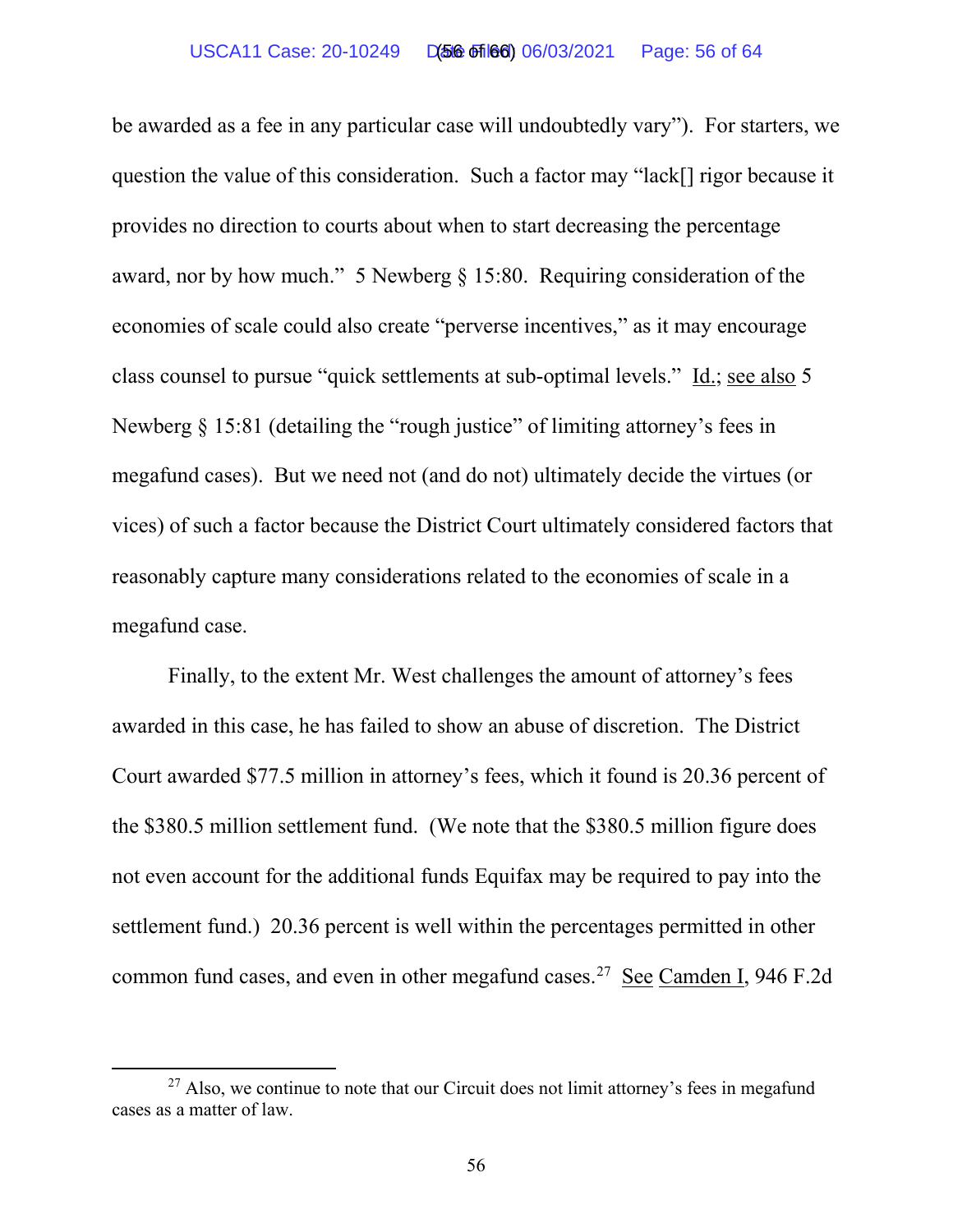at 774–75 ("The majority of common fund fee awards fall between 20% to 30% of the fund," with 25 percent as "a 'bench mark' percentage fee award."); In re Checking Account Overdraft Litig., 830 F. Supp. 2d 1330, 1367 (S.D. Fla. 2011) ("[C]ourts nationwide have repeatedly awarded fees of 30 percent or higher in socalled 'megafund' settlements."); Manual for Complex Litigation § 14.121 ("Attorney fees awarded under the percentage method are often between 25% and 30% of the fund."); see also Wolff v. Cash 4 Titles, 2012 WL 5290155, at \*5 (S.D. Fla. Sept. 26, 2012) (average percentage award in the Eleventh Circuit is "roughly one-third"); In re Anthem, Inc. Data Breach Litig., 2018 WL 3960068, at \*2, \*15 (N.D. Cal. Aug. 17, 2018) (data breach case involving 27 percent award, which "appears to be in line with the vast majority of megafund settlements").<sup>[28](#page-62-0)</sup>

The District Court thus properly applied the percentage method in this common fund settlement case, considered the appropriate factors, and did not abuse its discretion in the amount it awarded in attorney's fees.

<sup>&</sup>lt;sup>28</sup> Mr. West says we should view the \$77.5 million in attorney's fees as 25 percent of a \$310 million settlement fund (not \$380.5 million) because that is what Plaintiffs' counsel initially secured and agreed to in the original term sheet with Equifax. The additional \$70.5 million of the \$380.5 million fund was added after further negotiations with regulators. But even assuming Plaintiffs' counsel did not play a role in securing the additional funds, such that 25 percent really is the operative figure, 25 percent is also well within percentages approved in other common fund cases. Camden I, 946 F.2d at 775 (25 percent is the "bench mark"). And again, the \$310 million figure does not account for the additional funds Equifax may be called upon to pay into the settlement fund in the future.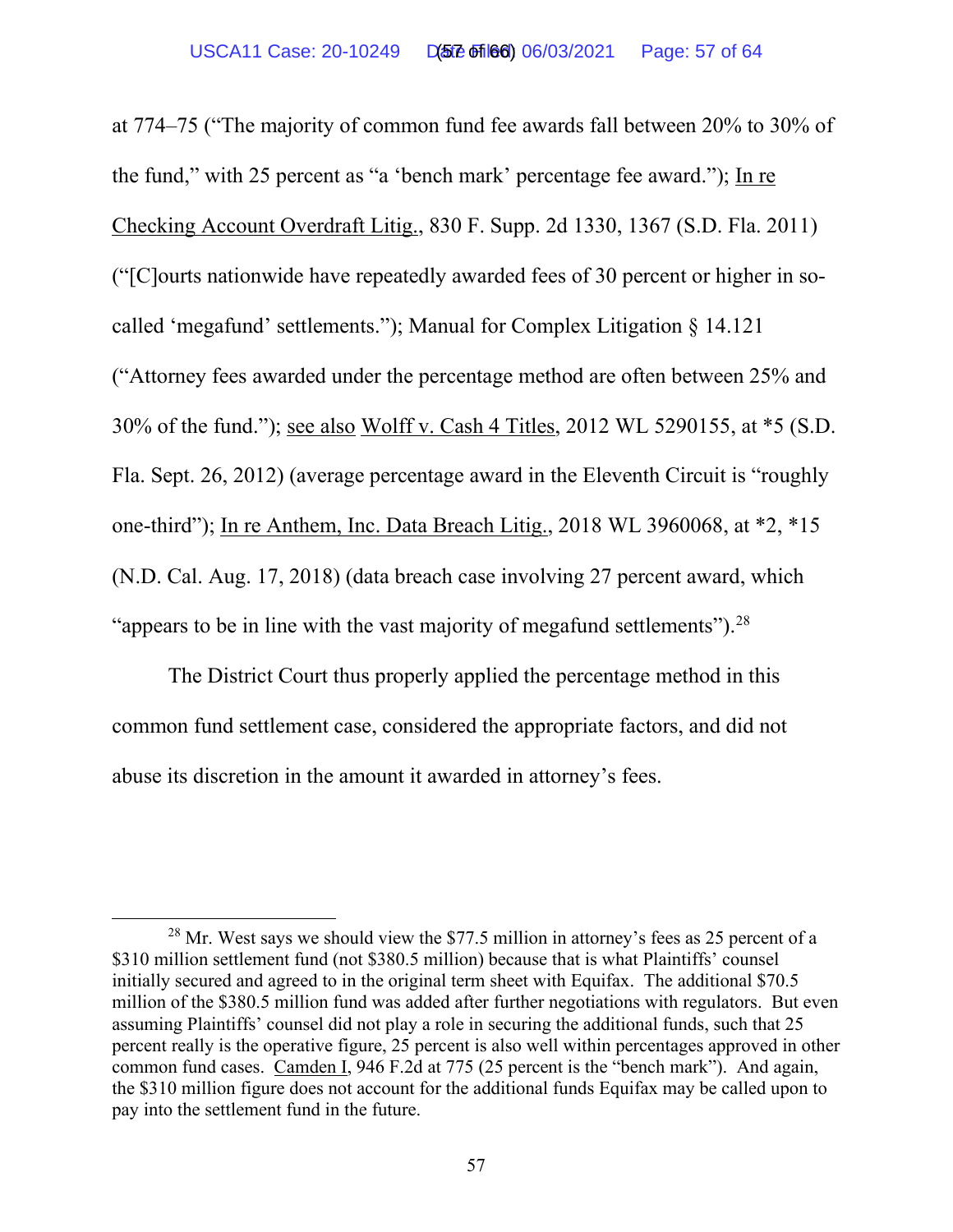# **G. Incentive Awards**

After awarding attorney's fees and expenses to Plaintiffs' counsel, the District Court approved incentive awards (sometimes called service awards) for the class representatives in order to compensate them for their services and the risks they incurred on behalf of the class. The District Court recognized that courts "routinely approve" such awards, and it found the awards "deserved" in this case because the class representatives "devoted substantial time and effort to this litigation working with their lawyers to prosecute the claims, assembling the evidence supporting their claims, and responding to discovery requests." "But for their efforts," the District Court found, "other class members would be receiving nothing."

While the parties were briefing this case, a panel of this Court recognized that incentive awards are "commonplace in modern class-action litigation," yet held that two Supreme Court cases from the 1880s "prohibit the type of incentive award that the district court approved here—one that compensates a class representative for his time and rewards him for bringing a lawsuit." NPAS Sols., 975 F.3d at 1260. In light of NPAS Solutions, Plaintiffs acknowledge that "service awards are prohibited as a matter of law" in this Circuit. It is true that NPAS Solutions binds us here. So the question is how to proceed. Mr. Davis says the "incentive awards likely compromised Named Plaintiffs' representation of the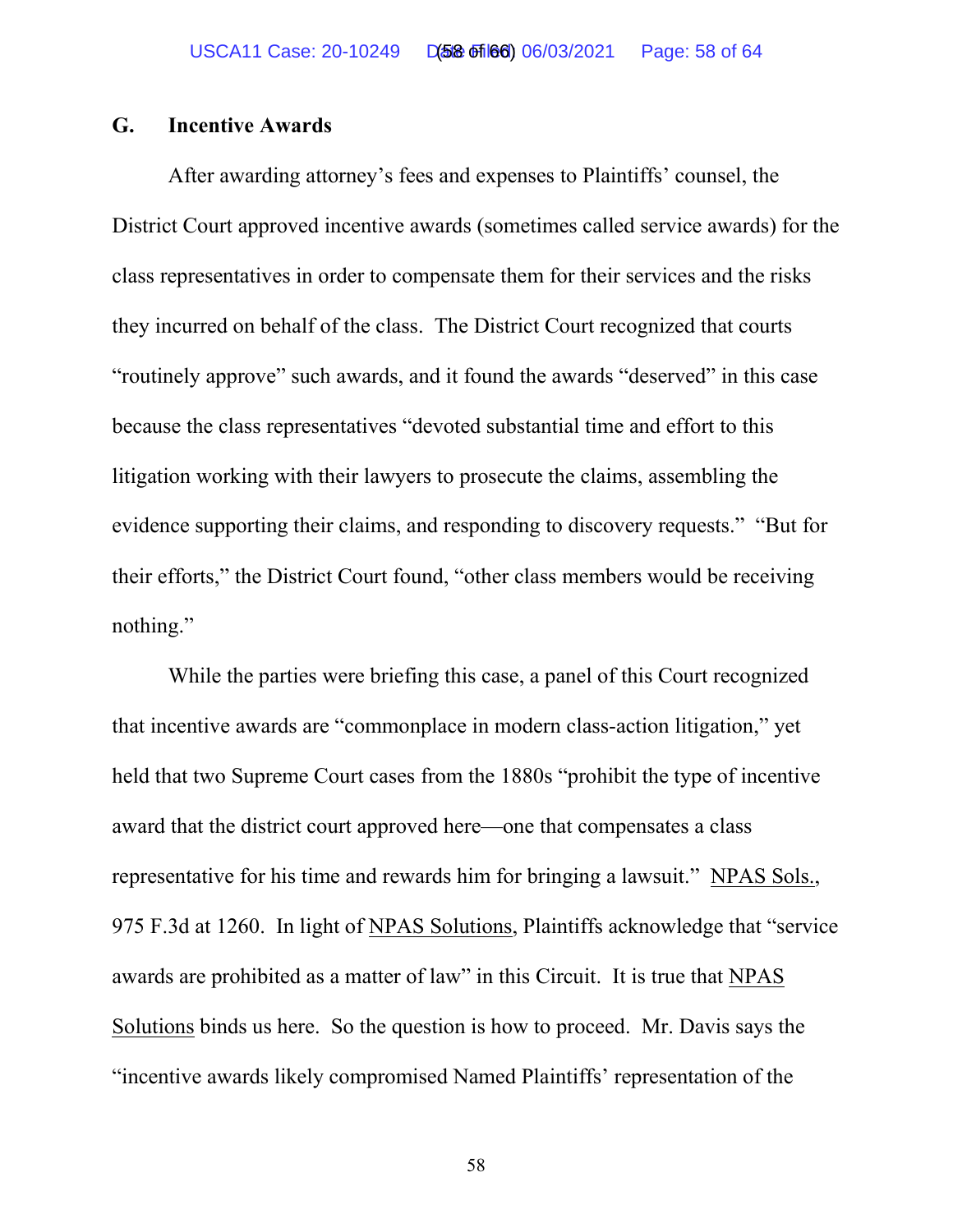Settlement Class's interests" because the class representatives might have been "tempted to accept [a] suboptimal settlement[]" in order to obtain the incentive awards.

We reject Mr. Davis's view that the prospect of incentive awards infected the entire settlement, so we decline his invitation to vacate the settlement as a whole. The record indicates the class representatives' representation of the class was not affected by the possibility of receiving incentive awards. The settlement agreement expressly stated that it remained in effect even if the District Court declined to approve the incentive awards. Plaintiffs likewise filed two separate motions in the District Court: one for approval of the settlement and certification of the class, and one for attorney's fees and expenses and incentive awards for class representatives. The motion for approval of the settlement was not contingent on the District Court approving the incentive awards. Given these facts, the class representatives' decision to agree to the settlement and to seek its approval was not influenced by the possibility of receiving incentive awards. Cf. Radcliffe v. Experian Info. Sols. Inc., 715 F.3d 1157, 1164–67 (9th Cir. 2013) (invalidating settlement that "explicitly condition[ed] the incentive awards on the class representatives' support for the settlement").

Plaintiffs argue that the best approach is to simply reverse the District Court's decision approving the incentive awards and remand solely for the limited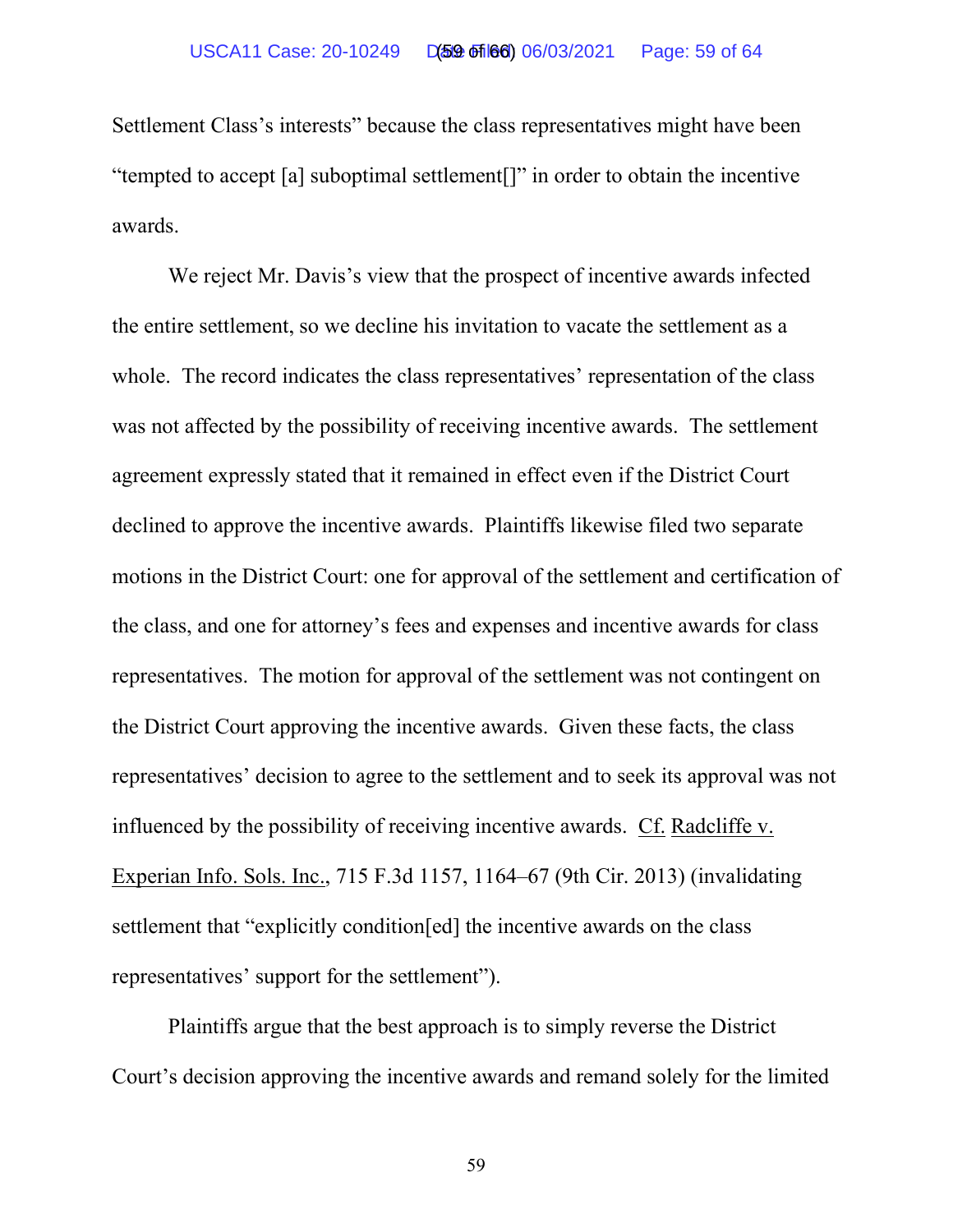#### USCA11 Case: 20-10249 D(60 of 166) 06/03/2021 Page: 60 of 64

purpose of vacating the awards, and we agree. This approach is administratively feasible, as the settlement agreement expressly provides that the agreement does not terminate due to "modification or reversal or appeal of any decision by the Court[] concerning the amount of Service Awards." And this approach makes the most sense as a matter of judicial economy. Specifically, as set out above in great detail, the District Court, before ever approving incentive awards, independently assessed the proposed settlement and the class and did not abuse its discretion in finding that the settlement was fair, reasonable, and adequate and that the class representatives adequately represented the class. No purpose would be served by forcing the District Court to repeat the entire process anew.

To be clear, this is the only issue on which we reverse the District Court's decision. On remand, the District Court is instructed to vacate the incentive awards and to otherwise leave the settlement agreement intact. We expect the District Court will be wary of any attempts to expand this mandate or to otherwise delay or prevent the settlement from taking effect, and we encourage that approach.

# **H. Appeal Bonds**

At last, we arrive at the final issue in this case. After the Objectors appealed the District Court's approval order, the court granted Plaintiffs' motion for appeal bonds and imposed appeal bonds of \$2,000 on each Objector. The District Court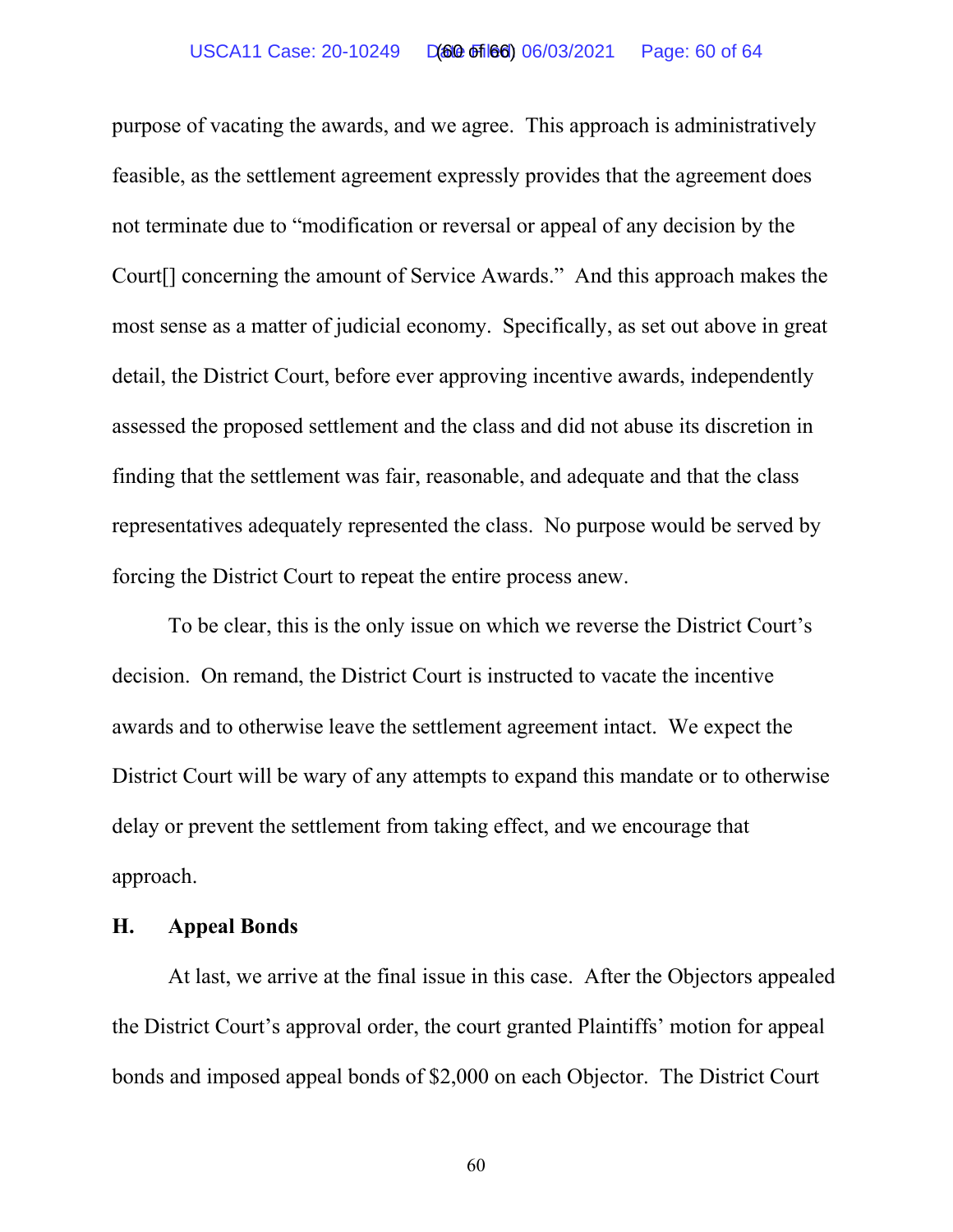#### USCA11 Case: 20-10249 D(60t of 166) 06/03/2021 Page: 61 of 64

noted that "[c]ourts routinely require objectors who appeal final approval of a class action settlement to post a bond to ensure payment of costs on appeal." The District Court considered a number of factors and found an appeal bond of \$2,000 was "appropriate." Mr. Cochran and Mr. Frank challenge the District Court's decision to impose the appeal bonds for a variety of reasons.

Federal Rule of Appellate Procedure 7 states, "[i]n a civil case, the district court may require an appellant to file a bond or provide other security in any form and amount necessary to ensure payment of costs on appeal." Fed. R. App. P. 7.[29](#page-62-0) Mr. Cochran, Mr. Frank, and Plaintiffs do not cite any cases from this Court concerning when an appeal bond is permitted under Rule 7, nor have we found any ourselves. Although our Court has addressed when attorney's fees under a feeshifting statute can be included in an appeal bond as "costs" under Rule 7, those cases don't deal with the issue presented here: when a run-of-the-mill appeal bond is permitted. See Young v. New Process Steel, LP, 419 F.3d 1201, 1207–08 (11th Cir. 2005); Pedraza v. United Guar. Corp., 313 F.3d 1323, 1333 (11th Cir. 2002).

Although we review a district court's decision to impose appeal bonds for abuse of discretion, we review de novo the proper interpretation of federal rules of procedure, including Rule 7. Young, 419 F.3d at 1203; see also SEB S.A. v.

 $^{29}$  Although Plaintiffs moved for appeal bonds under Rules 7 and 8, it appears the District Court imposed them only pursuant to Rule 7. As such, our discussion of this issue is limited to appeal bonds imposed under Rule 7.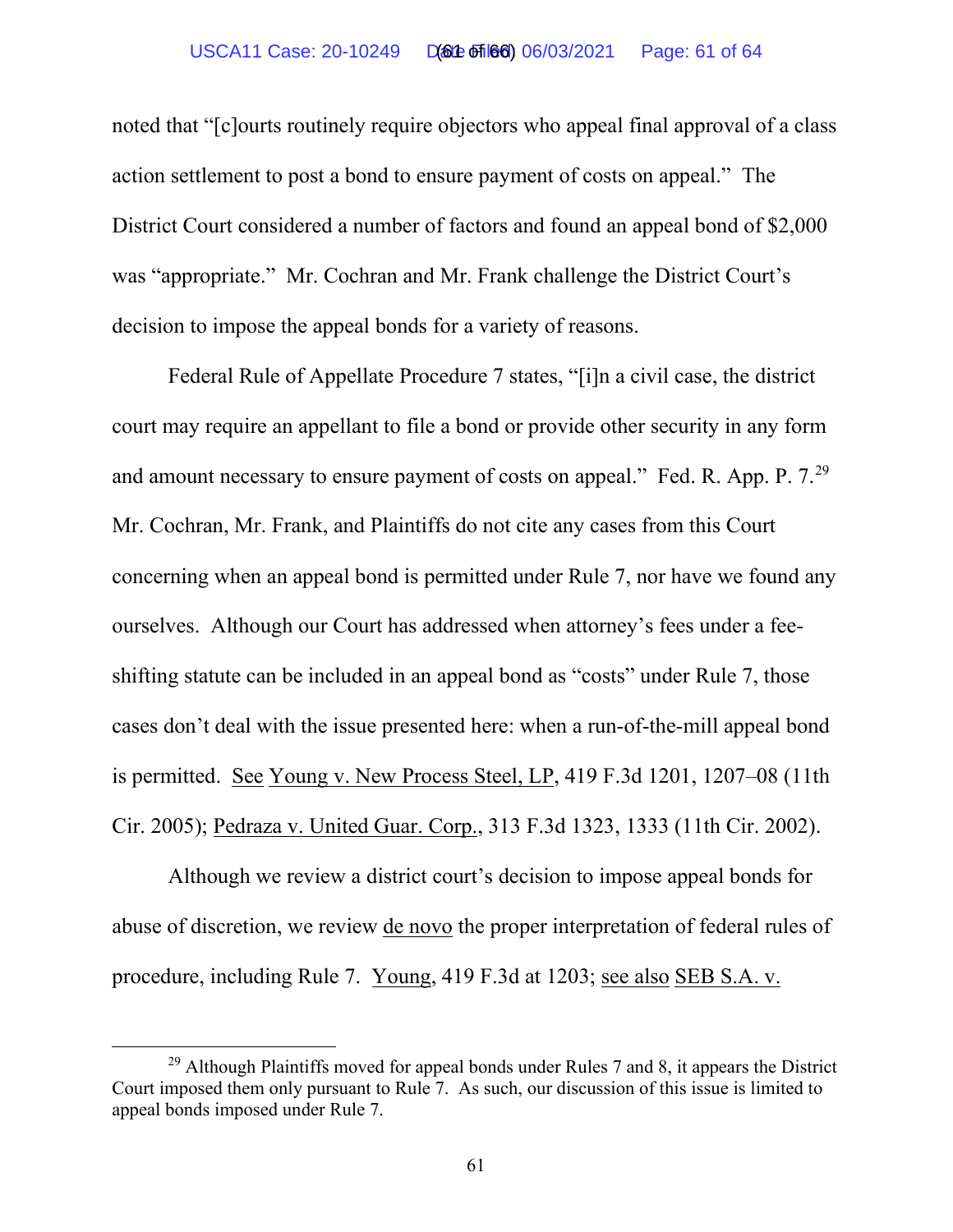Sunbeam Corp., 476 F.3d 1317, 1319 (11th Cir. 2007). In interpreting a federal rule, we examine its text and give effect to its plain meaning. See Sargeant v. Hall, 951 F.3d 1280, 1283 (11th Cir. 2020) (interpreting the Federal Rules of Civil Procedure). The plain text of Rule 7 is clear. Again, Rule 7 says a district court may impose an appeal bond "in any form and amount necessary to ensure payment of costs on appeal." Fed. R. App. P. 7 (emphasis added). The word "ensure" means "to make sure, certain, or safe." Ensure, Merriam-Webster's Unabridged Dictionary, https://unabridged.merriam-webster.com/unabridged/ensure (last visited June 2, 2021). Therefore, a Rule 7 appeal bond is appropriate when the bond is imposed to make sure costs on appeal are paid. See also, e.g., 4 Newberg § 14:15 (risk of nonpayment is "arguably the only pertinent factor" and thus "ought to be the primary focus" for appeal bonds); 16A Catherine T. Struve, Federal Practice and Procedure § 3953 (5th ed. 2021) ("The court should require a bond only if 'necessary to ensure payment of costs on appeal.'").

The District Court in this case considered several factors when deciding to impose the appeal bonds: "(1) the appellant's financial ability to post a bond; (2) the merits of the appeal; (3) whether the appellant has shown any bad faith or vexatious conduct; and (4) the risk that the appellant will not pay the costs if the appeal is unsuccessful." Other courts in this Circuit have applied similar factors. See, e.g., Aboltin v. Jeunesse LLC, 2019 WL 1092789, at \*3 (M.D. Fla. Feb. 15,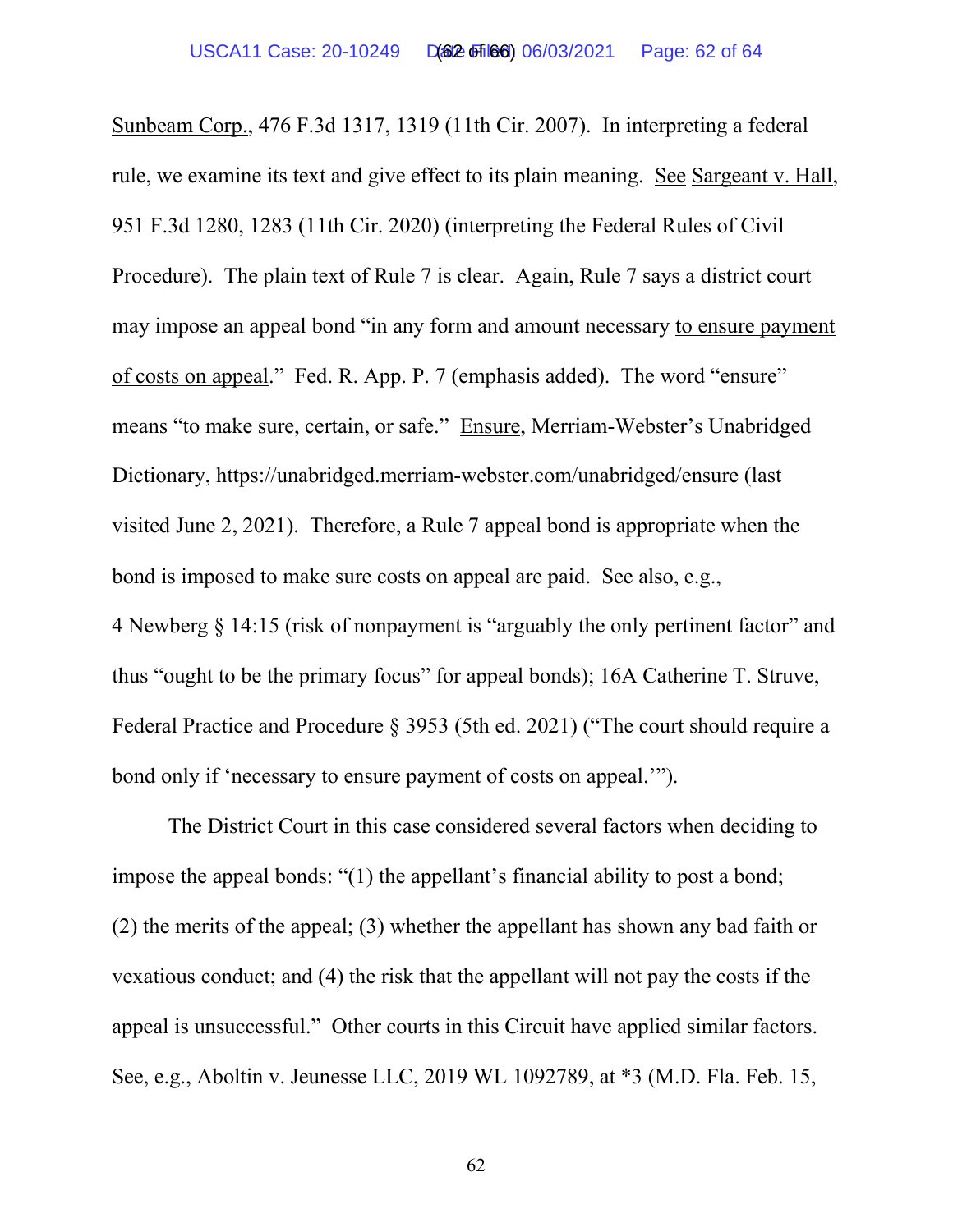#### USCA11 Case: 20-10249 D(63 of 166) 06/03/2021 Page: 63 of 64

2019). While most of these factors do not appear to be relevant based on our reading of Rule 7, the last factor certainly is. Specifically, the District Court considered "the risk that the appellant will not pay the costs if the appeal is unsuccessful" and found there was a "substantial risk that the costs of appeal will not be paid unless a bond is required." This consideration squares with Rule 7: if there a risk the appellant will not pay the costs on appeal, then an appeal bond helps make sure the costs are paid.

Although the District Court considered other factors that may not be relevant, we need not ultimately decide this issue of relevance under Rule 7 because the record indicates the District Court independently imposed the appeal bonds based on a proper factor. Specifically, the District Court found that the "substantial risk" of nonpayment "warrant[ed] an appeal bond." The District Court did not therefore abuse its discretion when it imposed the appeal bonds based on its finding that there was a "substantial risk that the costs of appeal will not be paid unless a bond is required." And because we hold that the District Court did not abuse its discretion in imposing the appeal bonds on this independent basis, we need not consider Mr. Cochran's and Mr. Frank's arguments, which challenge the District Court's ruling to the extent it was also based on other grounds.<sup>30</sup>

<span id="page-62-0"></span> $30$  Mr. Cochran appears to briefly challenge the amount of the appeal bond. Rule 7 simply states that an appeal bond should be in an "amount necessary to ensure payment of costs on appeal." Fed. R. App. P. 7. This means courts should look to 28 U.S.C. § 1920 and Federal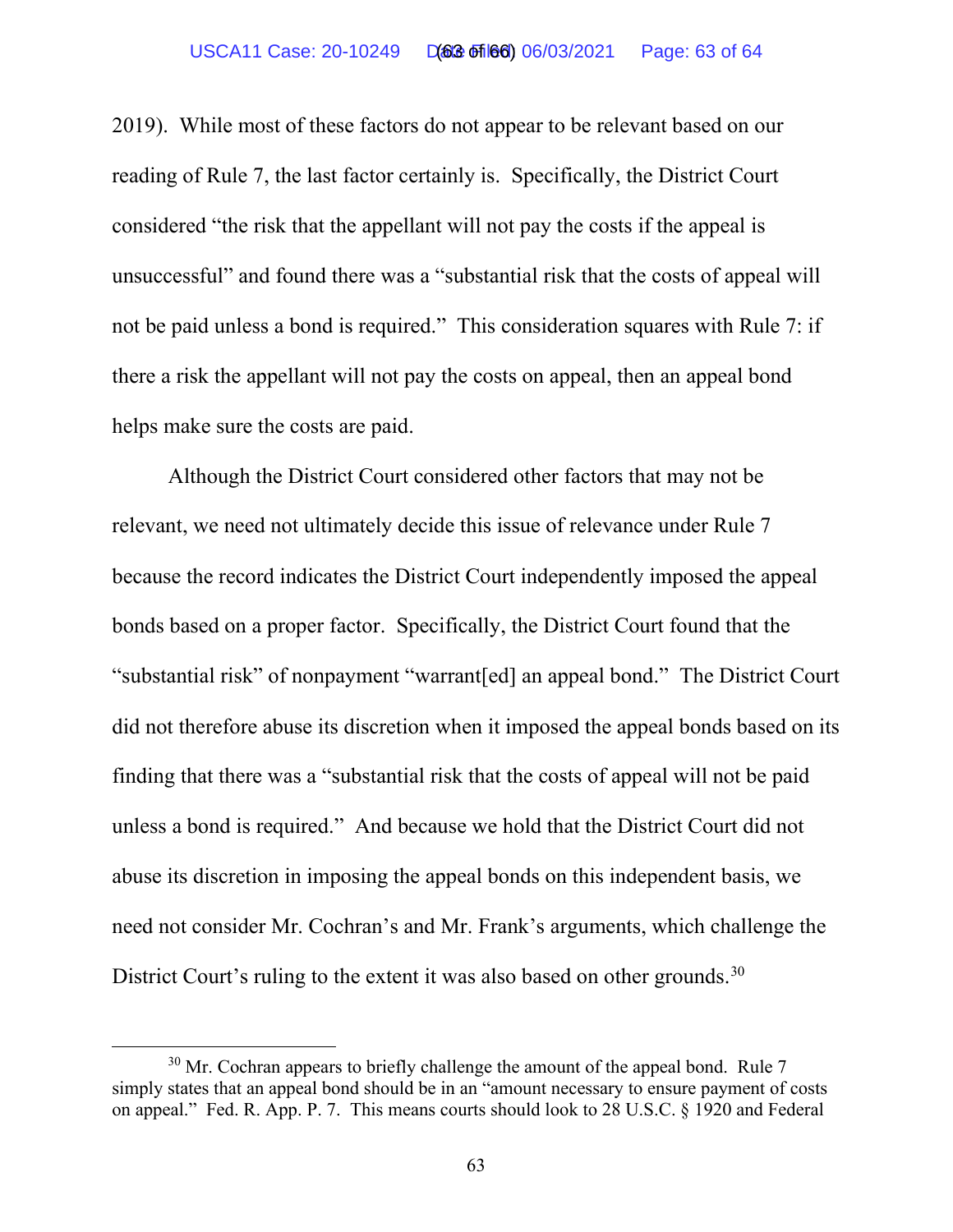### **III. CONCLUSION**

We affirm the District Court's rulings in their entirety, except as to the narrow issue of incentive awards. As discussed, because NPAS Solutions now prohibits the incentive awards approved for the class representatives, we must reverse the District Court's decision to approve the incentive awards. We remand this case to the District Court solely for the limited purpose of vacating those awards. On remand, we instruct the District Court to leave the rest of the settlement agreement intact.

# **AFFIRMED IN PART, REVERSED IN PART, AND REMANDED.**

Rule of Appellate Procedure 39(e), which provide for taxable costs on appeal, when determining an appropriate amount to cover "costs on appeal." See, e.g., Tennille v. W. Union Co., 774 F.3d 1249, 1257 (10th Cir. 2014) (looking to section 1920 and Rule 39(e)); see also Federal Practice and Procedure § 3953 ("Costs on appeal for which a Rule 7 bond can be required include the costs authorized in [section] 1920 to the extent those costs relate to the appeal."); 4 Newberg § 14:16 ("Given that an appeal bond is meant to ensure the availability of funds for cost-shifting on appeal, the amount of the bond should have some relationship to the costs that a losing appellant would have to shoulder." (footnote omitted)). The costs under section 1920 and Rule 39(e) include fees of the clerk, fees for printed or electronically recorded transcripts, fees for printing, costs of making copies, docket fees, costs of preparing and transmitting the record, and costs for the reporter's transcript. See 28 U.S.C. § 1920; Fed. R. App. P. 39(e). Here, the District Court found that \$2,000 was "appropriate" to cover the taxable costs listed in section 1920 and Rule 39(e). Mr. Cochran has not shown that this amount was an abuse of discretion.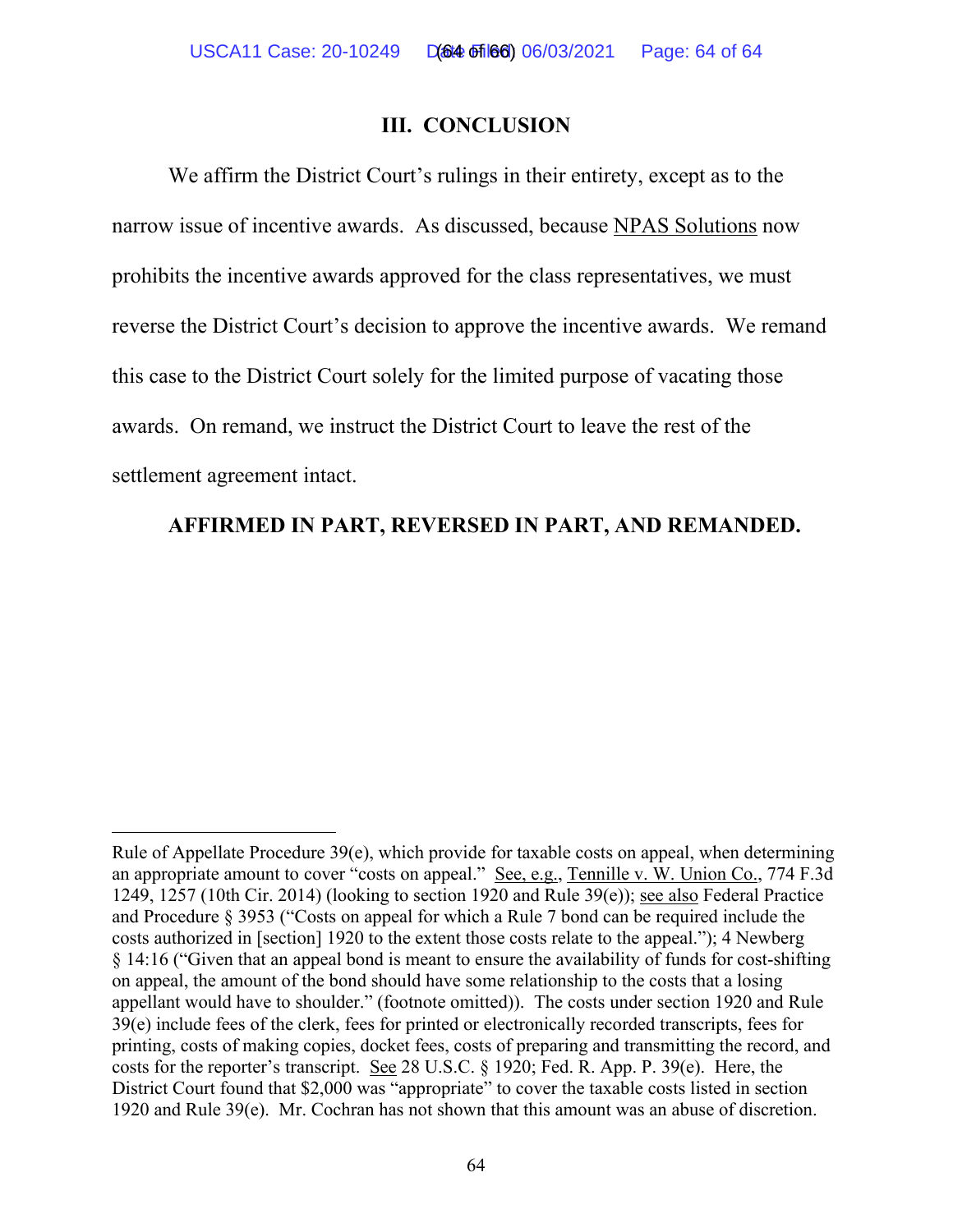#### **UNITED STATES COURT OF APPEALS FOR THE ELEVENTH CIRCUIT**

ELBERT PARR TUTTLE COURT OF APPEALS BUILDING 56 Forsyth Street, N.W. Atlanta, Georgia 30303

David J. Smith Clerk of Court For rules and forms visit [www.ca11.uscourts.gov](http://www.ca11.uscourts.gov/)

June 03, 2021

#### MEMORANDUM TO COUNSEL OR PARTIES

Appeal Number: 20-10249-RR Case Style: Shiyang Huang v. Brian Spector, et al District Court Docket No: 1:17-md-02800-TWT

**This Court requires all counsel to file documents electronically using the Electronic Case Files ("ECF") system, unless exempted for good cause. Non-incarcerated pro se parties are permitted to use the ECF system by registering for an account at www.pacer.gov. Information and training materials related to electronic filing, are available at www.ca11.uscourts.gov.** Enclosed is a copy of the court's decision filed today in this appeal. Judgment has this day been entered pursuant to FRAP 36. The court's mandate will issue at a later date in accordance with FRAP 41(b).

The time for filing a petition for rehearing is governed by 11th Cir. R. 40-3, and the time for filing a petition for rehearing en banc is governed by 11th Cir. R. 35-2. Except as otherwise provided by FRAP 25(a) for inmate filings, a petition for rehearing or for rehearing en banc is timely only if received in the clerk's office within the time specified in the rules. Costs are governed by FRAP 39 and 11th Cir.R. 39-1. The timing, format, and content of a motion for attorney's fees and an objection thereto is governed by 11th Cir. R. 39-2 and 39-3.

Please note that a petition for rehearing en banc must include in the Certificate of Interested Persons a complete list of all persons and entities listed on all certificates previously filed by any party in the appeal. See 11th Cir. R. 26.1-1. In addition, a copy of the opinion sought to be reheard must be included in any petition for rehearing or petition for rehearing en banc. See 11th Cir. R. 35-5(k) and 40-1 .

Counsel appointed under the Criminal Justice Act (CJA) must submit a voucher claiming compensation for time spent on the appeal no later than 60 days after either issuance of mandate or filing with the U.S. Supreme Court of a petition for writ of certiorari (whichever is later) via the eVoucher system. Please contact the CJA Team at (404) 335-6167 or cja\_evoucher@ca11.uscourts.gov for questions regarding CJA vouchers or the eVoucher system.

Pursuant to Fed.R.App.P. 39, costs taxed against the appellants.